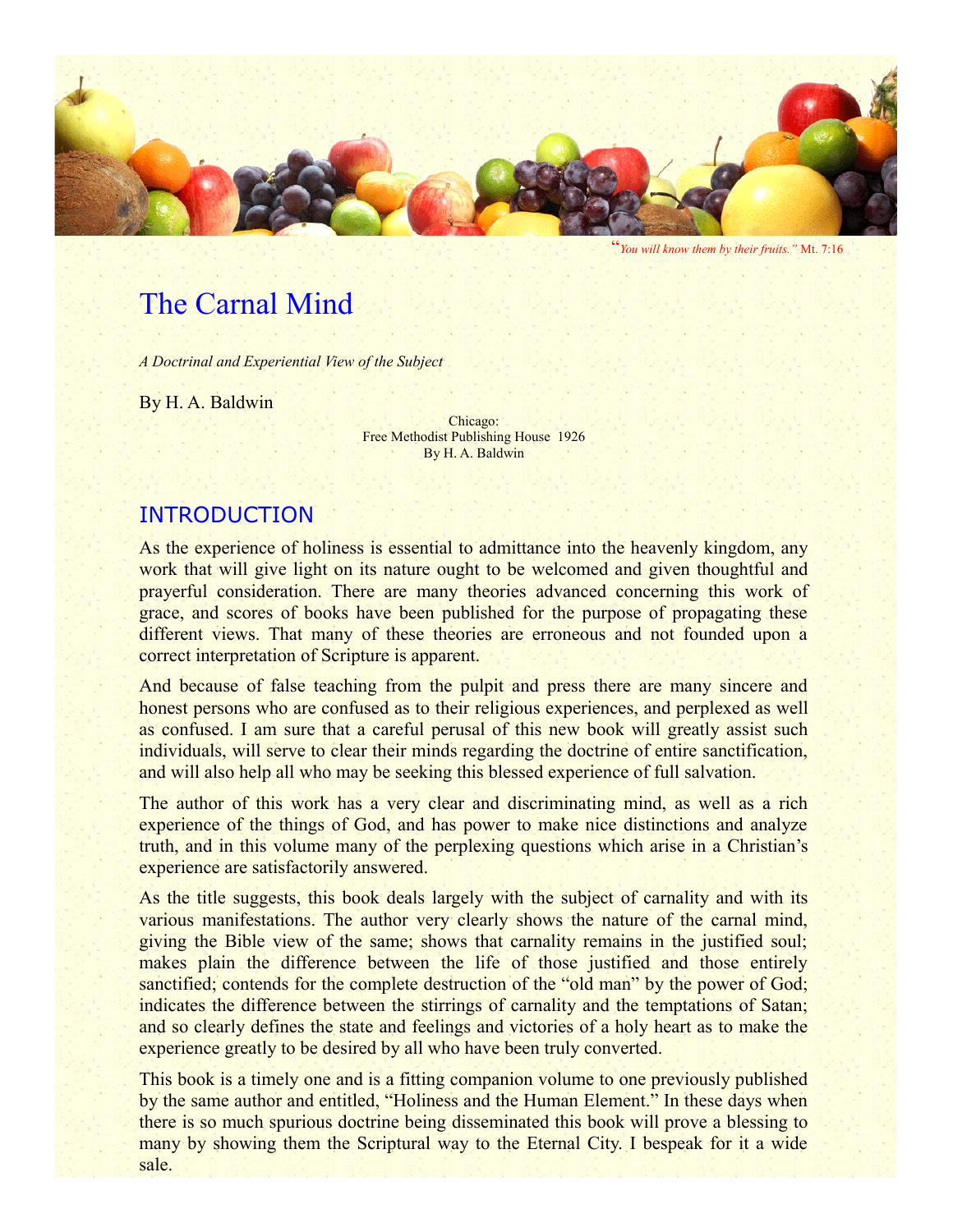# J. T. Logan

Evanston, Illinois

### PREFACE

As a consequence of their lack of knowledge, many honest souls, in their efforts after heart purity, aim wide of the mark. Some are inclined to attribute every evil thought suggested to their minds to the movings of depravity, and thus eliminate the temptations of Satan from their reckonings; with some the stirrings of depravity are excused away, and practically every evil thought and inclination is laid to the suggestions of the enemy; while others seem to have no definite ideas as to what they must be delivered from in order that they may be made holy.

In the following pages we have made an honest attempt to clear up these difficult points, and to give, not only a doctrinal exposition of the subject, but, which is more important, have attempted to so connect doctrine and experience as to reveal, as far as possible to the unsanctified heart, the nature of the inherent trouble. How well we have succeeded we will leave others to judge; but we bespeak for ourselves, both from those who will agree and from those who may disagree, the charity which will allow that we have done our best, and that we have constantly desired and striven for those words which will be most to the glory of God and helpful to earnest seekers after light.

The writer has feared that much of our literature on the subject of holiness stops right at the point where earnest hearts want to know; and in these pages has often ventured out into that region beyond, in which, as far as he can discover, few paths have been broken, except by those honest souls who in their determination to know God have blazed a path for themselves and made it through, leaving little or no record of their discoveries, and we know very little of the heartaches and tears amid which they pressed their way to the goal. We have presumed to pass by this way and erect guide-posts that others may see and go aright.

Our constant prayer has been: Oh, that the Lord would enable us to speak a word in season to him that is weary, and help to direct souls, for whom Jesus died, to the Fountain of Blood where all sin, all defilement, shall be cleansed away. Amen. Even so, Lord Jesus.

H. A. Baldwin Pittsburgh, Pa. March 18, 1926



### 1. TERMS

The names which have been applied to the evil nature which is inherent in every unsanctified soul are legion. Its ramifications are so complex and its manifestations so various that no one word, or no set of words, has ever been coined which will satisfactorily express the thing.

Some have supposed, since certain words are not found in the Bible, that they are incorrect. But this is not necessarily the case. To follow such a course in all matters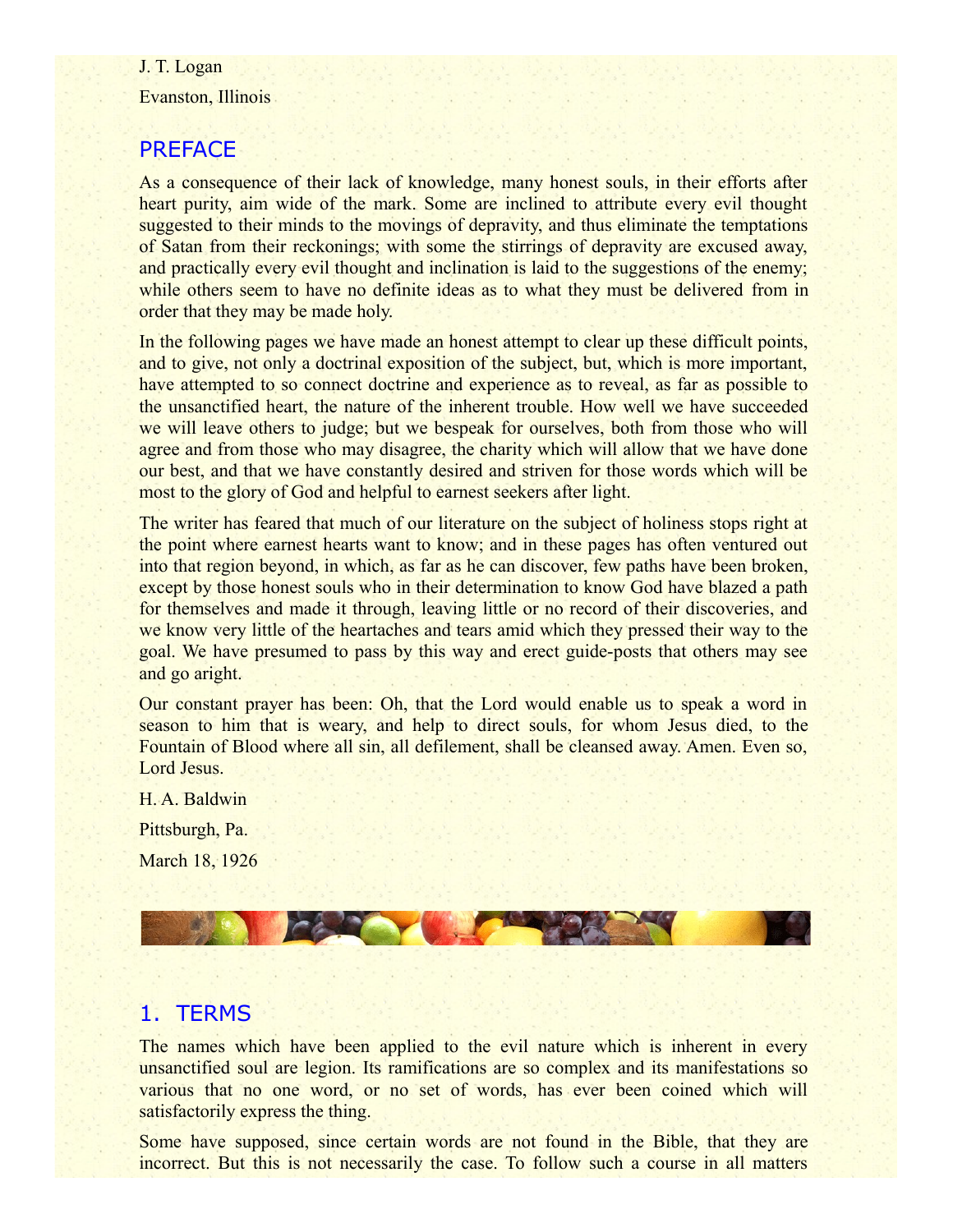pertaining to religion would cause a great poverty of language.

The consistent thing to do is to use those words which, to the person addressed, the most nearly describe the matter in hand, whether those particular words are found in the Bible or not.

Language is but a means by which we convey thought; and as thought or circumstances change, or as knowledge advances or retrogrades, of necessity language must change to meet the new conditions; hence it is clear that words which are very expressive in one age may be meaningless in another. Noting this fact it must be conceded that it is possible that some English words which were used by the translators of the Bible in the time of King James could now be replaced by others which are to us much more expressive. And, again, the Bible does not profess to contain every word either in the Greek or Hebrew language, neither does it encompass the whole vocabulary of the English language, and we have a perfect right to use the whole scope of our elastic form of speech to express our thoughts, provided we possess the ability so to do.

To illustrate: Three men are sitting by a camp fire. One of them calls the utensil in which their meat is being prepared a "frying pan"; the second man objects and says it is a "skillet," while the third says they are both mistaken and applies the original word, "spider." Surely none of them would object to eating the venison because of their disagreement concerning the name. Two men had a fight because one insisted on saying "jelly" and the other just as stubbornly said "jell." Our teaching, or, as some would say, our raising, has much to do with the terms we use. To one person a word is very expressive, while to another it means little.

Another thing that does, or should, influence our use of terms is the exact or technical meaning which we wish to convey. There is no rule of language which is more important than this, and its neglect is often the cause of much confusion and needless misunderstanding.

Again, the depth of one's feelings is often displayed by the forcefulness of the terms he uses. Mild terms, like "inward sin," "heart sin," and the like, may do for those who feel but little, but there are feelings which can only be expressed by such harsh words as "carnality," "the old man," etc.

With these few preliminary remarks let us set forth a number of the terms which are used in speaking of the evil nature of the soul, and, in a few words, give the meaning of each.

1. SIN. This is a Bible word. It refers not only to actual transgressions but also to heart evil. The psalmist draws this distinction, saying, "Blessed is he whose transgression is forgiven, whose sin is covered" (Psa. 32:1). Were we, like the psalmist, attempting to explain God's method of dealing with actual and heart sin we would say that the former is forgiven while the latter is cleansed. The psalmist then shows the condition of the person both after the work of regeneration and of entire sanctification have been accomplished, for, in the second verse he says, "Blessed is the man unto whom the Lord imputeth not iniquity, and in whose spirit there is no guile." First, iniquities are not imputed from the fact that they are forgiven, and then, even the guile of an unclean heart is taken away. John notes this distinction. "But if we walk in the light, as he is in the light, we have fellowship one with an other, and the blood of Jesus Christ his Son cleanseth us from all sin." "If we confess our sins, he is faithful and just to forgive us our sins, and to cleanse us from all unrighteousness" (1 John 1:7, 9).

 In the following quotation from Wesley's sermon on "Sin in Believers," he gives the same definition of the word "sin." "By sin, I understand inward sin; any sinful temper, passion, or affection; such as pride, self-will, love of the world, in any kind or degree."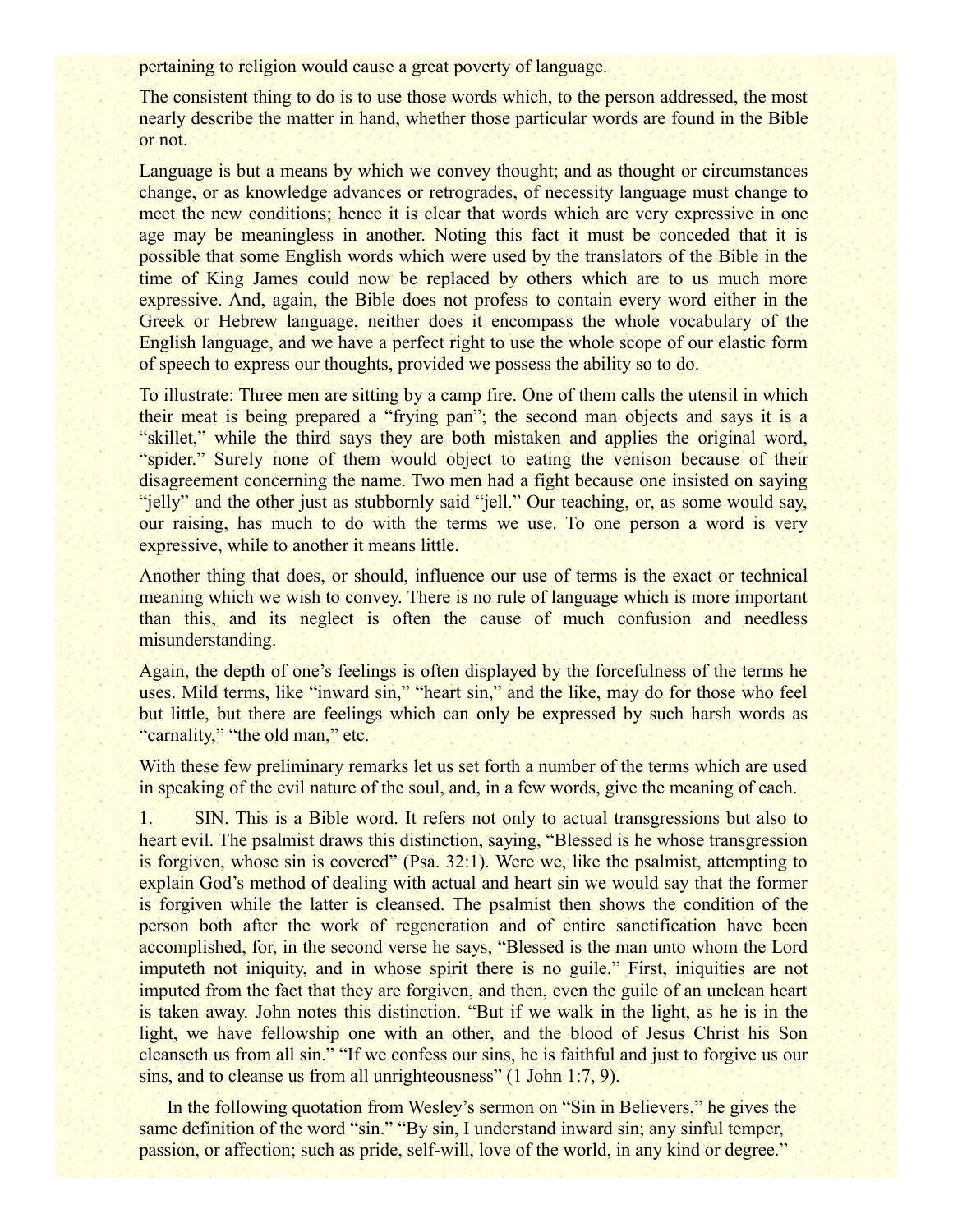2. INWARD SIN, HEART SIN. These terms are like the former, except that they specify the location of the sin and leave room for the inference that sin may exist in the heart when outward or actual sin is absent. These are not Scriptural terms, but the Bible clearly sanctions their use in all those passages which represent the heart as the fountain of sin. Wesley, as well as other standard authors, uses these terms freely.

3. DEPRAVITY. This is defined as, "Sinful perversion of nature, especially as inherited from Adam." Total depravity is defined as, "the doctrine that the human nature has no tendency to piety or spirituality, but has the opposite tendency, every faculty having an innate taint." -- Standard Dictionary. There will be little or no controversy concerning the fact that this term applies to the evil bent of the soul; it has especial reference to the downward or earthly tendency, which tendency is described still further by such words as pollution, defilement, corruption, and degeneracy. That heart in which this element remains is living on a lower plane than God intended that it should, and in proportion as one departs from God's standard in that same proportion he becomes more and more depraved. Thus it is seen that "depravity" is a general term and must be used cautiously or it will be misunderstood. When reference is made to the evil nature remaining in the hearts of those who are converted, the word "depravity" should, as a general thing, be qualified by such expressions as "sinful," "inward," or "inherent." In speaking of the condition of the uncleansed heart after conversion, Bishop Peck says, "But in this form of inward depravity is it any more desirable, any less offensive or dangerous?" [1]

4. OLD ADAM, ADAMIC NATURE. These expressions have especial reference to the source from which the defilement of nature proceeds. They are not Bible terms, but immediately remind us of the fact that "in Adam all die," and that by "one man's disobedience many were made sinners." These expressions bring out the fact that inward depravity is inherited from Adam; it is his legacy to the whole human race. This sinful nature was originally formed in the soul of Adam as a result of his obedience to the devil – the old serpent, and as a consequence it is fittingly called by Adam Clarke, "The infernal offspring of the devil." Inward, or Adamic, sin became man's by the voluntary choice of Adam and always remains a part of man until, in the article of entire sanctification, the "second Adam" comes to his rescue and delivers him. Man is as powerless to deliver himself as he is to change the "ego" of his being.

5. ORIGINAL SIN. This term is much like the two preceding, but it brings out the additional fact that the sin principle is the same in nature now as that which was originally inoculated into the heart of our first parents. This is not a Bible term, yet it is the one which perhaps has gained the highest favor among theologians. It was first used by St. Augustine in his controversies with certain heretics, and has since been almost universally adopted. Most orthodox churches use this term in defining the natural depravity of the human heart. Under this caption Wesley has written a strong sermon in which he shows up the sinfulness of the unsanctified soul.

 He also wrote with the same title an exhaustive treatise on the nature and extent of the evil. In this latter he speaks of original sin in such strong terms as "the root of bitterness," "thorn of uneasiness," "corruption of nature," "bias of the heart," etc.

6. INBRED SIN, INHERENT SIN, INNATE SIN. The first term refers to the fact that the sin is inherited; in the last the possibility might remain that the sin originated with the person who possesses it, while in the second there may be a strong intimation that the sin can never be removed. Thus, when Adam fell his heart was filled with innate sin, but we, his children, possess inbred sin, and some teach that as long as we live our hearts must necessarily be filled with inherent depravity. As a consequence of this fact, where there is danger of confusion, the three terms should be used with due reference to their actual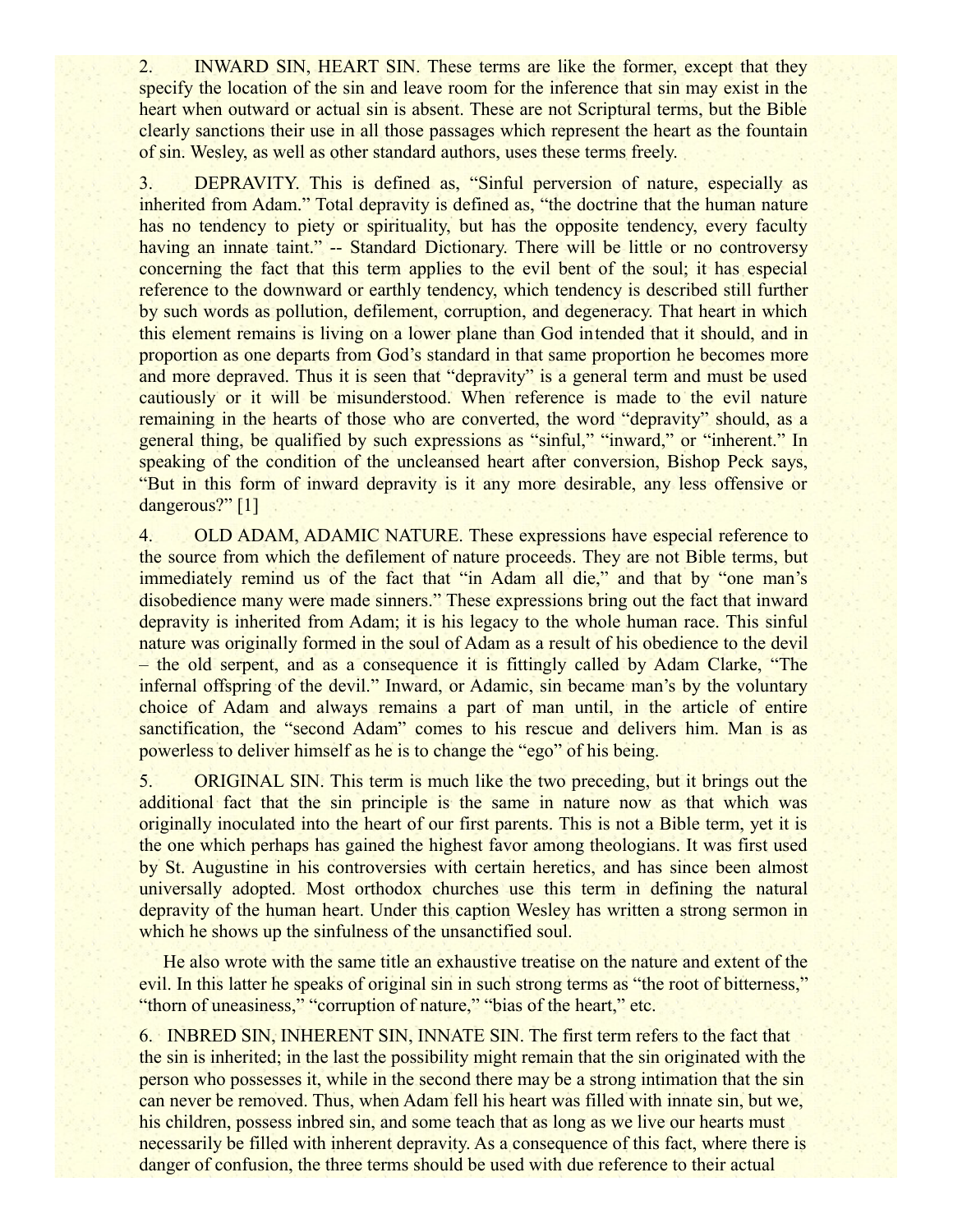meaning, and not carelessly. These are not Bible terms, but are in such common use as to be well established. In his sermon, "Repentance of Believers," Wesley says, "Most sure we cannot [be cleansed] till it shall please our Lord to speak to our hearts again, to speak the second time, Be clean; and then only the leprosy is cleansed. Then only, the evil root, the carnal mind, is destroyed; and in bred sin subsists no more.

7. OLD MAN. This is a Bible term. "Knowing this, that our old man is crucified with him, that the body of sin might be destroyed, that henceforth we should not serve sin" (Rom. 6:6). "That ye put off concerning the former conversation the old man, which is corrupt according to the deceitful lusts" (Eph. 4:22). "Lie not one to another, seeing that ye have put off the old man with his deeds" (Col. 3:9).

There is no doubt that the term "old man" in these passages has reference both to the old life of sin in which the persons addressed had formerly lived and also to the native depravity of the heart. This is seen from the fact that in all three of the passages both conditions are expressly mentioned, and it is a mistake to so emphasize one side of a question that we cannot see the other.

Taking the above passages in order, the term "old man" refers to the old mode of life in the following expressions: (1) "That henceforth we should not serve sin." (2) "Put off concerning the former conversation." (3) 'Lie not one to another," and the "deeds of the old man." That the term "old man" refers to the depravity of the heart is clear from the following expressions: (1) "That the body of sin might be destroyed." The "body of sin" can mean nothing short of the element of evil within. (2) In the second passage reference is made to the principle of evil in the following words: The "old man is corrupt according to the deceitful lusts." This is just what is claimed of inward sin – it is composed of certain "deceitful lusts" which together form a mass of "corruption" called the "old man." (3) In the third passage the "old man" is spoken of as a person, the "old man with his deeds." That this represents the unholy principle of depravity is seen from the fact that from this principle proceeds the evil "deeds" of the unsaved, as well as the trouble in the hearts of those who are regenerated but not yet wholly sanctified. This evil principle and its results are well described by the expression, "The old man with his deeds." It is called the "old man" from the fact of its age. It is as old as the fall of man. Our evil course of life lasts but a few years, while evil as a principle is transmitted to us from Adam.

In commenting on Romans 6:6, Wesley says, "Our old man" -- coeval with our being, and as old as the fall, our evil nature; a strong and beautiful expression for that entire depravity and corruption, which by nature spreads itself over the whole man, leaving no part uninfected. This in a believer is crucified with Christ." -- Notes. On the same passage, Adam Clarke says, "How is the principle of life which Jesus Christ has implanted in us to be brought into full effect, vigor, and usefulness? By the destruction of the body of sin, our old man, our wicked, corrupt, and fleshly self, is to be crucified; to be truly slain as Christ was crucified; that our souls may as truly be raised from a death of sin to a life of righteousness as the body of Christ was raised from the grave, and afterward ascended to the right hand of God ... We find that the old man, used here, and in Eph. 4:22 and Col. 3:9, is the same as the flesh with its affections and lusts (Gal. 5:24), and the body of the sins of the flesh (Col. 2:11) are the very same which the Jewish writers term the old Adam; and which they interpret evil concupiscence; the same which we mean by indwelling sin, or the infection of our nature, in consequence of the fall. From all which we may learn that the design of God is to counterwork and destroy the very spirit and soul of sin, that we may no longer serve it, no longer be its slaves. Nor shall it any more be capable of performing its essential functions than a dead body can perform the functions of natural life."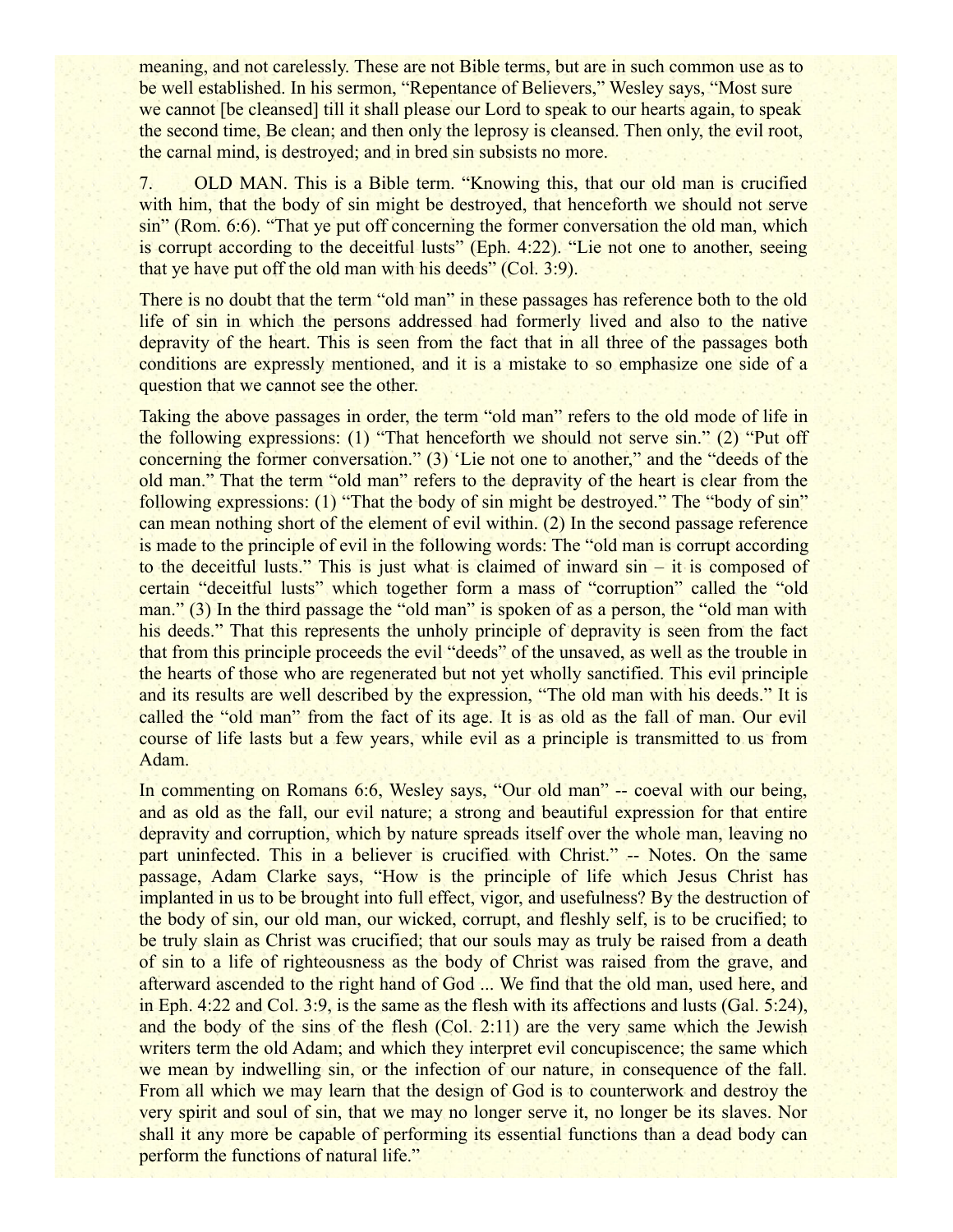8. CARNAL MIND, CARNAL NATURE, CARNALITY. "Carnal" has reference to the fleshly tendency of sin. To be "carnal," in the fullest sense of the term, is to be without God, but to be in some sense "carnal" is possible with grace. The term "carnal" mind" refers to the fact that the tendency of the unsanctified mind is, to a greater or lesser degree, directed toward sensual gratification; "carnal nature" to the fact that, in its nature, the unregenerate as also the unsanctified heart or nature tends toward carnal indulgence; and "carnality" refers to the sinful principle of the heart, whether it is yielded to or not.

While it is impossible for the "carnal mind" to control and grace to be retained, yet it is possible for its "roots" to remain while grace controls. To be "carnally minded" is to be given over to sin, and the Bible says that this is death; for the "carnal mind" to be present (yet held in check by grace) is consistent with the retention of grace, but to possess any degree of the "carnal mind" is inconsistent with the experience of entire sanctification.

Wesley very often uses the term "carnal mind" to represent the depravity remaining in the justified soul. One example is given under number 6 above. Another instance is found in his "First Discourse upon the Sermon on the Mount": "Nevertheless, the conviction we feel of inbred sin is deeper and deeper every day. The more we grow in grace, the more do we see the desperate wickedness of our heart. The more we advance in the knowledge and love of God, through our Lord Jesus Christ (as great a mystery as this may appear to those who know not the power of God unto salvation), the more do we discern of our alienation from God – of the enmity that is in our carnal mind, and the necessity of our being entirely renewed in righteousness and true holiness." In his last check, Section VIII, Fletcher says, "We do not deny that the remains of the carnal mind still cleave to imperfect Christians; and that, when the expression carnal is softened and qualified, it may, in a low sense, be applied to such professors as those Corinthians were to whom St. Paul said, 'I could not speak to you as to spiritual.' These are only a few of the names which have been applied to this evil principle – this "inbred monster." -- Wesley. None of them thoroughly express the vileness of the thing to which they have been applied. The terms which we should use are those which convey to our own minds, and more particularly to the minds of others, as nearly as we are able, the nature of the matter to which they refer. In the following pages we shall use freely those appellations which, as we view the matter, the most nearly describe that particular aspect or phase of inbred sin which we desire to bring to the reader's attention, and sincerely hope, if any person may have any prejudices in favor of one term and against another, that he will not allow these prejudices to hinder him from seeing the truths which we shall attempt to set forth. Let him remember that while we would be pleasing him in the use of one term we might be offending another, and, on such occasions, the best way to become all things to all men is to follow our own convictions or taste.

# **CAR AVER**

### 2. BIBLE VIEW OF THE CARNAL MIND

I. THE OLD TESTAMENT. The orthodox definition of original sin is as follows: "Original sin standeth not in the following of Adam, as the Pelagians do vainly talk, but it is the corruption of the nature of every man that is naturally engendered of the offspring of Adam, whereby man is very far gone from original righteousness, and of his own nature inclined to evil and that continually." See any Methodist Discipline.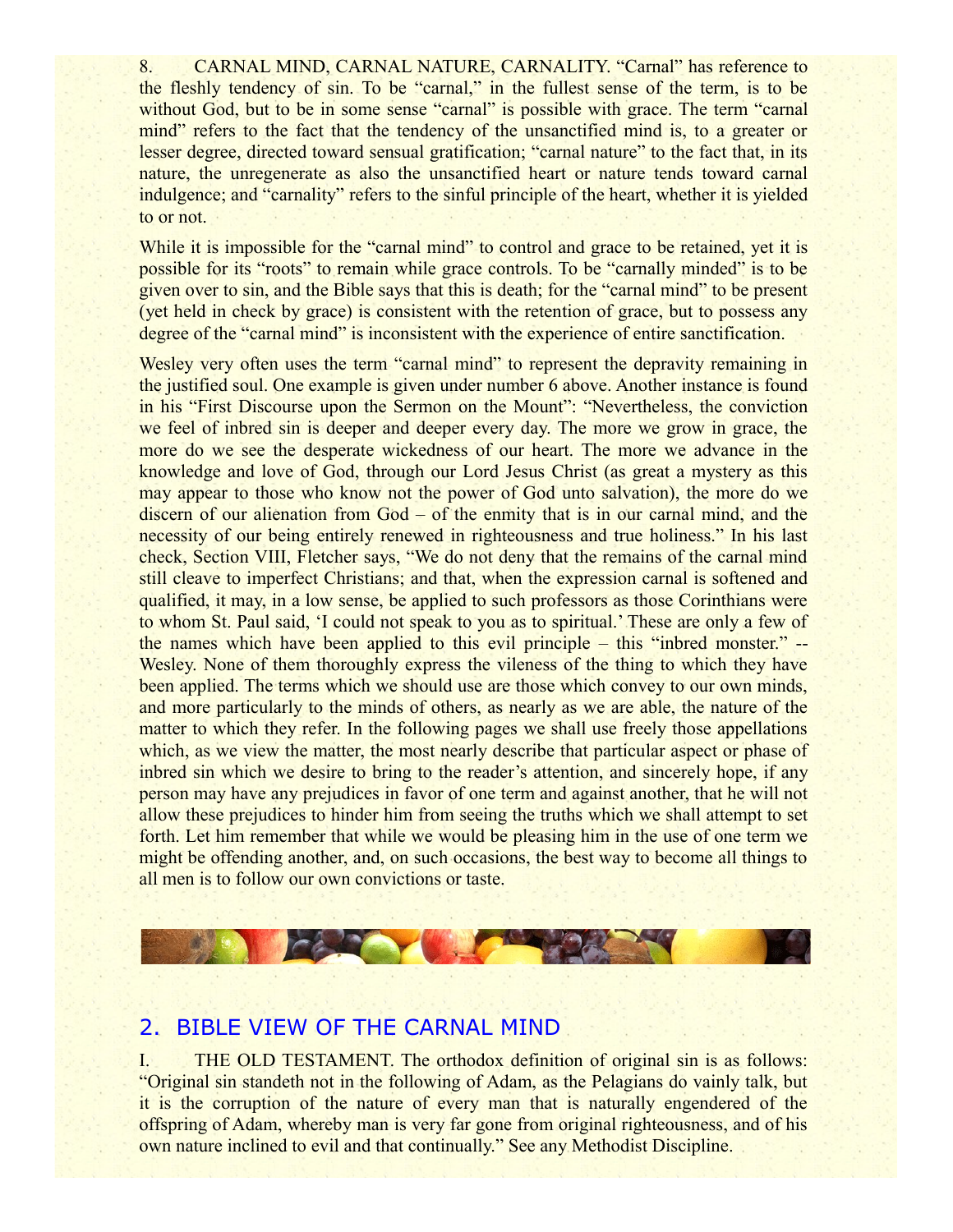As near as we can tell, this is how it came about. When Adam sinned there came into, or was produced in his being, in the place of the purity which once occupied his heart – but which was now driven out or destroyed, or debased – a sinful nature, a bent to evil, which was opposed to God, rebellious against His will, envious, jealous, impatient; which defied His sovereignty, and refused to obey. This wicked nature was the spawn of heaven's rebellion, reproduced through some mysterious process in man's spiritual vitality as surely as the virus of small-pox is injected into our veins by vaccination.

Let us turn to the Bible and there trace this sinful principle through the ages, and find out God's opinion concerning it. We read, "And Adam lived an hundred and thirty years, and begat a son in his own likeness, after his image" (Gen. 5:3). The first man was made in the image of God (Gen. 1:27), which was "righteousness and true holiness" (Eph. 4:24); but by transgression this image was effaced (Rom. 5:12-19). Since Adam no longer possessed the image of God, he was unable to transmit it to his children, for it is a fixed law that nothing can be transmitted to the child which is not, potentially, in the parent. On the contrary, like produces like, and since he now possessed the image of his conqueror, the devil (see Rom. 6:16), he must of necessity transmit this sinful image. If fig trees bear fruit at all they must of necessity bear figs, and thistles must produce thistles.

Again, we read, "And God saw that the wickedness of man was great in the earth, and that every imagination of the thoughts of his heart was only evil continually" (Gen. 6:5). The King James translators have inserted in the margin the following note: "The Hebrew word signifieth not only the imagination but also the purposes and desires." This fact shows that in the original the passage has reference to something deeper down or farther back than voluntary transgressions, and that it deals with the source of sinful supply – sinful purpose and desire, or a corrupt fountain.

Again the Word says, "And God looked upon the earth, and, behold, it was corrupt; for all flesh had corrupted his way upon the earth" (Gen. 6:12). Here depravity is said to be connected with all flesh, showing that, before the flood at least, depravity was universal. We are told that after the flood the Lord "said in his heart, I will not again curse the ground any more for man's sake; for the imagination of man's heart is evil from his youth" (Gen. 8:21). Thus God makes the "evil" of man's heart and its universality – a reason for His leniency.

He could scarcely refer to actual transgressions, for "because of these things cometh the wrath of God upon the children of disobedience" (Eph. 5:6), but He does refer to the fact that the hearts of all men are naturally corrupt, and that since they have this corruption by inheritance they are not responsible for its presence, and notwithstanding that they are corrupt, yet because they are not responsible for the presence of this corruption and because of His great compassion, He placed the bow of promise in their heavens and extends to them His grace.

In the following passages, Job clearly refers to original sin: "If I wash myself with snow water, and make my hands never so clean: yet shalt thou plunge me in the ditch, and mine own clothes shall abhor me." "Who can bring a clean thing out of an unclean? Not one." "Behold I am vile: what shall I answer thee [God]? I will lay mine hand upon my month." "I have heard of thee by the hearing of the ear: but now mine eye seeth thee. Wherefore I abhor myself, and repent in dust and ashes" (Job 9:30,31; 14:4; 40:4; 42:5,6).

Although Job's three friends were at fault in the stand they took against him, yet they had a conception of the depravity of the human heart which was, in the main, correct. Eliphaz said, "Shall mortal man be more just than God? Shall a man be more pure than his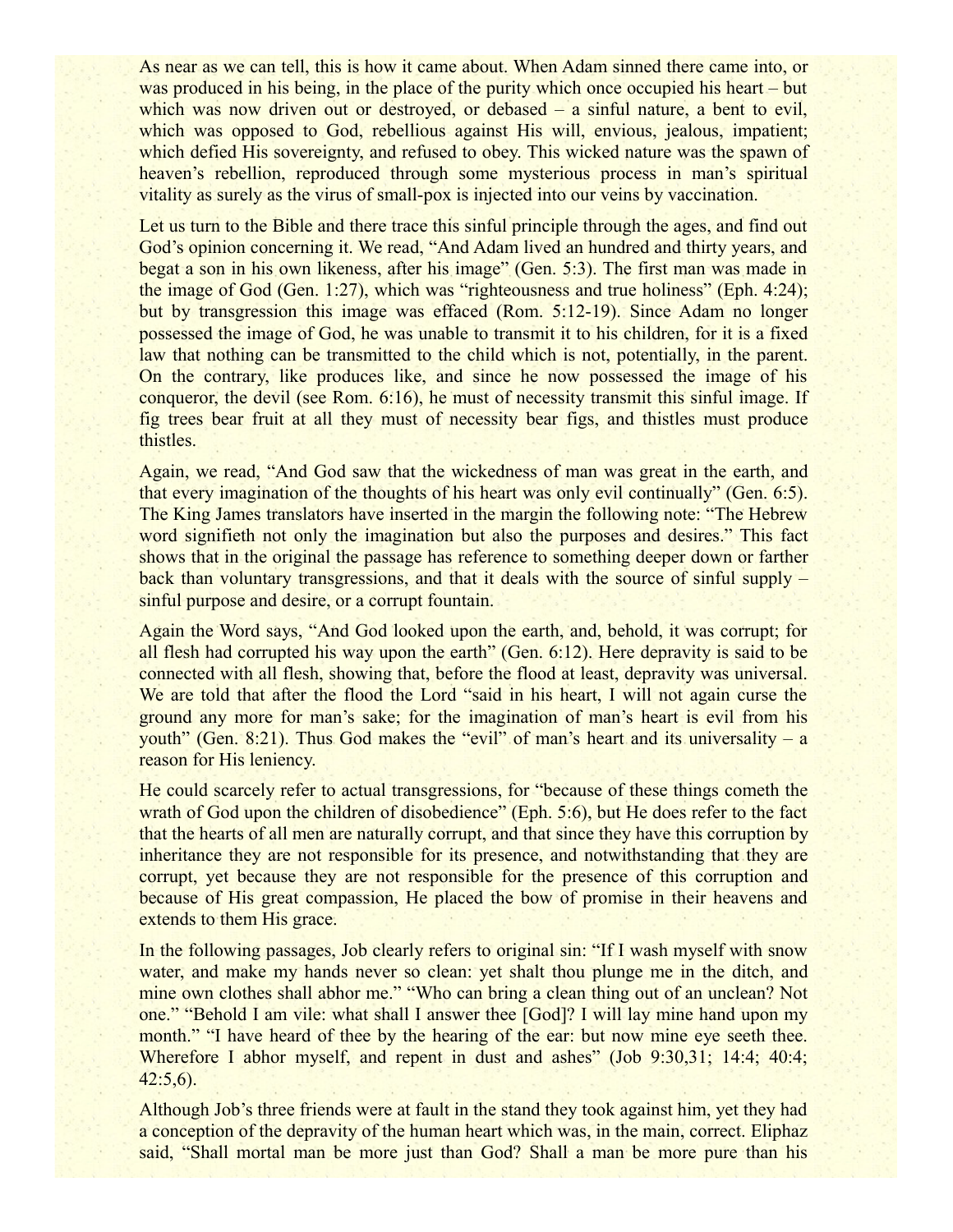Maker? Behold, he put no trust in his servants; and his angels he charged with folly: how much less in them that dwell in houses of clay, whose foundation is in the dust, which are crushed before the moth? Doth not their excellency which is in them go away? They die, even without wisdom." Again the same man says, "What is man that he should be clean? And he which is born of a woman, that he should be righteous? Behold he putteth no trust in his saints; yea, the heavens are not clean in his sight. How much more abominable and filthy is man, which drinketh iniquity like water?" (Job 4:17-21; 15:14- 16). Bildad uses much the same language in Job 25:4-6.

The psalmist David declares, "Behold, I was shapen in iniquity; and in sin did my mother conceive me" (Psa. 51:5). After this confession he offers that wonderful prayer for cleansing, "Purge me with hyssop, and I shall be clean: wash me, and I shall be whiter than snow." Some would presume to lay claim to the merits of redemption as though those merits were theirs by inherent right; but this is a mistake, for these merits are given only because of the grace of God freely manifested in that redemption. According to David the infant is born an offspring, in some sense, or perhaps as a result of sin, and who will venture to dispute his word? Since this is the case, what lawful claim can the infant lay to the mercy or favor of God? The only hope for his redemption lies in the atonement of Jesus Christ, and without this atonement he would inevitably perish, along with his sinful parents. Since an atonement has been made and since this atonement reaches to the whole human family, if a child, "born in sin," should die before it reaches the years of accountability, its case is covered, it is cleansed from all inherited evil and is taken, purified, to heaven. There are no infants in hell, but they would be there were it not for the blood of Jesus Christ.

Again David says, "The wicked are estranged from the womb: they go astray as soon as they be born, speaking lies" (Psa. 58:3). Note the fact that in the first clause the psalmist makes the condition of the wicked passive -- "they are estranged" -- referring to the sinful nature received from their parents; while in the next clause he follows them into the world where passive evil produces active evil and they "go astray."

Jeremiah says, "The heart is deceitful above all things, and desperately wicked: who can know it?" (Jer. 17:9). This passage refers, not to deceitful or wicked works, but to the deceitful, wicked condition of the heart. This is certainly a deplorable state of affairs, but this is the human heart without the cleansing of the blood of Calvary.



### 3. BIBLE VIEW – CONTINUED

II. THE NEW TESTAMENT. If we pass to the New Testament, the testimony of the Spirit affirming the doctrine of indwelling evil is just as strong and even stronger than it is in the ancient Scriptures.

Jesus said, "That which cometh out of the man, that defileth the man. For from within, out of the heart of men, proceed evil thoughts, adulteries, fornications, murders, thefts, covetousness, wickedness, deceit, lasciviousness, an evil eye, blasphemy, pride, foolishness: all these evil things come from within, and defile the man" (Mark 7:20-23). The source from which the evils enumerated proceed is within the heart. Evil is always from within, and has its primary source in an innate bent to sin.

Paul accepts the theory of the depravity of the human heart. He says, "What then are we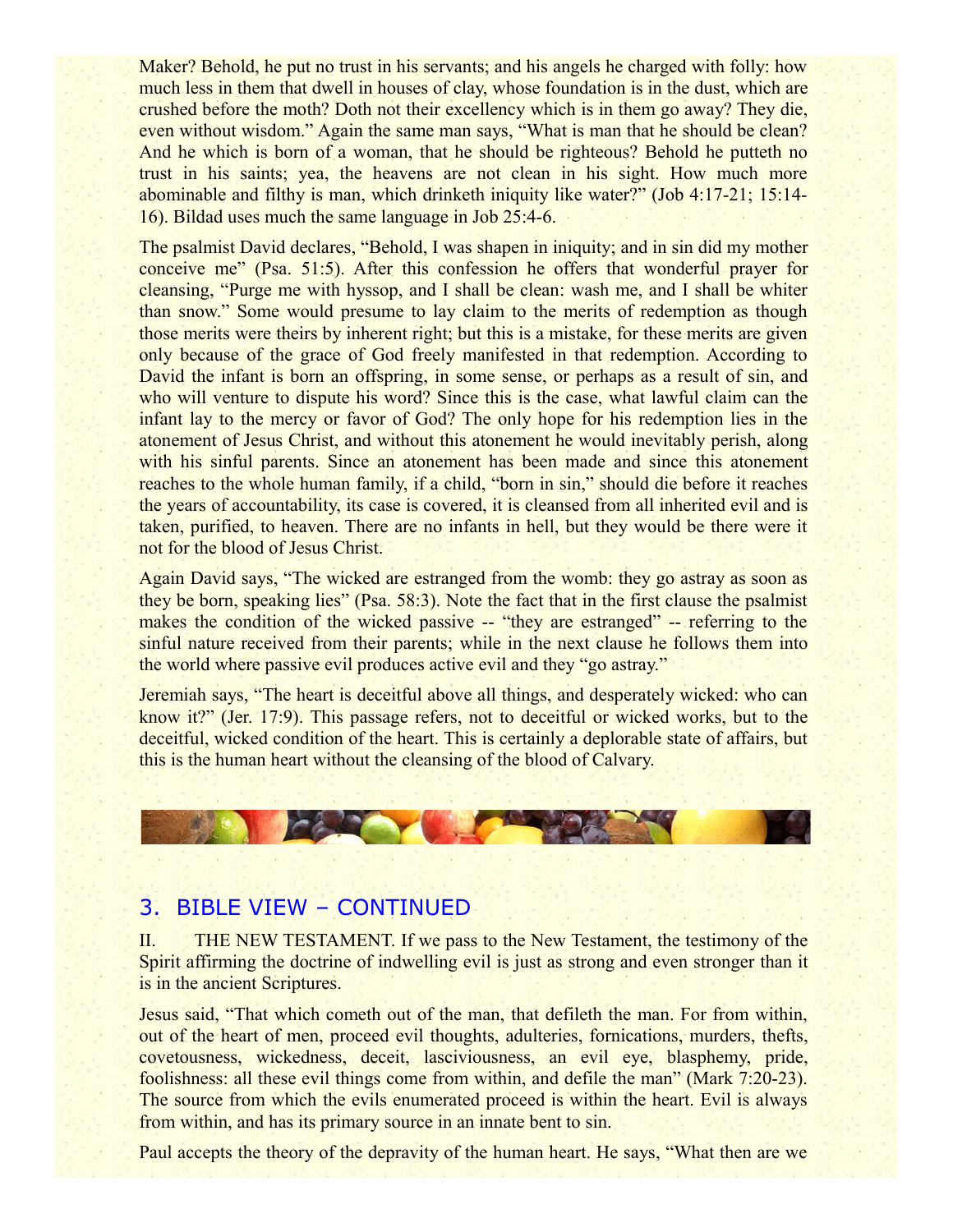[the Jews] better than they [the Gentiles]? No, in no wise: for we have before proved both Jews and Gentiles, that they are all under sin" (Rom. 3:9). Neither Jews nor Gentiles are exempt from this universal law by which they inherit the depravity of their common parent – Adam -- "they are all under sin." Again, in the same chapter, Paul says, "For all have sinned and come short of the glory of God" (Rom. 3:23). The reason why we all go astray and sin is because our hearts are by nature prone to evil.

In the fifth chapter of Romans, Paul states the case thus, "Wherefore, as by one man sin entered into the world, and death by sin, and so death passed upon all men, for that [margin, in whom] all have sinned" (verse 12).

Notice five points in this text: (1) "One man," Adam, was the cause of sin entering into the world. (2) Death came by sin, not only physical, but spiritual death. The infant inherits death, entailed upon him by the transgression of our first parents; if he dies physically in infancy he escapes eternal death only through the blood of Jesus. (3) This death is universal, for "in Adam all die" (1 Cor. 15:22). (4) Adam, as the great founder of the race, is responsible for the inheritance he has left us. (5) No matter how holy a parent may be, his child will be born with the carnal nature, for "in Adam all die." Thus Adam is found to be guilty of entailing on all humanity for all ages the initial depravity of their natures, and our immediate parents are responsible for this depravity only in so far as, by their particular sins, they direct and intensify it according to the bent of their own evil natures.

"Nevertheless death reigned from Adam to Moses, even over them that had not sinned after the similitude of Adam's transgression" (Rom. 5:14). Although from Adam to Moses there was no code of laws, and, as a consequence, men did not "sin after the similitude of Adam's transgression," which was the deliberate breaking of a set and known law; yet the spiritual death, brought in by transgression, reigned. Although sin is not imputed where there is no law, yet sin, as a principle, even before the law, reigned in the hearts of fallen men. Carnal "death" reigned, and was never conquered until the law of the Spirit of life showed a more excellent way. The rest of the fifth chapter of Romans continues the argument, showing that sin or carnality came as a result of Adam's transgression.

Paul continues his thought in the sixth chapter, saying, "Our old man is crucified with him, that the body of sin might be destroyed." While, as we have already said (chapter 1), the expression, "old man" may be made to refer to the old sinful life, yet it most surely does also refer to the "man of sin" -- the carnal man of the soul. In another place the apostle fixes the time of the destruction of the body of sin, referring it to the time of heart circumcision. "In whom also ye are circumcised with the circumcision made without hands, in putting off the body of the sins of the flesh by the circumcision of Christ" (Col.  $2:11$ ).

In Romans seven Paul says, "For when we were in the flesh, the motions [passions] of sins, which were by the law, did work in our members to bring forth fruit unto death" (verse 5).

1. The apostle does not refer to the corporeal flesh of man, for the persons he was addressing still possessed that, while the "flesh" to which he referred was a thing of the past -- "when ye were in the flesh." But he did refer to his past sinful life which was backed up by a sinful nature.

2. Law is not the cause of sin; it only reveals and condemns the state of affairs which already exists. Moral wrong existed before the law was given, for ignorance of God's law or of moral qualities cannot do away with the intrinsic evil character of an act or disposition, but moral wrong or immoral acts could not bring condemnation until the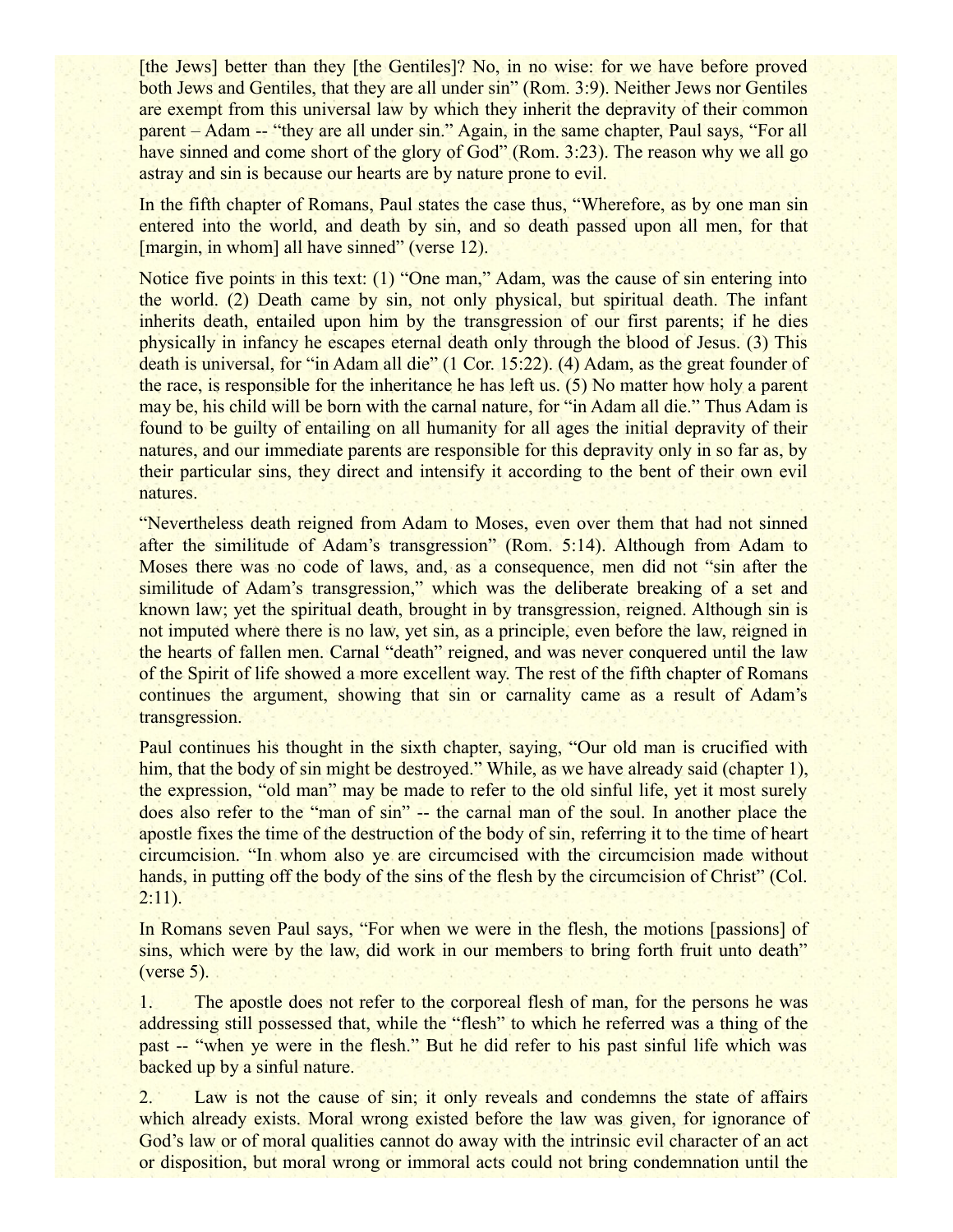law revealed the will of the Lawgiver by laying down rules of conduct, and even then it did not condemn until men, in the face of light, either did what it prohibited or neglected to fulfill its positive demands. That is, the law does not condemn a person because of his inherent tendency to evil, but only because of his actual sins.

3. The law commanded purity of life and heart, but the "motions of sins" or "passions of sins" -- which were seated in the soul and which were revealed and condemned by the law – in opposition to and hatred of this law took advantage of our fleshly appetites and through them "brought forth fruit unto death."

Again, using a rhetorical figure by which he substituted the first person singular for some expression which would include all mankind, Paul confessed his duplicity and laid the blame to sin that dwelt in him, and declares that although he delights in the law of God after the inner man (as any repentant man does), yet, he adds, "I see another law in my members, warring against the law of my mind, and bringing me into captivity to the law of sin which is in my members." Here he speaks of the carnal nature as "another law" and "the law of sin." Then lie breaks out with that doleful cry, "O wretched man that I am! Who shall deliver me from the body of this death?" A carnal mind, dwelling within, unrestrained by grace, but which its possessor sees and vainly attempts to conquer without divine aid, can fitly be called a "body of death." The apostle again says, "The carnal mind is enmity against God; for it is not subject to the law of God, neither indeed can be" (Rom. 8:7). The "carnal mind" is that unrighteous inhabitant of every unsanctified breast which bitterly opposes the supremacy of the divine mind.

Scattered throughout these five chapters as well as the rest of the epistles are numbers of passages which refer to carnality as an evil principle of the soul, until the doctrine of its existence and of its unholy nature is fully established.



### 4. THE CARNAL MIND AS THE CAUSE OF TRANSGRESSION

George A. McLaughlin, in his little book entitled, "Inbred Sin," says, "Actual sin is the result of inbred sin." With this statement as a starting point, let us bring out a few lessons:

1. There is always a cause for actual sin. It cannot spring up spontaneously in soil where evil did not previously exist. Actual sin is an offspring or result of preexisting conditions, which, taken together with the overt act, word or thought, make up the sum total of sin. As God is the great Author of holiness, likewise the devil is the author or originator of sin. The truth of this statement may be seen from the following words of Jesus addressed to the rebellious Jews, "Ye are of your father the devil, and the lusts of your father ye will do. He was a murderer from the beginning and abode not in the truth, because there is no truth in him. When he speaketh a lie he speaketh of his own: for he is a liar, and the father of it" (John 8:44).

God, if we may thus speak, has a monopoly on holiness, and, throughout the vastness of His universe, where there exists one lone atom of this "good gift" it owes its existence and continuation to the great "Father of lights," the Giver of every good and perfect gift. On the contrary, the devil has a monopoly, or at least a controlling interest in sin, and there is not an atom of wretchedness or filth or of any evil work throughout eternity that does not owe its existence, either directly or indirectly, to this adversary, this "spirit that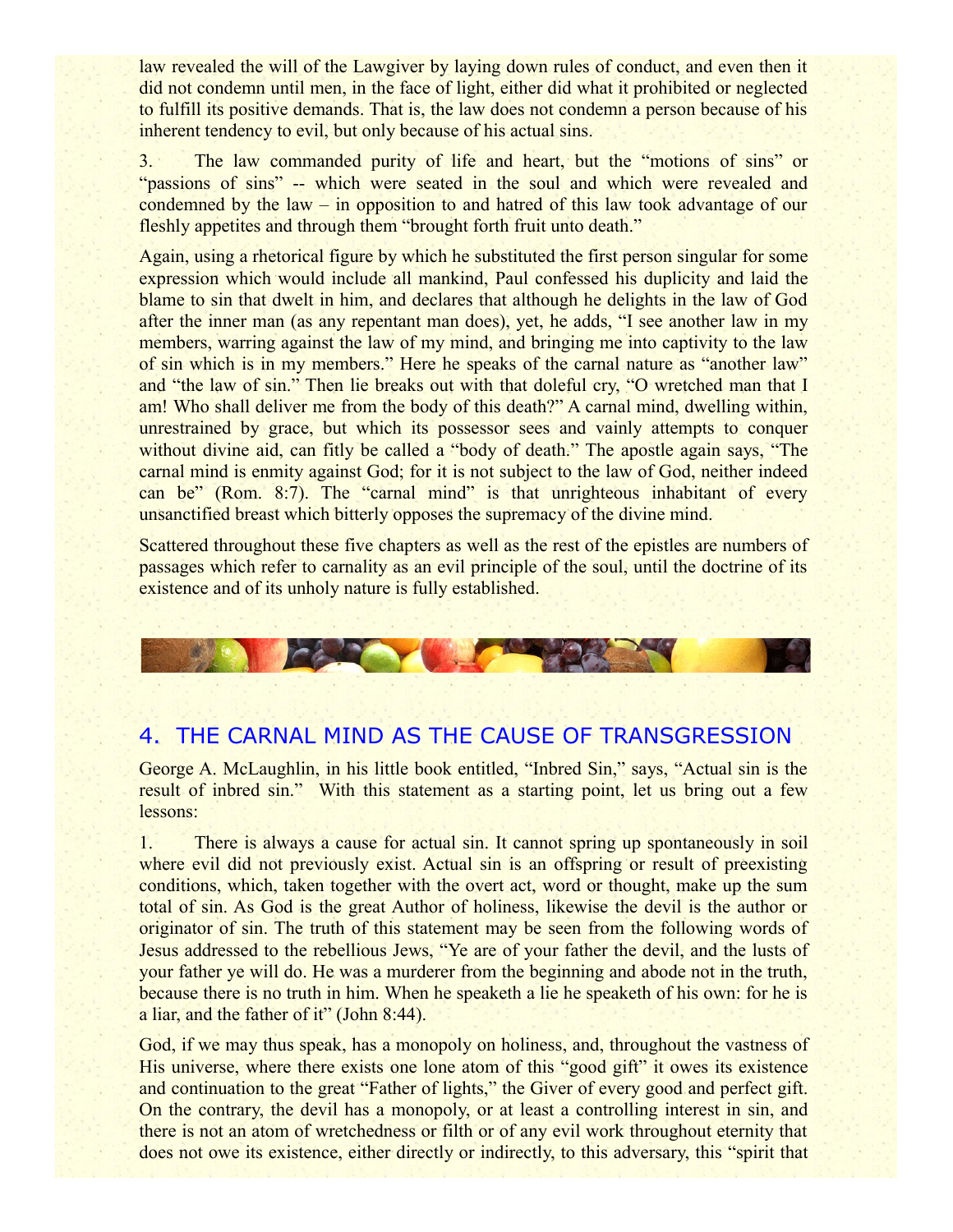now worketh in the children of disobedience." When God renovates His creation, as He some time most surely will do, He will scrape off every vestige of this broth of abomination, and, along with its father, the devil, will confine it under chains of darkness and behind adamant walls forever. And with the incarceration of the archfiend and his filth the universe will be eternally rid of sin. What a glorious vision! Then we can take the wings of the morning and fly throughout infinity and not find one defiling thing. O God, let us come to that glorious day!

2. Actual sin cannot spontaneously spring up from a clean soul. It must have an original in the heart from which to proceed, and this original or originator, with reference to the overt act, is inbred sin. If it is true that an evil tree cannot bring forth good fruit, it is just as true that a good tree cannot bring forth evil fruit.

3. If actual sin is the result of inherent sin, as the cause always precedes the effect, inherent sin, the cause, must, in point of time, precede actual sin, the effect. As a consequence, when any clean soul falls, the conclusion is inevitable -that he allowed the inclination to be established before the sin was actually committed. If this is not true then it is not true that "actual sin is the result of inbred sin."

4. When this "diabolian" has taken the citadel of the heart and is allowed to remain and reign, it proceeds to throw out its arms and to take in all the possibilities of the soul, and we say that "a deceived heart has turned him aside," "the backslider in heart is filled with his own ways." Sacred writ abounds with evidences of the fact that actual sin proceeds from a wrong heart.

It would be superfluous to enter too deeply into this subject, but we will adduce a few instances as examples:

When Cain saw that his own offering was rejected, while his brother's was accepted, he "was very wroth and his countenance fell." His heart went wrong long before he committed the overt act of murder. Sin was at the door because his heart went wrong and pondered evil, and because he willfully allowed the evil of his heart to have the ascendency. The presence of evil in Cain's heart, as far as history informs us, was first manifested by jealousy, and jealousy produced deceit and murder.

The whole history of the wanderings of King Saul presents a striking picture of the condition of the person who gives way to this base element of his soul. Pride, deceitfulness, treachery, stubbornness, rebellion, murder, and every evil work held high carnival in his fallen soul, and led him on to deeds of violence which made his life read like the life of a heathen despot.

His wrong doings culminated when he spared the king of Amalek together with the best of the sheep and cattle, not for mercy's sake, but because of covetousness and from a desire for glory; and then to complete his utter ruin he attempted to hide his sin by lying and hypocrisy.

When David walked on the roof of his house and beheld the beautiful Bathsheba bathing, instead of turning away his eyes, as he should have done, he allowed the thought of evil, then found (abusing his God-given power as King -made) occasion to commit the deed, and then in his attempt at covering his crime he caused the death of the husband of the woman. A "deceived heart had turned him aside." To all ages this sin stands recorded against David, loudly warning all future generations of the evil results which will almost inevitably follow when any man tampers or *trifles with unholy desires*, and neglects to keep them under by the grace of God.

There are some so-called holiness people who would like to make us believe that David and some other Bible characters who went wrong, at the time of their wrong doing were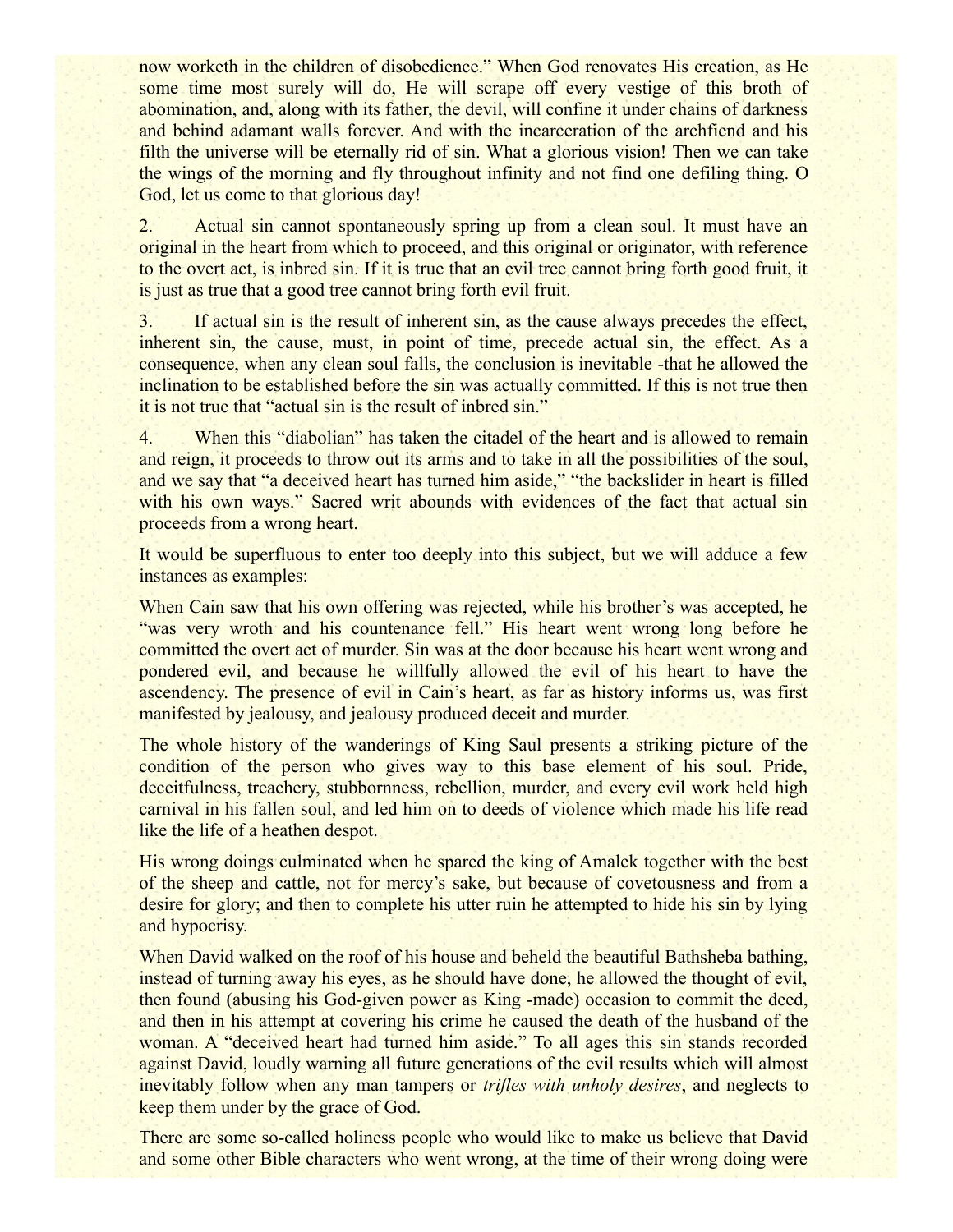converted, and that they needed holiness as a second work of grace to save them from their crookedness. But this is not true. No man can commit actual sin and retain the favor of God; when he sins his grace is forfeited. We have brought forth these examples, not as proofs of the unclean condition of the justified soul, but to show that back of the overt act of sin there is always an evil principle, and that this principle is the cause of actual sin. Without this principle, sin is not possible.

The seventh chapter of Romans is a striking illustration of *the power of inward sin to control the actions of even those who hate its rule and earnestly desire deliverance from its sway, but who do not seek the Lord for deliverance.* The "law in their members" brings them into "captivity to the law of sin and death;" the good that they would they do not, but the evil which they would not that they do. The blame is laid to the right source when it is added, "Now if I do that I would not, it is no more I that do it, but sin that dwelleth in me." For the sake of any who should be led to believe that the strong statements of this seventh of Romans represent the conflicts which come in a Christian experience, we will subjoin (add) a few quotations taken from heathen philosophers and poets, which represent a condition through which they or the ones of whom they wrote passed, which was almost identical with that of the man whose experience the apostle describes.

Seneca, a Roman philosopher and writer, and a contemporary of the apostles, born 3 B. C., says, "What is it that draws us in one direction while striving to go in another, and impels us toward that which we wish to avoid?"

Euripides, a Greek tragedian, born probably 480 B. C.: "But I am overcome by sin, and I well understand the evil which I presume to commit. Passion, however, is more powerful than my reason; which is the cause of the greatest evils to mortal men."

Arrian, a Stoic philosopher of Nicomedia, born about 100 A. D.: "For truly, he who sins does not will sin, but wishes to walk uprightly; yet it is manifest that which he wills he doth not; and what he wills not he doth." Compare with Rom. 7:18, 19.

Terrent, a Roman comic poet, born 185 B. C.: "An unworthy act! Now I perceive that she is wicked, and I am wretched. I burn with love and am vexed at it. Although prudent, and intelligent, and active, and seeing, I perish: neither do I know what to do."

Ovid, a Roman poet, who lived in the time of Christ, represents the princess who was about to kill her child as saying, "I desire one thing, the mind persuades another; I see and approve better things, I follow worse things."

Xenophon, a Greek soldier, historian and philosopher, born at Athens about 430 B. C., wrote, "I have evidently two souls ... for if I had only one it would not be at the same time good and bad, nor would it desire at the same time honorable and dishonorable works, nor would it at the same time both wish and not wish to do the same things. But it is evident that there are two souls, and that when the good one is in power the honorable things are practiced, but when the bad, the dishonorable things are attempted."

If we turn from heathen to Christian writers we find much the same description of the contradictory condition of the natural heart, but the Christian writers are much more enlightened, and are clearer in their convictions of the true state of the case. Read the following poem concerning the wavering will of an awakened sinner. Quarles, the writer, was an English poet who lived in the first part of the seventeenth century.

"Oh, how my will is hurried to and fro, And how my unresolved resolves do vary! I know not where to fix: sometimes I go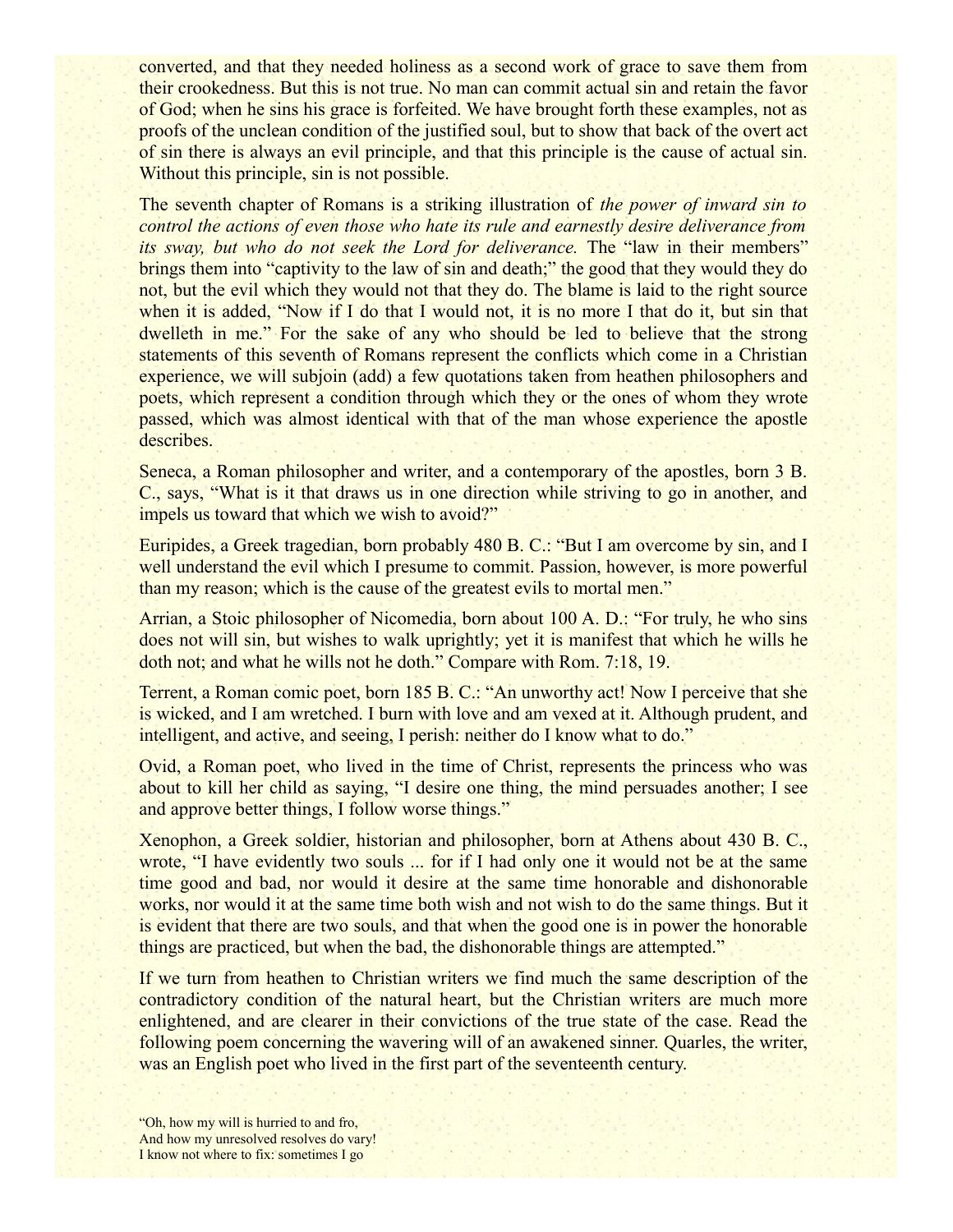This way, then that, and then the quite contrary; I like, dislike; lament for what I could not; And, at the self-same instant, will the thing I would not. "Thus are my weather-beaten thoughts opprest With th' earth-bred winds of my prodigious will; Thus am I hourly tossed from east to west Upon the rolling streams of good and ill; Thus am I driven upon the slippery suds From real ills to false apparent goods; My life's a troubled sea, composed of ebbs and floods. "I know the nature of my wav'ring mind; I know the frailty of my fleshly will; My passions eagle ey'd, my judgment blind; I know what's good, and yet make choice of ill. When the ostrich wings of my desires shall be So dull, they cannot mount the least degree, Yet grant my sole desire, that of desiring Thee."

Although man is not responsible for the primary existence of heart sin, yet, since there is a way of escape, no man need continue in bondage to it. We are responsible, not only for our wrong doings, but also for neglected opportunities, *and God will reward us accordingly.*

There is not one act of adultery, of murder, deceit, envy or any other evil which is not the result of allowed heart tendencies to evil. Here the direct responsibility for the deplorable condition of human society shifts from the devil (he is now but the agitator or suggester of evil) and rests on the individuals who make up this society.

Who can tell the woe that this bent to sin has entailed upon mankind! If we could count up the heartaches, the pains, the groans, the tears, the bloody wars, the fiendish crimes, the unclean revelings and whatever in this world is contrary to love, to purity, to physical, mental or spiritual perfection and holiness; if we could follow these things, in their results, down to the nethermost hell and to the outskirts of an awful, unending eternity; if we could collect up all this and weigh it in the balances of God, then we could get some idea of depravity and its fearful consequences in this world as well as in the world to come. But only God is able for such a task. Were it not for infinite mercy, infinite wrath against sin would make a quick end to earthly rebellion and condemn man to eternal torment.

The reeking, seething, boiling, foaming mass of corruption which fills this world, and seeks to eclipse every redeeming quality, is the result of heart pollution, and will eventually cause the wrath of God to descend like almighty, fiery thunderbolts on a doomed world, and will drown men in destruction and perdition.

But still in this world there is hope. The Sin-Avenger stands ready to aid us; go to the Strong, He who has conquered death and hell; He will make a full end of sin in your inmost being, and fill your renovated soul with Himself and His holiness.

### 5. DOES CARNALITY REMAIN IN THE JUSTIFIED SOUL?

Does the carnal nature remain in the heart of that person who is freely justified? After studying the question from every point of view we are convinced that, until it is removed in the second work of grace, the carnal nature does remain in the saved soul, and that its presence is shown by its unholy movings. It is the same essential nature as that which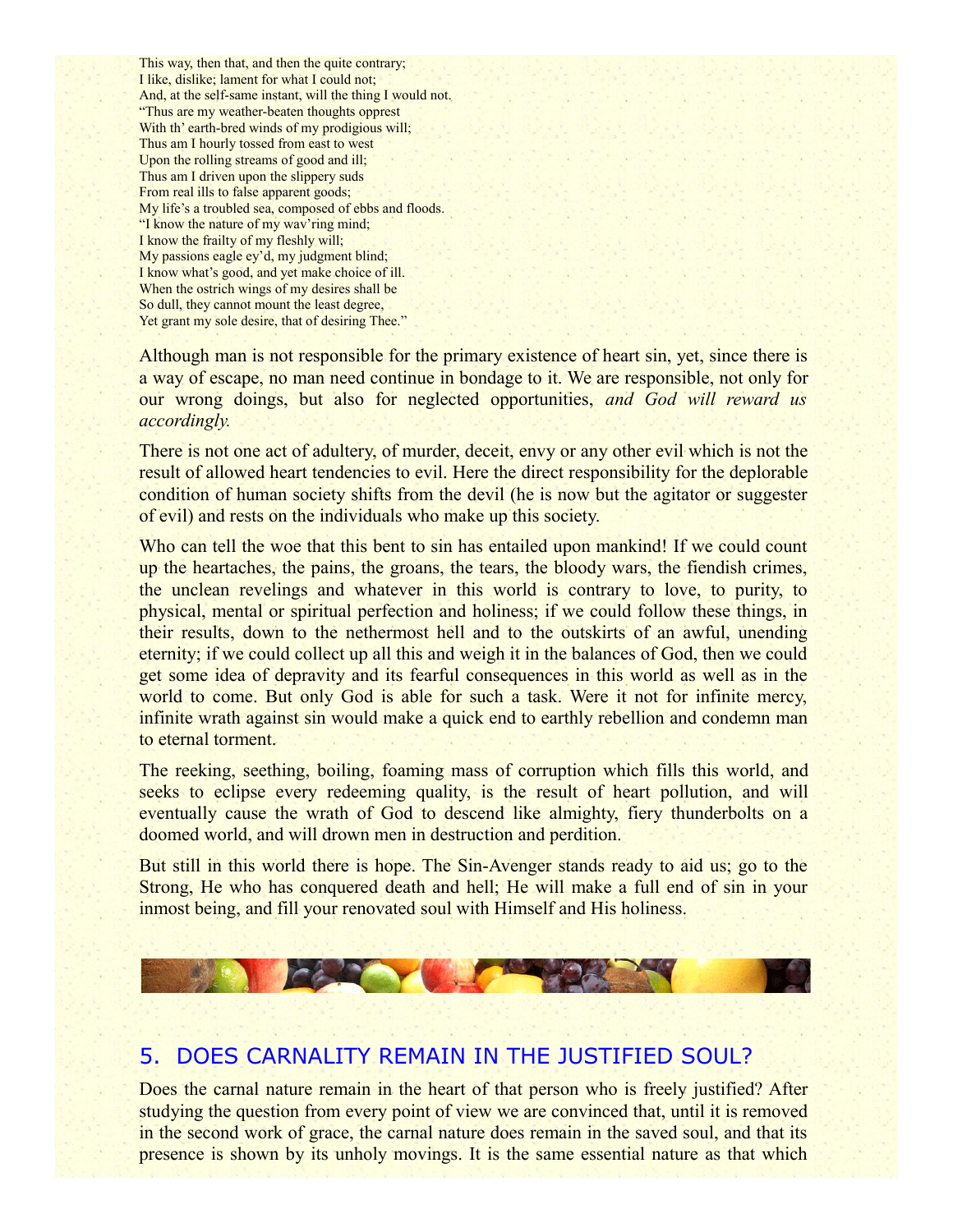infested the heart before conversion, which then manifested itself in "adultery, fornication, uncleanness, lasciviousness, idolatry, hatred, variance, emulations, wrath, strife, seditious, heresies, envyings, murders, drunkenness, revelings, and such like."

Although the carnal principle which remains in the justified soul is the same in nature yet it is not the same in power, for it is held in check by grace and is not allowed to control. In its agreement with holiness the carnal mind is no more "subject to the law of God" after conversion than it was before, but it cannot now gain the ascendency, for it is bound by grace. It is the vicious robber or murderer which is kept from further depredations by bolts, bars, prison walls and watchmen. It is the strong man within the house who must be cast out before there can be perfect peace; it is the infectious disease which must be guarded against by the disinfectant of divine grace or it will spread its contagion through the whole being; it is the lion, pacing back and forth and roaring at its bars, desiring freedom that it may bite, devour and raven its prey.

It is inconsistent for us to use the experiences of Old Testament saints as a standard by which to measure our privileges in the full blaze of the gospel dispensation, from the fact that the New Testament standard of piety and holy living is higher than that of the Old. See Matt. 5:21-48; 19:3-9, etc. As a consequence, manifestations of evil are seen in the lives of some of the old worthies, which, with New Testament light, would be inconsistent with grace, and it may be that as God viewed the matter even then the perpetrators of these deeds were, for the time being, without the favor of God. In some cases we are sure of this. The fact that Jacob was given to covetousness is no excuse for a like evil today. The fact that Lot drank to excess and so committed involuntary incest, or that Noah became drunk and grew angry and cursed the posterity of his offending son, or that Jephthah, the man who had been the associate of vile fellows, slew his daughter, or that Samson committed many depredations even though at times the "Spirit of the Lord" came upon him – let us repeat that although these and like acts were committed by the worthies of ancient days, this fact is no proof that God will tolerate the same departures in those who are living with the gospel privileges which we enjoy.

A careful search into the lives of the Old Testament saints, in the majority of cases, will reveal some things which as we view the matter in these days are inconsistent with a clean heart, and even with regeneration as that grace is taught by Jesus and His apostles. Abraham, the friend of God, deceived Abimelech concerning Sarah, and Isaac's otherwise fair name is defiled by the same act. Both of them were deservedly reproved by the heathen monarchs. See Gen. 20 and 26.

Moses became vexed at the Israelites and smote the rock in anger, and, as a result of his failure to properly acknowledge God as the source of the miracle, he was forbidden the privilege of entering the promised land. On some lines David was an example of godliness and devotion, yet notwithstanding this he betrayed surprising weakness in the case of Bathsheba, and in some instances his integrity to strict truth seemed to fail.

Under any dispensation a man is justified when he lives up to the obligations demanded by the measure of the light of his age. As far as we are able to judge, this rule would not be likely to demand as much of Enoch as it would of Abraham, nor as much of Abraham as of David, nor as much of David as of those who walked and talked with Jesus. Light was continually increasing, and, as a consequence, a closer line would be drawn against sin.

For proof that carnality remains in the justified soul in the dispensation under which we now live we must turn to the New Testament. In the very beginning we find an interesting inquiry, and one which has caused a great amount of unnecessary trouble. It is asked, "Were the disciples justified before the day of Pentecost?" The indefiniteness and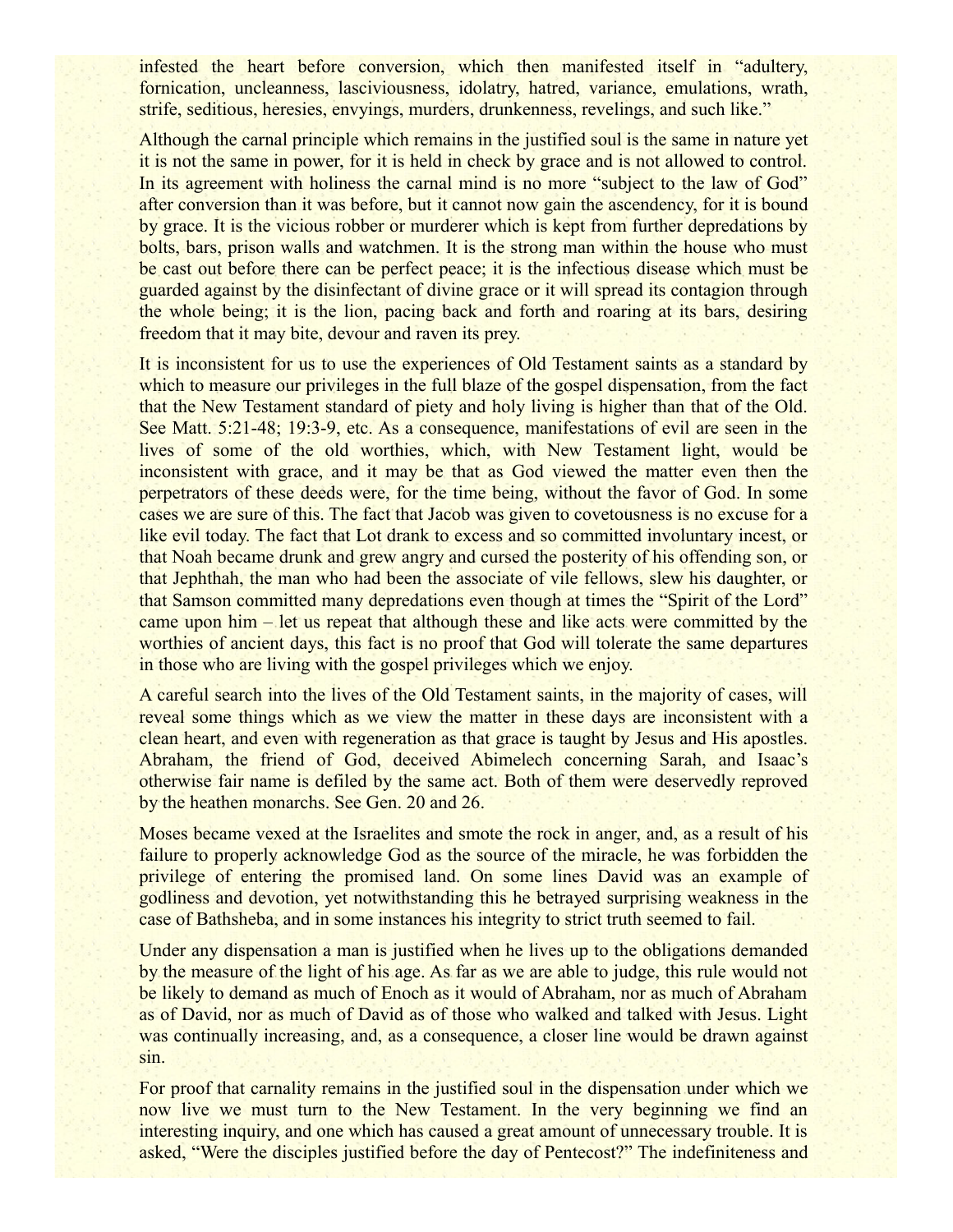indecision in our answer would be done away if we would but remember the dispensation under which the disciples were living before Jesus called them. They were not post-Pentecostal Christians, when men passed from death unto life as we see them doing today, a transition which we as genuine Christians would quite easily understand, but they were living under the Mosaic dispensation and were justified by meeting the requirements of their age.

Jesus declared that the disciples had both faith and love, saying, "For the Father himself loveth you, because ye have loved me, and have believed that I came out from God" (John 16:27).

In His upper room prayer, He said, "For I have given unto them the words which thou gavest me: and they have received them, and have known surely that I came out from thee, and they have believed that thou didst send me." Farther on He continued the same thought, saying, "O righteous Father, the world hath not known thee: but I have known thee, and these have known that thou hast sent me" (John 17:8, 25). That they were justified is made clear by comparing the three passages above with the following statement of Jesus, "And this is life eternal, that they might know thee, the only true God, and Jesus Christ, whom thou hast sent" (John 17:3). In the following passage Jesus states that they were saved, and prays for their sanctification, "They are not of the world, even as I am not of the world. [This is initial salvation.] Sanctify them through thy truth: thy word is truth" [this is holiness] (John 17:10,17).

When the disciples returned from their missionary tour and jubilantly reported their successes, Jesus told them not to rejoice because devils were subject to them, but rather to rejoice because their names were written in heaven. None but saved people have their names recorded there.

But there is one position taken by Jesus which if possible makes the assurance that the disciples were justified even more positive than any of the above. It would be reasonable to suppose that in passing from one dispensation to another, God would choose some of the best as a connecting link between the dispensations. That is, under the dispensation of the Father those who were accepted "belonged" to the Father, and those in the dispensation of the Son to the Son. Those who "belonged" to the Father were as truly justified as were those who "belonged" to the Son.

With this thought in mind we note the fact that the disciples "belonged" to God and He gave them to the Son to be His companions and disciples during His ministry. In the prayer of Jesus (John 17) this fact is stated repeatedly. "I have manifested thy name unto the men which thou gavest me out of the world: thine they were and thou gavest them me." "I pray for them ... which thou hast given me, for they are thine." "Holy Father, keep through thine own name those whom thou hast given me." "Those whom thou gavest me I have kept, and none of them is lost, but the son of perdition [meaning Judas]." "Father, I will that they also which thou hast given me, be with me where I am." That, notwithstanding all this, the carnal nature still remained in the hearts of the disciples is argued from the following points:

1. They desired preferment. They wanted to be great in the kingdom which they supposed Christ was about to establish. They even went so far as to strive among themselves as to who should be the greatest.

2. They manifested a spirit of retaliation. They wanted to call down fire on the Samaritans, and when the rabble took Jesus, Peter drew his sword and cut off the servant's ear.

3. They were unbelieving. This is seen in the case of Thomas who would not believe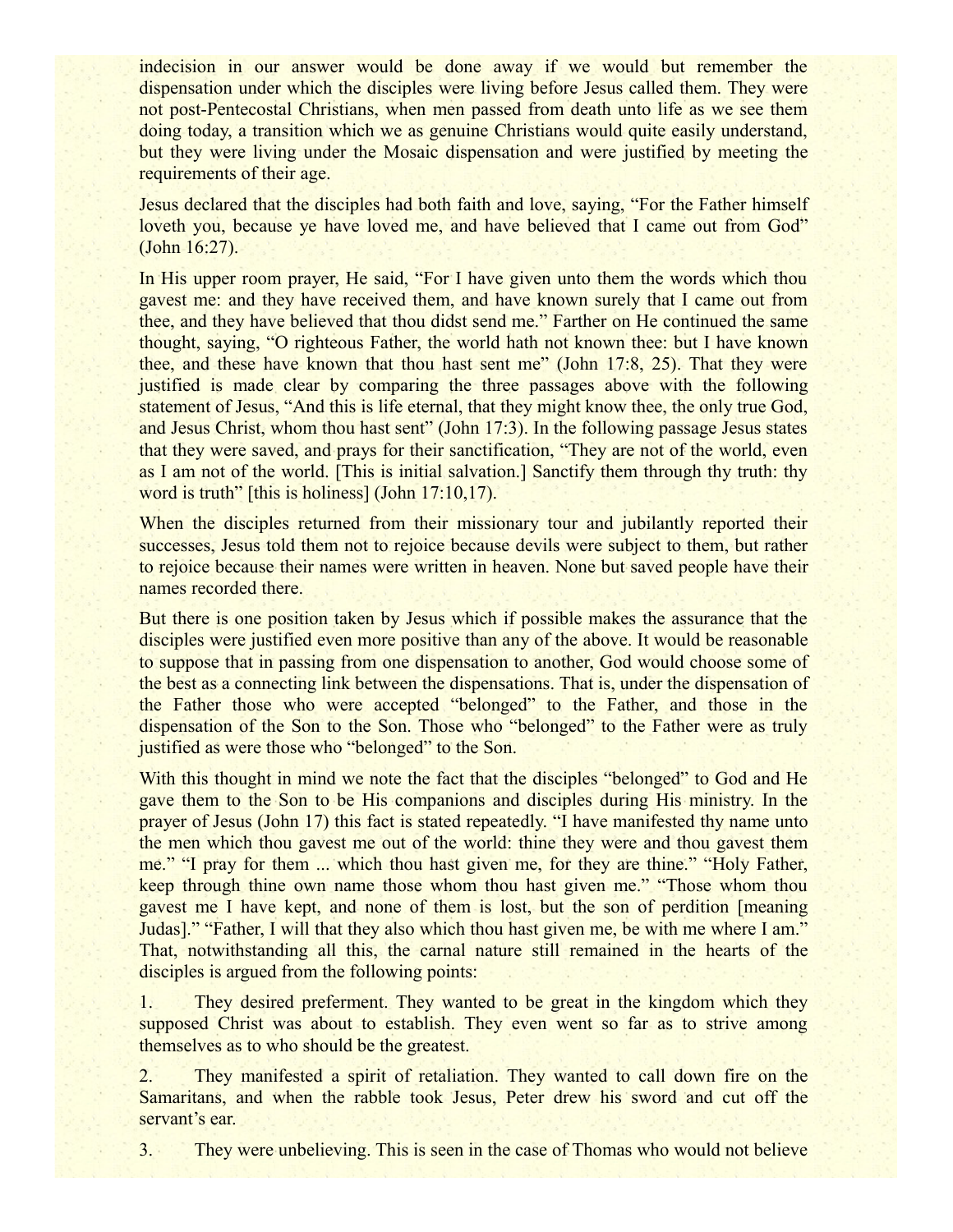unless he could see and handle the risen Jesus. Jesus up braided all of His disciples because of their unbelief and hardness of heart.

All of these are carnal traits and are inconsistent with purity of heart.

That their hearts were still unclean is further seen in that Jesus prayed for their sanctification, and also that their hearts were cleansed on the day of Pentecost. In reporting the remarkable descent of the Spirit on the house of Cornelius, Peter said, "And God, which knoweth the hearts, bear them witness, giving them the Holy Ghost, even as he did unto us [at Pentecost]; and put no difference between us and them, purifying their [and our] hearts by faith" (Acts 15:8,9).

That carnality remains in the hearts of those who are saved is learned not only from the experiences of the disciples, but also from Bible doctrine elsewhere recorded.

Although the Corinthian Christians had trouble with some refractory (unmanageable or rebellious -resistant to treatment -resistant to heat) people, yet the majority were far from being backslidden, for Paul wrote them thus, "Unto the church of God which is in Corinth, to them that are sanctified in Christ Jesus (sanctification begins at conversionpardon is the necessary first step towards purity), called to be saints ... I thank my God always on your behalf, for the grace of God which is given you by Jesus Christ; that in everything ye are enriched in him ... ye come behind in no gift ... God is faithful, by whom ye were called unto the fellowship of his Son Jesus Christ our Lord" (1 Cor. 1:2-9). Immediately after these words of praise he lays bare the manifestations of carnality among them, saying, "Now I beseech you, brethren, by the name of our Lord Jesus Christ, that ye all speak the same thing, and that there be no divisions [margin, schisms] among you; but that ye be perfectly joined together in the same mind and in the same judgment. For it hath been declared unto me of you, my brethren, by them which are of the house of Chloe, that there are contentions among you.

Now this I say, that every one of you saith, I am of Paul; and I of Apollos; and I of Cephas; and I of Christ" (1 Cor. 1:10-12). Farther on he adds, "And I, brethren, could not speak unto you as unto spiritual, but as unto carnal, even as unto babes in Christ. I have fed you with milk, and not with meat: for hitherto ye were not able to bear it, neither yet now are ye able. For ye are yet carnal: for whereas there is among you envying, and strife, and divisions, are ye not carnal, and walk as men [according to men, margin]? For while one saith, I am of Paul; and another, I am of Apollos; are ye not carnal?" (1 Cor.  $3:1-4$ ).

These passages show that a person can be in Christ and yet not be cleansed from the principle, that, if allowed to have its way, will cause envy and strife. The envy and strife of the above passages could not refer to that wicked manifestation which is commonly allowed and excused in the lives of modern believers; but they do refer to those outcroppings of an evil heart which so often, even today, injure the real work of God. Men prefer certain ministers because of some qualities, which may be either good or bad, and, in spirit, "sit down" on every other man who does not run in the same groove. These feelings are not allowed to such an extent as to cause open war, or all grace would be forfeited, but they are seen in that secret, almost unconscious, harboring of preferences which is a grief to the Spirit, and, if allowed, becomes a snare to the soul.

Paul exhorts these same Corinthians who were already "initially" "sanctified in Christ Jesus" to seek entire sanctification or heart purity, using the following words, "Having therefore these promises [read chapter VI], dearly beloved, let us cleanse ourselves from all filthiness of the flesh and spirit, perfecting holiness in the fear of God" (2 Cor. 7:1).

To the Galatians Paul says, "This I say then, walk in the Spirit, and ye shall not fulfil the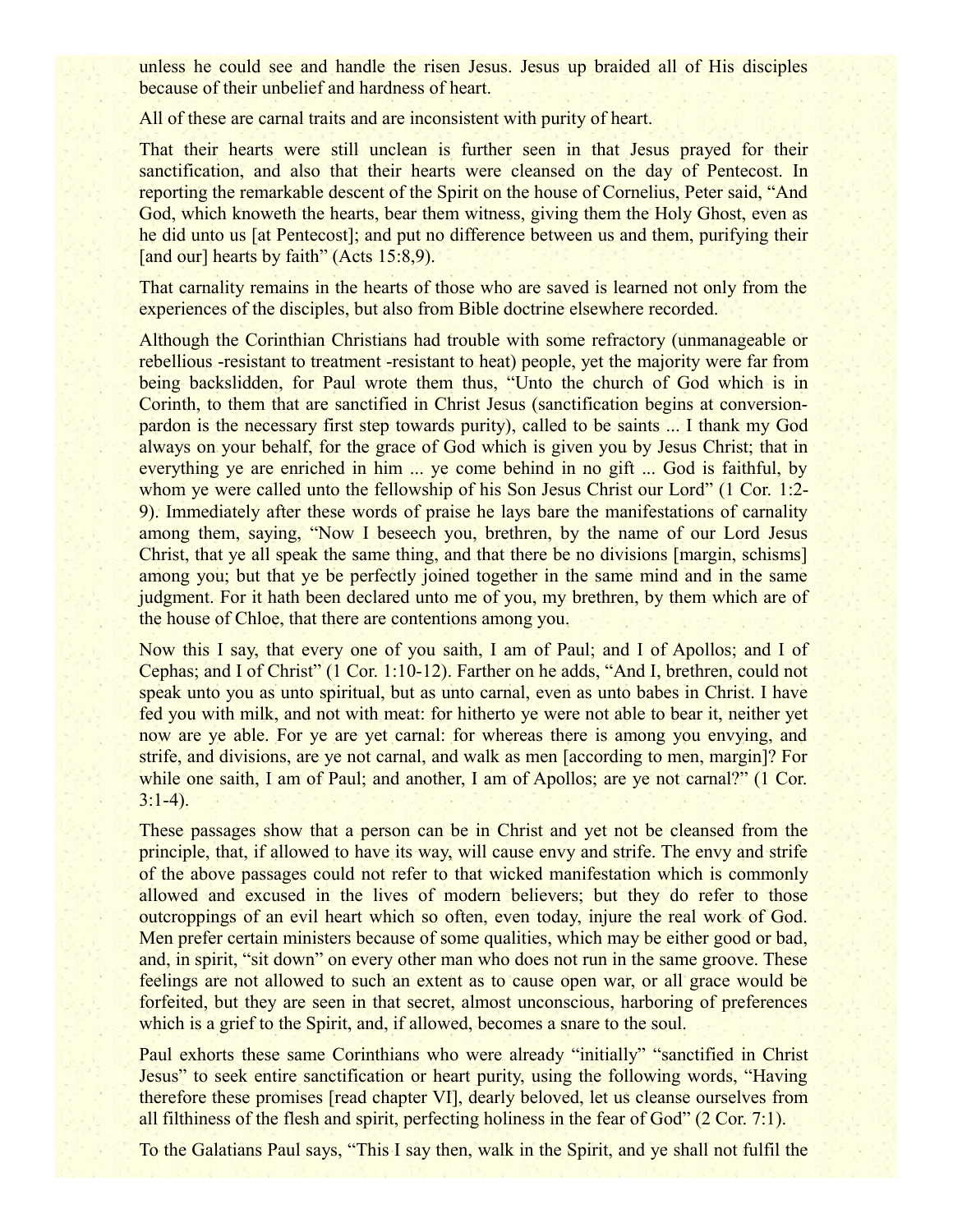lust of the flesh. For the flesh lusteth against the Spirit, and the Spirit against the flesh: and these are contrary the one to the other; so that ye cannot do the things that ye would" (Gal. 5:16,17). In his sermon, "Sin in Believers," Wesley says, 'Nothing can be more express. The apostle here directly affirms that the flesh, evil nature, opposes the Spirit, even in believers; that even in the regenerate, there are two principles, 'contrary the one to the other.' Christ gave Himself for the church, that He might "sanctify and cleanse it" (Eph. 5:25-27).

Notice that it is "the church" that is to be "sanctified and cleansed." To the Thessalonians, whose "work of faith, and labor of love, and patience of hope in our Lord Jesus Christ" lie 'remembered without ceasing," and to whom he declared, "Knowing, brethren, beloved, your election of God" (1 Thess. 1:3, 4); to these people Paul said, "This is the will of God, even your sanctification" (1 Thess. 4:3), and again, "And the very God of peace sanctify you wholly; and I pray God your whole spirit and soul and body be preserved blameless unto the coming of our Lord Jesus Christ. Faithful is he that calleth you, who also will do it" (1 Thess. 5:23,24). The apostle does not say that their entire sanctification had already been accomplished, but that the Lord "will do it" either now or at such a time as they should meet the proper conditions.

John says, "But if we walk in the light, as he is in the light, we have fellowship one with another [this is justification], and the blood of Jesus Christ his Son cleanseth us from all sin" (1 John 1:7). The "cleansing from all sin" is conditioned on an experience which tallies with what is ordinarily recognized as regeneration. Again John says, "If we confess our sins, he is faithful and just to forgive us our sins, *and to cleanse us* from all unrighteousness" (1 John 1:9). This again is cleansing subsequent to forgiveness, and establishes all that the teachers of the two distinct works of grace claim.

These passages, with others that might be adduced, show that there remains in the heart of the merely justified Christian a sinful principle, which is called "unrighteousness," "the flesh," and "filthiness," from which he must be cleansed, and from which he will be cleansed if he walks in the light.



### 6. ZINZENDORFISM

Does depravity remain in the heart of that person who is justified? Is a very important question, and deserves further notice. Different schools of thought have arisen which have promulgated widely divergent ideas. One class takes the position that depravity must invariably remain in the heart until death; they hold that although some may honestly profess deliverance, yet, sooner or later, the evil nature will again appear, and thus show that the person has been mistaken. The scores of Scriptural passages which command and promise holiness of heart, and which any person can find for himself, are, for the present, sufficient proof of the error of this position.

Another class exaggerates the power and outcroppings of remaining depravity, until there is little or no difference between the life of a professed Christian and that of an open sinner; and, on the other hand, there are some who so minimize the inbred foe that they leave little or no room for any further change, either in heart or life, in the article of entire sanctification. These two erroneous extremes are brought about by either minimizing or exaggerating *the experience of regeneration*. Both extremes should be carefully avoided.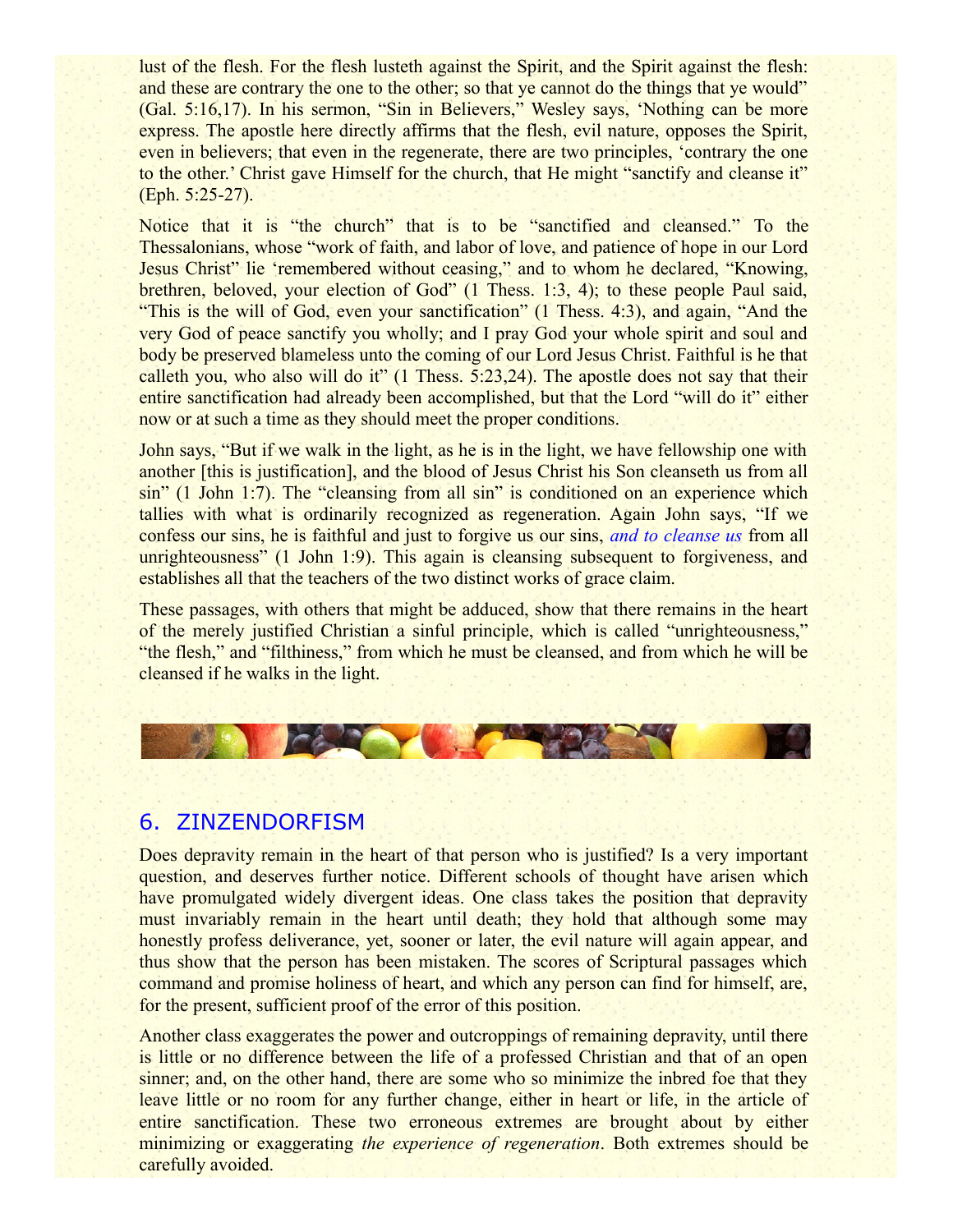Still another class teaches that as long as any depravity remains in the heart, the person is not accepted of God. The author of this belief was Count Zinzendorf, and because of his connection therewith the doctrine has been named for him.

Zinzendorf was a German count. He was born in Dresden, May 26, 1700, and died May 9, 1760. He was the founder of the Moravian denomination. At one time he visited London and was received with much consideration by Wesley. He founded the Moravian colony at Bethlehem, Pennsylvania, in 1741. Concerning his character and religious zeal, the Columbian Cyclopedia says: "His natural ardor sometimes led him to press his doctrinal statements beyond Scriptural limits, and to decide questions on an appeal to his feelings, and to act with a zeal whose force was like fire; but he had a splendid nobleness of character, a great love for his fellow men, a readiness for self-sacrifice in doing good, a high conception of the Christian calling, and a devoted affection for the personal Lord Jesus, which mark him as one of the princes of the kingdom of God on earth.

His great estate was nearly all expended in a work which was his delight – the founding and maintaining the Moravian Brethren as a little church within a church." The life and spotless character of Zinzendorf viewed in connection with his errors in doctrine go to show that a person may be saved and much devoted to the cause of God, and yet be mistaken concerning some important doctrine. The very fact that he possesses a good character will make his misstatements all the more dangerous.

William Bramwell wrote, "An idea is going forth that when we are justified we are entirely sanctified; and 'to feel evil nature after justification is to lose pardon,' etc. You may depend upon it, this is the devil's big gun. We shall have much trouble with this, and I am afraid that we cannot suppress it."

Wesley has written a sermon entitled, "Sin in Believers," in which he has fully answered all the chief arguments which are advanced in favor of the peculiar doctrines of Zinzendorf. We can do no better than to transcribe a part of this sermon.

"Is there then sin in him that is in Christ? Does sin remain in one that believes in Him? Is there any sin in them that are born of God, or are they wholly delivered from it? Let no one imagine this to be a question of mere curiosity; or, that it is of little importance whether it be determined one way or the other. Rather it is a point of the utmost importance to every serious Christian; the resolving of which very nearly concerns both his present and eternal happiness.

"And yet I do not know that ever it was debated in the primitive church. Indeed there was no room for disputing concerning it, as all Christians were agreed. And so far as I have ever observed, the whole body of ancient Christians who have left us anything in writing declare with one voice that even believers in Christ, *till they are 'strong in the Lord and in the power of his might,*' have need to 'wrestle with flesh and blood,' with an evil nature, as well as 'with principalities and powers.'

"However, let us give a fair hearing to the chief arguments of those who endeavor to support it. And it is, first, from Scripture they attempt to prove that there is no sin in a believer.

They argue thus: 'The Scripture says, Every believer is born of God, is clean, is holy, is sanctified, is pure in heart, has a new heart, is a temple of the Holy Ghost. Now, as that which is born of the flesh is flesh, is altogether evil, so that which is born of the Spirit is spirit, is altogether good.

Again, a man cannot be clean, sanctified, holy, and at the same time unclean, unsanctified, unholy.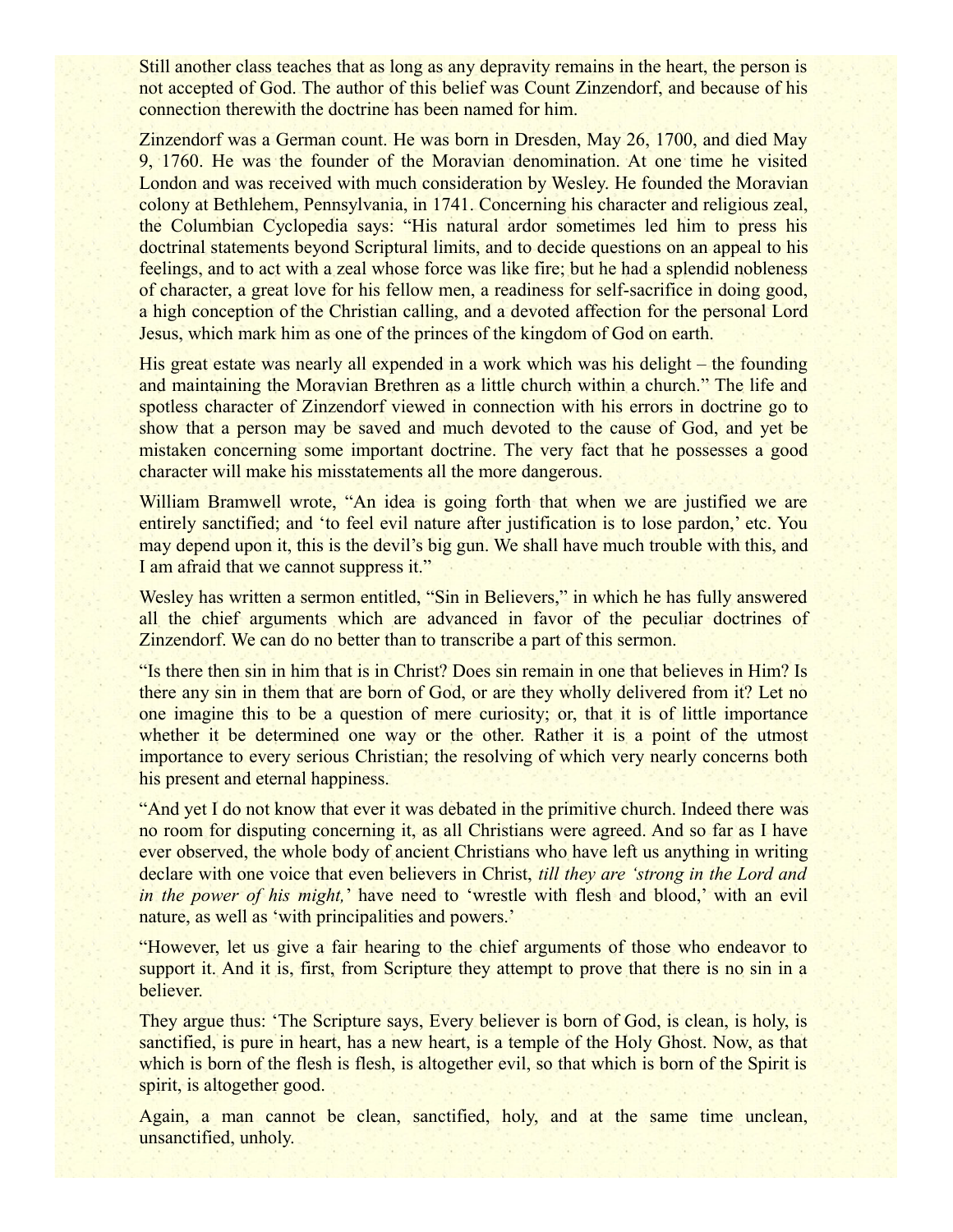He cannot be pure and impure, or have a new and an old heart together. Neither can his soul be unholy, while it is the temple of the Holy Ghost.'

"I have put this objection as strong as possible, that its full weight may appear. Let us now examine it part by part. And, 1. 'That which is born of the Spirit is spirit, is altogether good.' I allow the text, but not the comment. For the text affirms this, and no more, that every man who is 'born of the Spirit 'is a spiritual man. He is so. But so he may be, and yet not altogether spiritual.

The Christians at Corinth were spiritual men; else they had been no Christians at all; and yet they were not altogether spiritual: they were still, in part, carnal. 'But they were fallen from grace.' St. Paul says, No. They were even babes in Christ. 2. 'But a man cannot be clean, sanctified, holy, and at the same time unclean, unsanctified, unholy.' Indeed he may. So the Corinthians were. 'Ye are washed,' says the apostle, 'ye are sanctified,' namely, cleansed from 'fornication, idolatry, drunkenness,' and all other outward sins (1 Cor. 6:9-11), and yet at the same time, in another sense of the word, they were unsanctified; they were not washed, not inwardly cleansed from envy, evil surmising, partiality. 'But sure they had not a new heart and an old heart together.' It is most sure they had; for at that very time their hearts were truly, yet not entirely renewed. Their carnal mind was nailed to the cross; yet it was not wholly destroyed. 'But could they be unholy, while they were temples of the Holy Ghost'? Yes; that they were temples of the Holy Ghost is certain (1 Cor. 6:19), and it is equally certain they were, in some degree, carnal, that is, unholy.

"However, there is one scripture more which puts the matter out of question: 'If any man be [a believer] in Christ, he is a new creature. Old things are passed away; behold, all things are become new' (2 Cor. 5:17). 'Now, certainly a man cannot be a new creature and an old creature at once.' Yes, he may; he may be partly renewed, which was the very case with those at Corinth.

They were doubtless 'renewed in the spirit of their mind,' or they could not have been so much as babes in Christ; yet they had not the whole mind which was in Christ, for they envied one another.

'But it is said expressly, "Old things are passed away: all things are become new."' But we must not so interpret the apostle's word, as to make him contradict himself. And if we will make him consistent with himself, the plain teaching of the words is this: His old judgment concerning justification, holiness, happiness, indeed concerning the things of God in general, is now passed away; so are his old desires, designs, affections, tempers, and conversation. All these are undeniably become new, greatly changed from what they were. And yet, though they are new, they are not wholly new. Still he feels, to his sorrow and shame, remnants of the old man, too manifest taints of his former tempers and affections, though they cannot gain any advantage over him, as long as he watches unto prayer.

"The whole argument, 'If he is clean, he is clean,' 'if he is holy, he is holy' (and twenty more expressions of the same kind may easily be heaped together), is really no better than playing upon words: it is the fallacy of arguing from a particular to a general; of inferring a general conclusion from particular premises. Propose the sentence entire, and it runs thus: 'If he is holy at all he is holy altogether.' That does not follow; every babe in Christ is holy, and yet not altogether so. He is saved from sin; yet not entirely; it remains, though it does not reign. If you think it does not remain (in babes at least, whatever be the case with young men, or fathers), you certainly have not considered the height, and depth, and length, and breadth of the law of God (even the law of love laid down by St. Paul in the thirteenth of Corinthians); and that every disconformity to or deviation from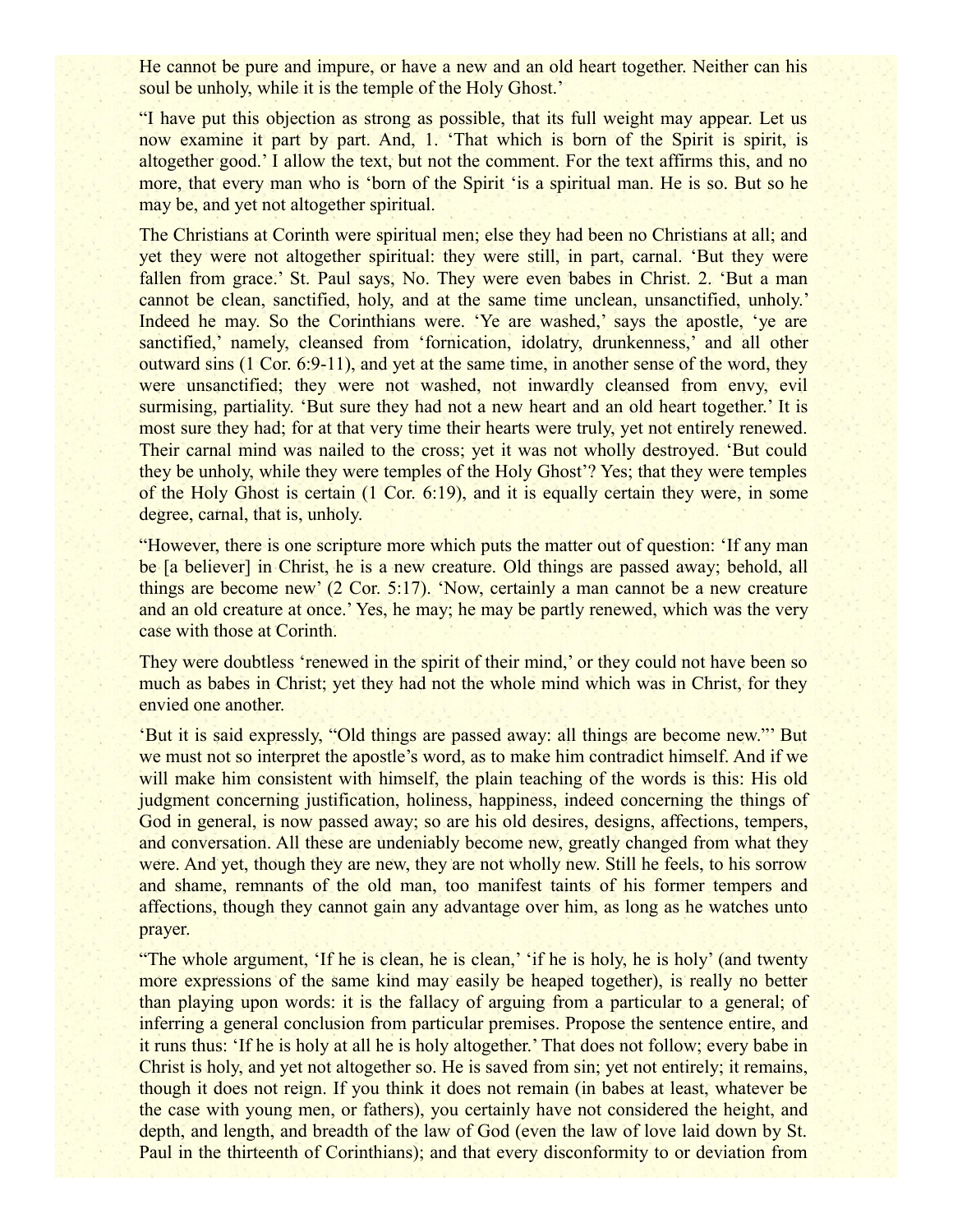this law is sin. Now, is there no disconformity to this in the heart or life of a believer? What may be in an adult Christian is another question; but what a stranger must he be to human nature, who can possibly imagine that this is the case with every babe in Christ!"

### 7. THE JUSTIFIED AND THE ENTIRELY SANCTIFIED

**Delivery** 

Somewhat akin to the followers of Zinzendorf is that class of persons who, in their desire to give the experience of justification an exalted place, make the mistake of placing it too high, and, as a consequence, in order to make room for the second work of grace, they are forced to substitute *angelic perfection* for Christian perfection. Thus they lay the foundation for all sorts of wild and extreme speculations, and for numerous perplexities and perhaps downfalls. Both the teacher and the pupil failing to attain to the exalted ideal set before them, must either conclude that they are not cleansed, or by the light of the Holy Spirit be shown the error of their theories.

Theories are of little value unless they tally with everyday experience.

One misleading statement that is often made is that there is no difference between the life of the justified man and that of the entirely sanctified. Without proper qualification this position is extremely misleading.

Every advance in grace that the soul makes, and advances should be made every day, invariably causes a closer walk with God and a consequent bettering of the outward life. This change is often very noticeable. The tone of the voice changes, prayer shows more melting of the spirit, the words are fewer and better chosen, the actions are more deliberate and the whole life takes on more and more of the image of Christ. If this is true concerning growth in the state of grace already attained, how much more is it true when there is given the additional experience of perfect love.

There is a marked change in the life of that person who obtains the experience of entire sanctification for the reason that all of the old tendencies toward evil, which have troubled so long, are taken away, and the soul is free to follow God without the inward hindrances with which it was formerly annoyed.

1. There is a difference in the life arising from the fact that the justified person is forced to spend some of his energies struggling against the inward tendencies to evil, and, as a consequence, he is not prepared to spend as much of his powers in controlling his outward life as is the entirely sanctified. Since we are finite beings, our possibilities are limited and strength spent in one occupation decreases, in that measure, the possibility of at the same time exercising strength in another. Grace can do much for us, but even grace is hampered and hindered by indwelling sin.

2. The life of the two states differs from the fact that the sinful nature, remaining in the regenerate heart, by its unholy movements, exerts some influence on the life and causes the person to do things that an entirely sanctified man would not do. We do not wish to be understood to teach that a justified man can or does indulge in sin, but only that, by the unholy movements of the soul, he is betrayed into attitudes of heart and life which are not strictly consistent with the spirit of perfect love.

3. Since wrong motives struggle in the soul, and since motives are deep seated and sometimes hard to distinguish, it stands to reason that a justified man might unwittingly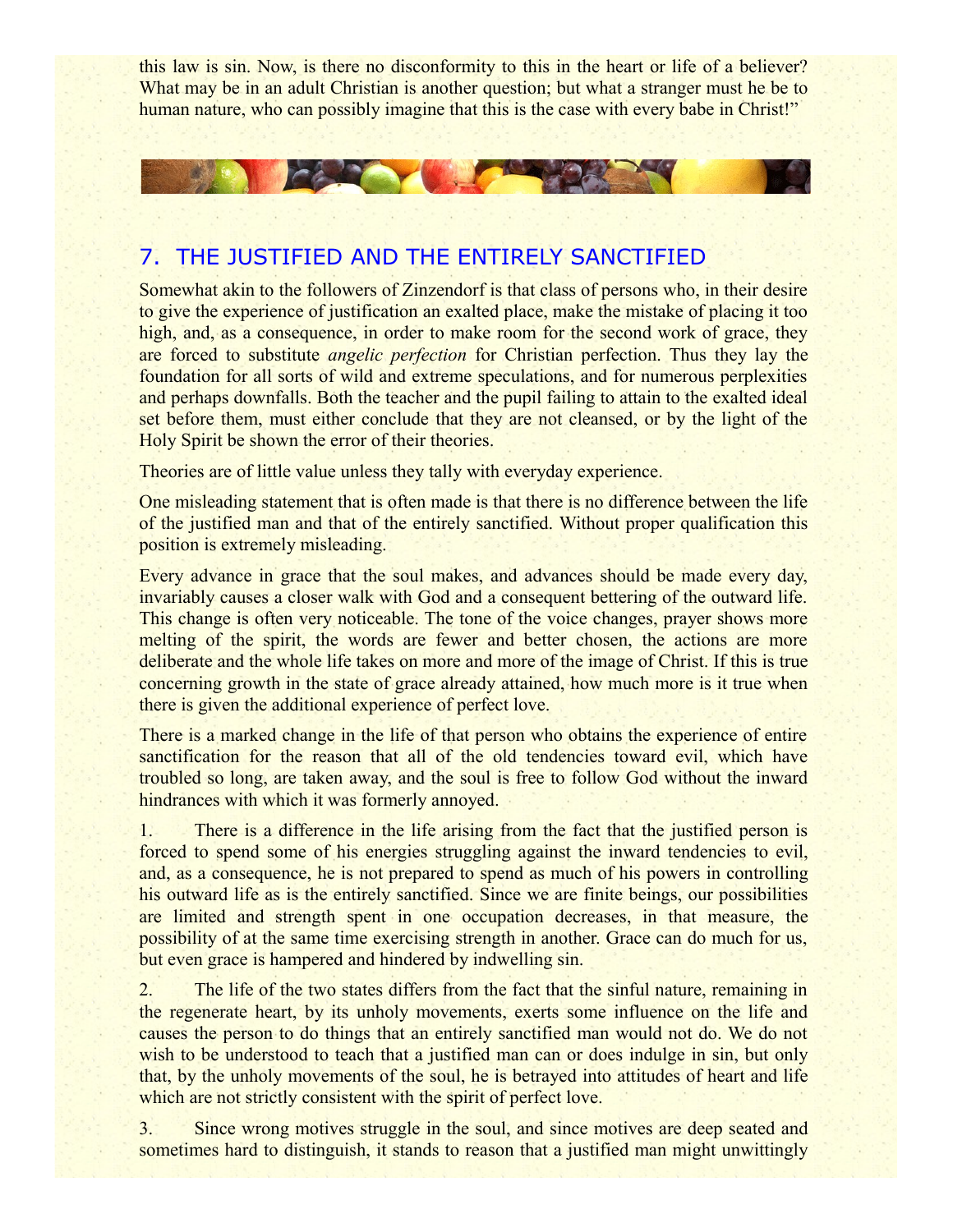be prompted by a wrong motive in performing any given act. True, he could not willfully obey a wrong principle or motive, but he might be betrayed into unconsciously following such a principle for the time being. This is seen in the fact that men who are only regenerated are apt to be hasty in forming judgments and in acting on their hasty judgments, to say words that are harsh and cutting, and also that they do not exercise sufficient judgment in dealing with their fellow men. But since the entirely sanctified man is delivered from all wrong motives, he sees with comparative ease the error which the enemy presents, and is enabled to keep comparatively free from harsh and hasty judgments. For this reason the life of the latter excels that of the former in carefulness and influence.

4. The carnal nature is blinding, and to such an extent that many regenerate persons have thought they were led of the Spirit when in reality they were led by the rash tendencies of their souls, or by the desires of the flesh. It is hard to tell how far this blindness may go and how far a person may follow the desires of the flesh and yet retain a measure of the grace of God. But some things are sure: (1) Willful blindness is inconsistent with the grace of God. Those who refuse to listen or read lest they shall receive light that they will not want to follow are already devoid of grace. (2) Continued involuntary blindness is deadening to grace. That person who does not study to know the will of God, if he lives at all, will live at a dying rate. (3) Grace, allowed to have its way, will not long allow the soul to follow any wrong course of action. Thus the universal testimony is that as grace increases, light advances and actions which were at one time allowed are made impossible, and we say, "I have light on this matter and cannot do as I used to." The heart that is cleansed from carnality sees with great ease and is much less liable to fall into error. Moral qualities are more easily distinguished by that heart which is free.

5. Carnality is deadening. It throws its pernicious influences through all the avenues of being, attempting to draw into its slimy folds every power of the soul, and to crush out the least spark of grace. Its deadening influence is perhaps felt the most in the secret place, where it would rob the soul of the sweetness of communion and of even the desire for prayer. How well it succeeds depends much upon how persistent the soul is in opposing its power and in holding steady before God. These sinful tendencies being gone, with the sanctified man prayer moves with comparative ease. Though he must still struggle against mental and physical sloth, yet his soul burns with a fervent heat, and longs for communion with God.

6. In the full purpose of his heart the regenerate man serves God, but there remains an involuntary evil principle which hinders him from doing all the service he otherwise would do.

These failures are not willful but involuntary. Involuntary principles are apt to manifest themselves outwardly in various ways, and that to such an extent as to be plainly seen by onlookers whose eyes are open to the fine points of moral actions. Such distinctions may not be noticed by the world, yet they exist clearly and positively. The fact that these distinctions are so close may be the reason for some saying that there is no difference in the lives of the two states. When the evil principle is removed these defects which it causes cease, and henceforth the soul is all for God and always for God.

Although a justified man is honest, sober and upright, yet in the points mentioned, and in many others, he is not as careful and holy "in all manner of conversation and godliness" as is the sanctified man.

Wesley perfectly agrees with this position, as the following quotation will show: "But we should likewise be convinced that as sin remains in our hearts, so it cleaves to all our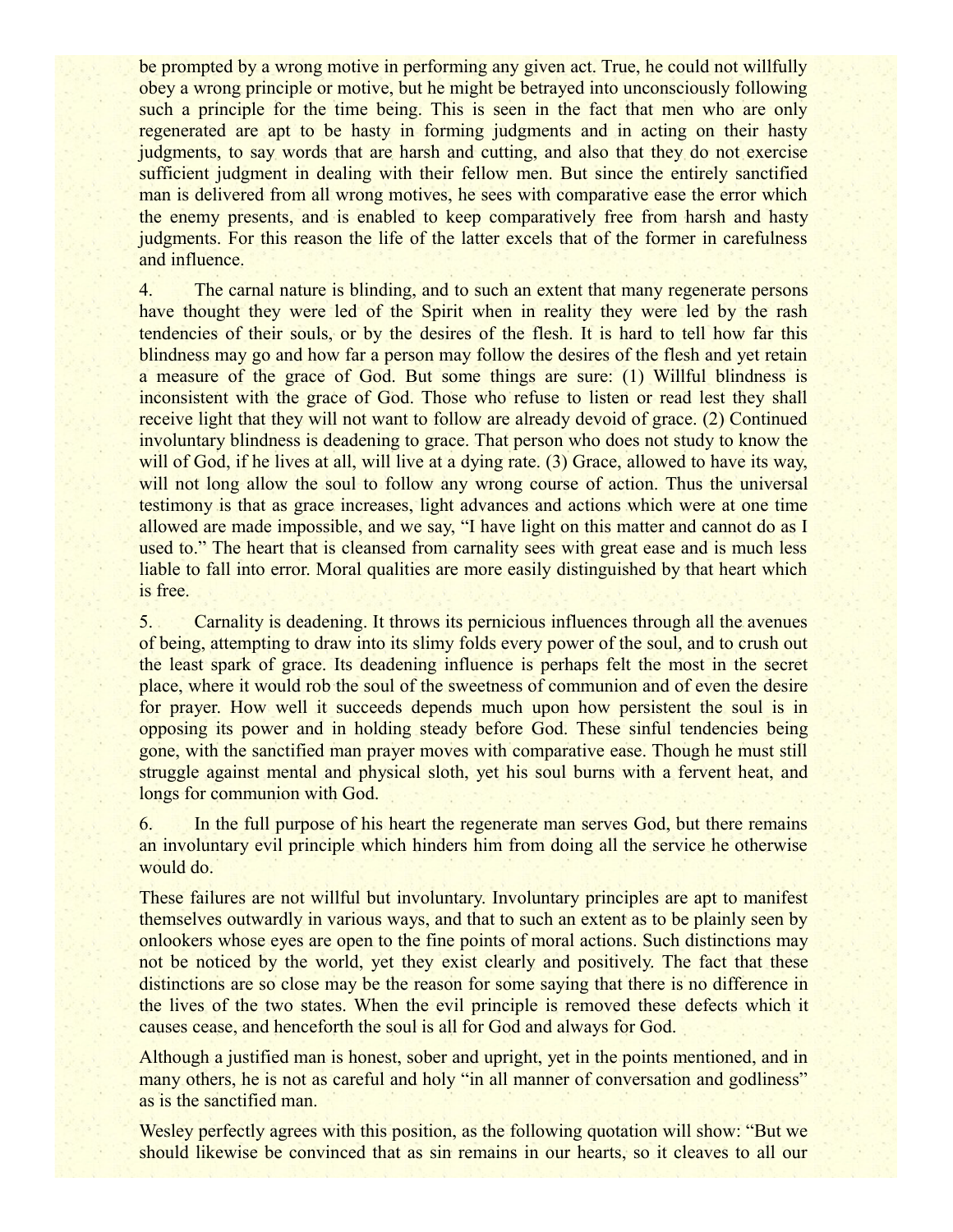words and actions. Indeed it is to be feared that many of our words are more or less mixed with sin; that they are sinful altogether; for such undoubtedly is all uncharitable conversation; all which does not spring from brotherly love; all which does not agree with that golden rule, 'What ye would that others should do to you, even so do unto them.' Of this kind is all backbiting, all talebearing, all whispering, all evil speaking, that is, repeating the faults of absent persons; for none would have others repeat his faults when he is absent. Now how few are there, even among believers, who are in no degree guilty of this; who steadily observe the good old rule, 'Of the dead and the absent – nothing but good.' And suppose they do, do they likewise abstain from unprofitable conversation? Yet all this is unquestionably sinful, and 'grieves the Holy Spirit of God;' yea, and 'for every idle word that men shall speak, they shall give an account in the day of judgment.' "But let it be supposed that they continually 'watch and pray,' and so do 'not enter into temptation,' that they constantly set a watch before their mouth, and keep the door of their lips; suppose they exercise themselves herein, that all their 'conversation may be in grace, seasoned with salt, and meet to minister grace to the hearers;' yet do they not daily slide into useless discourse, notwithstanding all their caution? And even when they endeavor to speak for God, are their words pure, free from unholy mixtures? Do they find nothing wrong in their very intention? Do they speak merely to please God, and not partly to please themselves? Is it wholly to do the will of God, and not their own will also? Or, if they begin with a single eye, do they go on 'looking unto Jesus,' and talking with Him all the time they are talking with their neighbors?...

"And how much sin, if their conscience is thoroughly awake, may they find cleaving to their actions also? Nay, are there not many of these which, though they are such as the world would not condemn, yet cannot be commended, no, nor excused, if we judge by the word of God? Are there not many of their actions which they themselves know are not to the glory of God? Many, wherein they did not even aim at this; which were not undertaken with an eye to God? And of those that were, are there not many wherein their eye is not singly fixed on God? Wherein they are doing their own will, at least as much as His; and seeking to please themselves as much, if not more, than to please God? ... And while they are endeavoring to do good to their neighbor, do they not feel wrong tempers of various kinds? Hence their good actions, so called, are far from being strictly such -being polluted with such a mixture of evil."



### 8. VICTORIES OF REGENERATION

When a person is converted his sins are forgiven and he is cleansed both from guilt and also from that depravity which has been acquired through his own personal sins. By *this transaction* he is restored to that freedom from guilt and that purity of heart with which he was born. Thus the words of Jesus are literally fulfilled, and this newly converted soul "becomes as a little child." It is like a child not only in innocence and purity, but also in that there still remains within that principle of evil which even the new-born child possesses.

While all this is true with regard to the similarity of the two conditions, yet we wish to notice at least one point of marked difference. Although the infant yields to the sinful propensities within, yet God does not impute iniquity to it, for it possesses neither the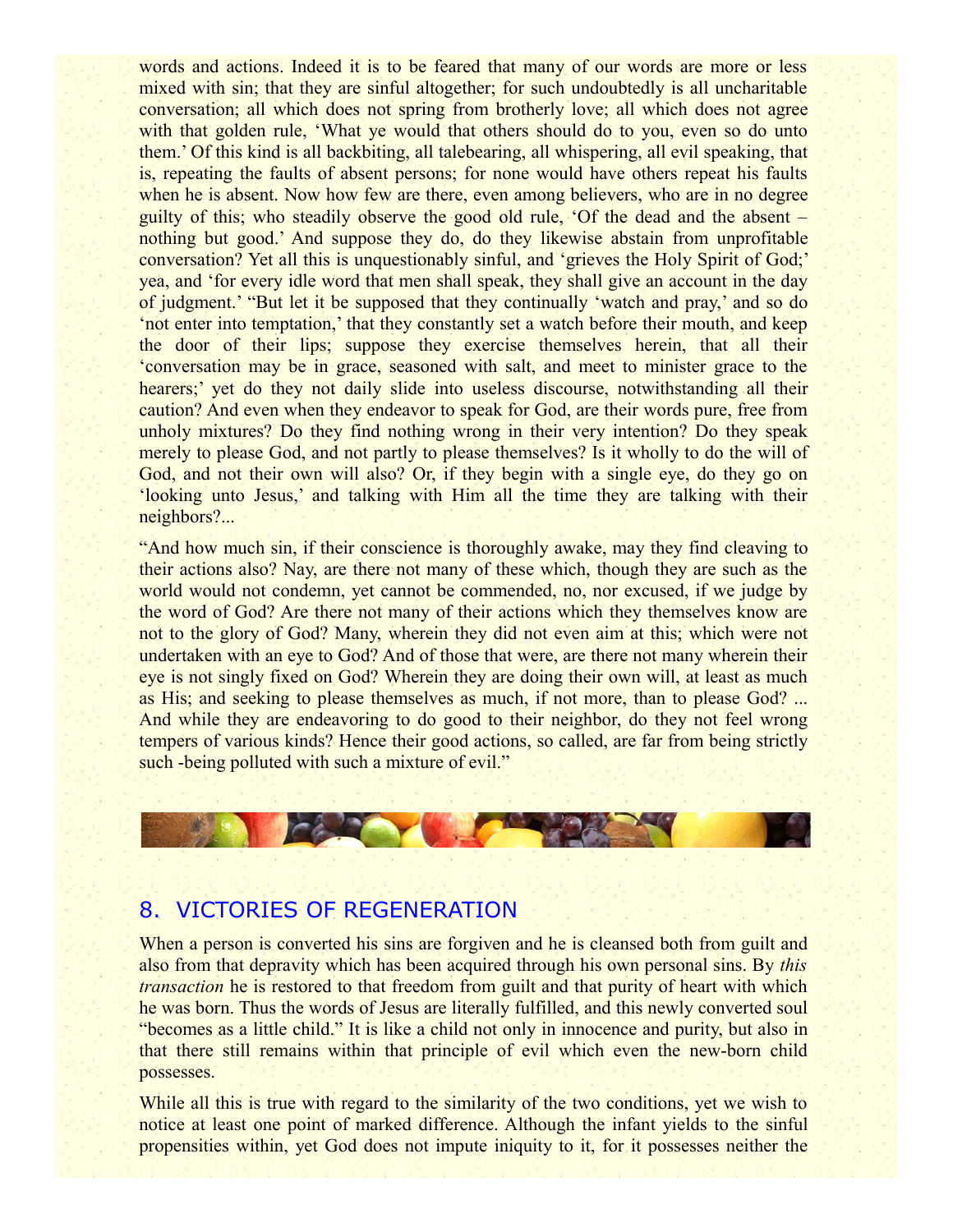wisdom nor the power to resist; but, on the other hand, the soul that is born again, not only has favor with God, but is also given power over both inward and outward sin. "We know that whosoever is born of God sinneth not; but he that is begotten of God keepeth himself, and that wicked one toucheth him not" (1 John 5:18).

We wish to notice the keeping power of the grace given to the regenerate along four special lines:

1. The regenerated man has victory in his outward acts. He does not commit actual or willful sin. While through his ignorance and the unrecognized movings of inherent depravity, he may, for the time, be betrayed into wrong acts, yet these acts are innocently perpetrated and, when their character is revealed, are shunned. Because of the absence of willfulness – that quality which is necessary to constitute actual sin – such acts are not counted up against the perpetrator in the same sense as are intentional wrongs. Actual sin, in the evangelical sense, is any willful or intentional transgression of the moral law, or any voluntary yielding to the sinful nature within.

This would exclude as sinful even sudden and impulsive fits of anger, for volition is necessary before this yielding is possible, no matter how sudden. While a person lives a justified life he is never betrayed into actual sin; he draws his strength from God, and Israel's Keeper is never surprised. Besides, actual sin forfeits justification.

Read the following from Wesley's sermon, "The First Fruits of the Spirit," which properly qualifies this position:

"On the other hand, there may be sudden assaults, either from the world, and frequently from our own evil hearts, which we did not, and hardly could, foresee. And by these even a believer, while weak in faith, may possibly be borne down, suppose into a degree of anger (not a fit of anger, but simply the feeling within); or thinking evil of another, with scarce any concurrence of his will. Now, in such a case the jealous God would undoubtedly show him that he had done foolishly. He would be convinced of having swerved from the perfect law, from the mind that was in Christ, and, consequently, grieved with a godly sorrow, and lovingly ashamed before God. Yet need he not come into condemnation. God layeth not folly to his charge, but hath compassion upon him, 'even as a father pitieth his own children.' And his heart condemneth him not; in the midst of that sorrow and shame, he can still say, 'I will trust and not be afraid; for the Lord Jehovah is my strength and my song; he also is become my salvation.' " The justified man does not indulge in sinful or questionable amusements; he does not go to the movie, theater, circus, or dance, even for "recreation;" he does not play cards, chess, checkers, or any other so-called innocent game, to "relax his mind;" his days are too short to accomplish all his desires, and duties crowd too fast to allow the "killing of time." The life of a justified man is clean and upright. He pays his honest debts, he disdains to quarrel with his neighbor, he loves the associations of his own family better than any other, he is punctual in his religious duties – he loves the courts of the Lord. He is diligent to "abstain from all appearance of evil." His walk is circumspect – an example of godliness and piety. He is true to his convictions and ready for all of God's will. This is surely a victorious life, and is possible even while carnality remains in the heart, and anything short of it shows a lack of the grace of God.

2. The regenerated man has victory in his conversation. He shuns vain and idle words, and strives that his conversation may be "yea, yea, nay, nay," knowing that "whatsoever is more than this cometh of evil," that is, it is produced by the evil nature within. As with his acts so also with his words, he may for the moment be betrayed into words which are not "convenient," yet when he discovers the trouble he quickly straightens up.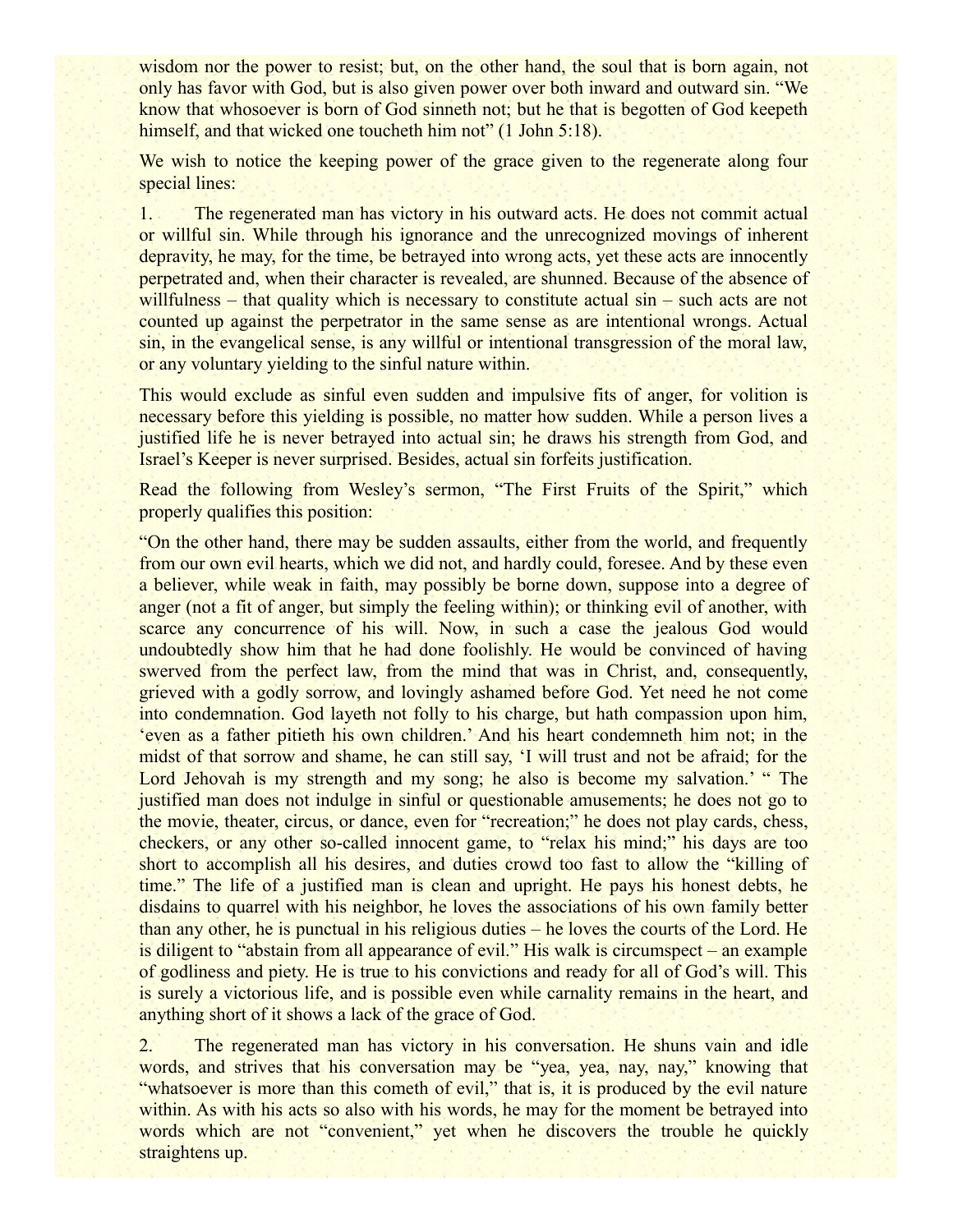The regenerate man is ready to obey the command, "Let thy words be few." He strives to protect the character of his neighbor by refusing to repeat stories which may be either idle gossip or truth.

The lips of the justified man are filled with prayer and praise. He loves to sing the songs of Zion and to tell the wondrous works of the Lord. He overcomes not only by the blood of the Lamb but also by the word of his testimony. His "tongue is as the pen of a ready writer," for he has learned to "speak a word in season to him that is weary." He tells of the goodness of God in "the great congregation," and does not fear to even shout the praises of the Lord. He "opens his mouth wide" and the Lord fills it with either messages of love or with sin-revealing truths. He does not fail, to the best of his knowledge, to declare the whole counsel of God. If he is a preacher of the gospel, he does not

"Smooth down the stubborn text to ears polite, And snugly tuck damnation out of sight."

A tongue thus controlled certainly has a victory that can be gained only by the assisting grace of God, and one which is not thus controlled is void of the grace of God.

3. The regenerate man has victory in his thoughts. While it is true that at times he may awake to the fact that he has, unconsciously, allowed his thoughts to remain too long on forbidden territory, yet, when he beholds his error, he quickly "girds up the loins of his mind" and refuses to linger longer.

The regenerate man loves to meditate on the things of God and hates every evil thought. He reads for improvement, especially on spiritual lines. He loves the Bible above all books, and hates trashy, sentimental literature because it is not congenial with the Spirit within. When evil thoughts are suggested, as quickly as possible he turns them aside and looks to God for more grace.

Whatsoever things are true, honest, just, pure, lovely, or of good report; if there be any virtue or praise, he thinks on these things.

4. The regenerated man has victory over the sins of his heart. While sin remains within, yet it does not reign. In the graceless heart sin manifests its presence by strong and uncontrollable movements, but in the renewed heart grace so predominates that sin is held in check and grace triumphs. "Where sin abounded grace doth much more abound." God imputes sin only to that person who willfully accepts the sinful suggestions of the evil within. The justified person does not accept nor willfully follow these suggestions, but deliberately and by choice tramples them down and accepts that which is right. In the graceless heart sin reigns; in the simply regenerate heart sin remains but does not reign; in the wholly sanctified heart sin does not even remain.

Concerning the victories of the life, conversation and heart of the regenerate man read the following from Wesley's sermon on "The First Fruits of the Spirit": "Now 'whosoever abideth in him, sinneth not;' 'walketh not after the flesh.' The flesh, in the usual language of St. Paul, signifies corrupt nature.

"They who are of Christ, who abide in Him, 'have crucified the flesh with its affections and lusts.' They abstain from all those works of the flesh; from 'adultery and fornication;' from 'uncleanness and lasciviousness;' from 'idolatry, witchcraft, hatred, variance;' from 'emulations, wrath, strife, seditions, heresies, envyings, murders, drunkenness, revelings;' from every design, and word, and work to which the corruption of nature leads. Although they feel the root of bitterness in themselves, yet are they endued with power from on high, to trample it continually under foot, so that it cannot spring up to trouble them; insomuch, that every fresh assault which they undergo only gives them fresh occasion of praise, of crying out, 'Thanks be unto God, who giveth us the victory,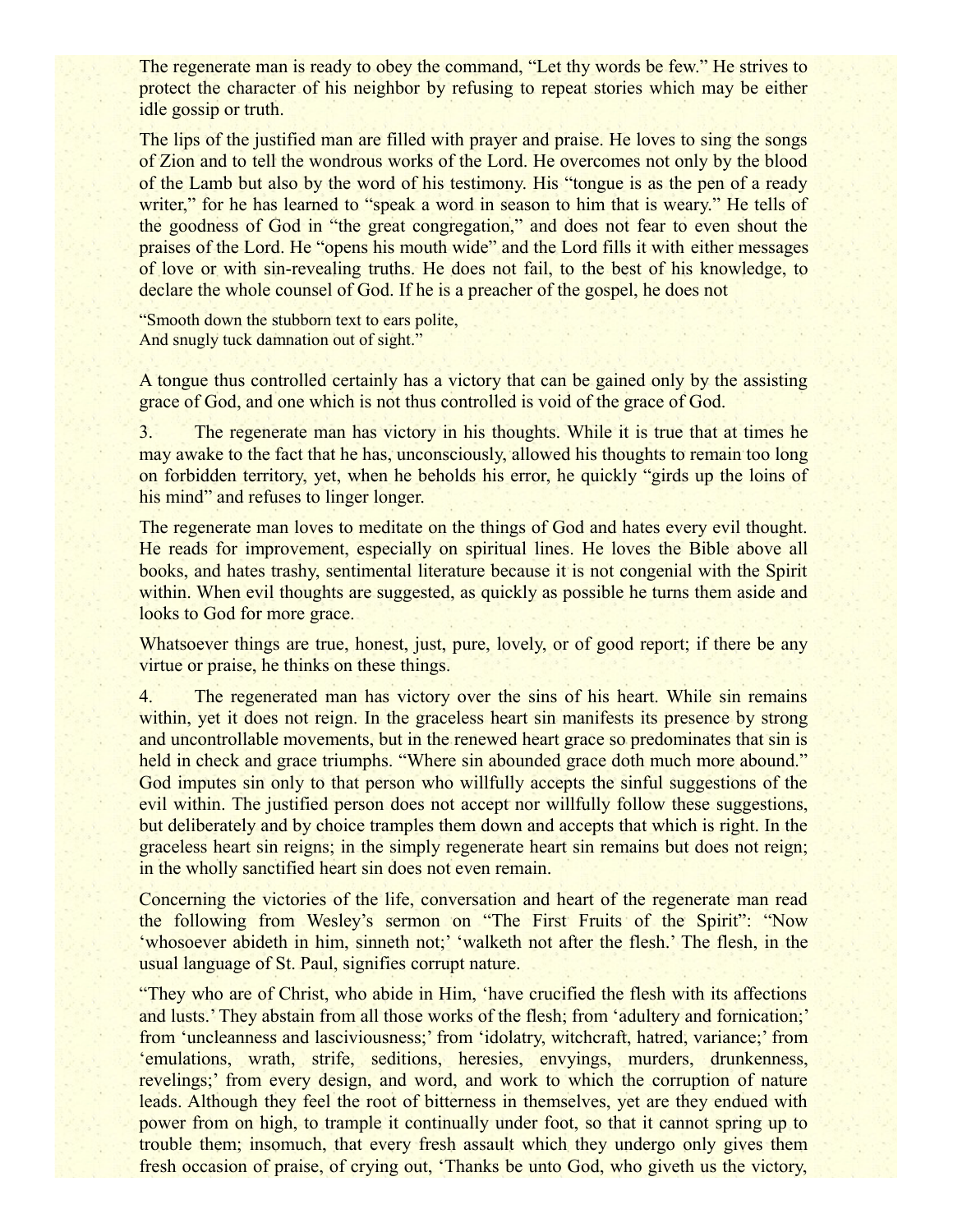through Jesus Christ our Lord.' They who walk after the Spirit are also led by Him into all holiness of conversation."

### 9. LOCATION OF THE SIN PRINCIPLE

CALCO VIDEO

Varied and fanciful ideas have been set forth as to the location of the sin principle. 1. Some have interpreted the following words of St. Paul literally, thus making sin dwell in the flesh: "I know that in me (that is' in my flesh), dwelleth no good thing" (Rom. 7:18). The expressions, "walking after the flesh," "minding the flesh," "being in the flesh," and "living after the flesh" (Rom. 8) all have reference to following the demands of the flesh or body to the neglect or hindrance of the soul. Sin is not "in the flesh," but it is that "other law in the members" which works death by using that which in itself is good and innocent as a channel for the operation of its unholy demands. That this is true is quickly seen by reference to such passages as the following: "From whence come wars and fightings among you? Come they not hence, even of your lusts that war in your members?" (James 4:1). See also Rom. 7:13,17,20,23; and 8:13.

2. Others would locate evil in the mind, and declare that a man is only evil as he thinks evil. But to the contrary of this we know that the mind often consents to good and purposes to follow it, but by some mysterious inward principle the man is forced to the wrong. [2] He is "led captive by the devil at his will." Resolutions fail and the sinner cries out, "O wretched man that I am! Who shall deliver me from the body of this death?" The apostle says, "With the mind I myself serve the law of God; but with the flesh the law of sin;" and, again, "I see another law in my members, warring against the law of my mind" (Rom. 7:24, 25, 23) – No matter how often or how strongly the unsanctified soul may resolve to feel no evil, this vile sin principle will arise in spite of his resolves as though it would mock his good resolutions and cast a shadow over his most sacred longings.

3. That sin dwells in the moral or affectional nature is clear from the fact that Jesus says, "From within, out of the heart, proceed evil thoughts, murder," etc. The heart is the source, the thoughts the channel or medium for the transmission of the knowledge of the demands of the heart, and the body is the tool for accomplishing the desired evil. Again, there may be a reverse action (I.e., coming from the flesh to the soul), but this becomes sin only when the heart accepts and consents to do evil. The apostle says, "Abstain from fleshly lusts which war against the soul." While every fleshly indulgence may not of itself be sinful, yet its tendency is toward gratifying and thus enlivening the principle of evil within, provided this principle remains, and if it does not remain the tendency of such gratification, if continued, is toward the reestablishing of evil with all its vicious outcroppings.

While it is true that the "heart knoweth its own bitterness," yet, in spiritual things, it is quite often a very difficult matter to discover the source and cause of this bitterness. This source of evil is so far back that it is hidden from view in the unfathomable depth of our own nature, and can be brought to view only when the Holy Ghost turns on the searchlights of divinity; then its endless ramifications will appear, as clearly as the fiber that binds the leaf together or as ink dropped in a glass of pure water. "The heart is deceitful above all things, and desperately wicked: who can know it?"

That the principle (not the outcroppings or manifestations) of carnality is below or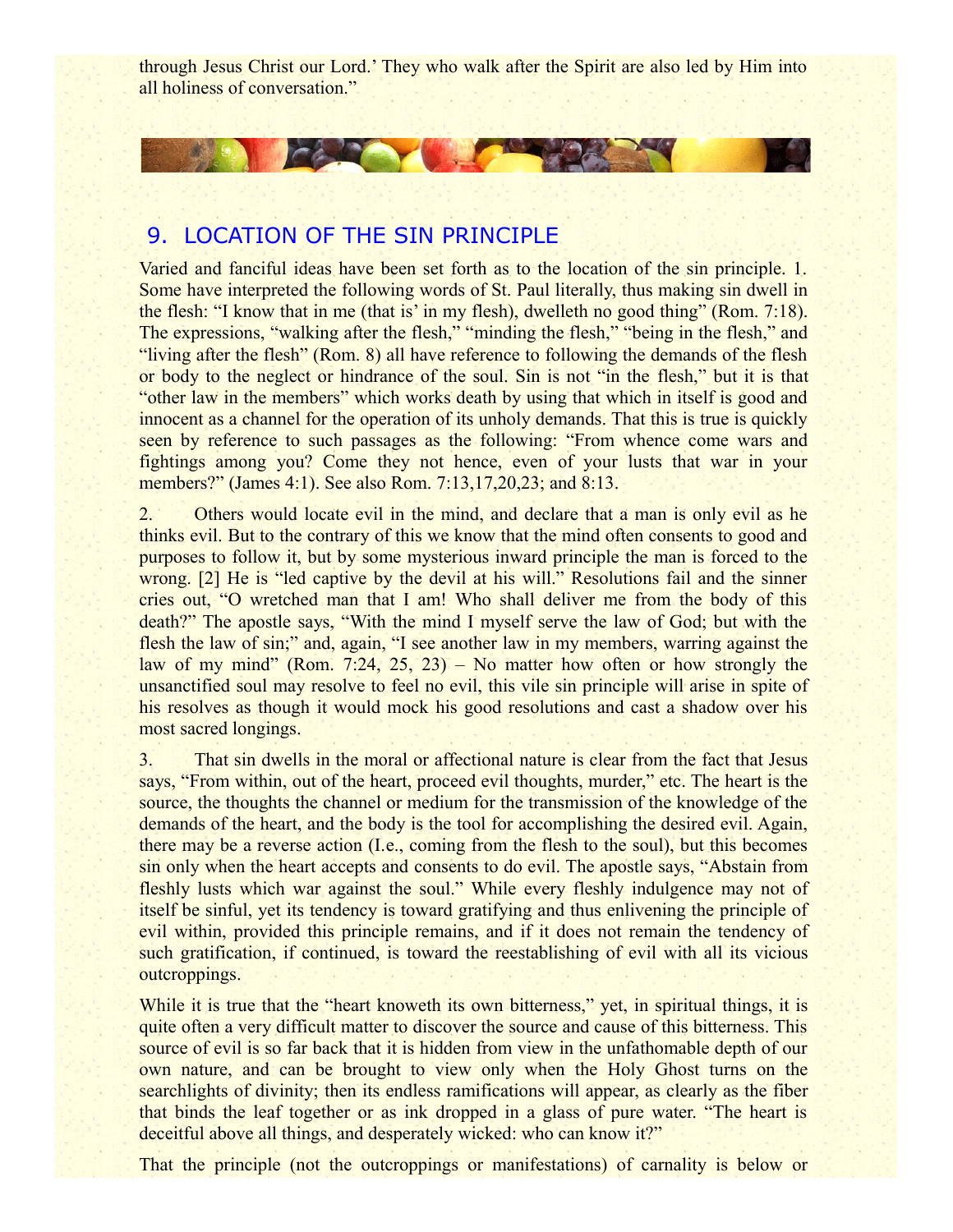beyond the line of consciousness must be acknowledged when we consider that no man knows his own heart until the light of God reveals it to him. Some persons use this fact as proof that we cannot certainly know that we are delivered, concluding that since we cannot see the depth of our hearts, when we think we are delivered some evil bent may appear of which we were previously unconscious. At first this argument seems quite plausible, but quickly vanishes when we consider it from the standpoint of genuine experience.

1. We might be thus mistaken were we to judge our heart condition by our feelings at any given time, and be led to conclude that since just now we feel no carnality within, therefore we are entirely delivered. But this is not of necessity true, for this freedom from conscious stirrings may result from different things, either from the exuberance of joy caused by the blessing of God, or by sluggishness of soul, or the absence of anything that might have a tendency to arouse sinful impulses.

2. The certainty of the absence of heart evil is seen in continued absence of all of its inward strivings, not for a day, nor for a month, but continually. If evil were present, at some time its stirrings would be seen, for it will not long remain quiet. (Note: Do not place too much confidence in the self-consciousness which operates independent of direct divine illumination, for if you do many things might arise which would prejudice your decisions contrary to the facts in the case; particularly, the blindness of the sinful heart which may not see the real conditions, and ignorance as to what real carnality is, caused often by shallow or erroneous teaching.)

3. But we have a more sure ground for knowing that the heart is clean in the direct witness to that fact given by the Holy Ghost. By His divine power and omniscience He searches through and through the soul, sending the purifying energies of the blood coursing in every avenue thereof, cleansing from every vestige of the carnal man; then, when His work of cleansing is completed He does not cease but immediately bears the news to spiritual consciousness, testifying that the work is done and the soul is clean. And His Witness is true.

Let us anticipate some objections:

1. We might be mistaken. Where the seeker does not obtain the experience this objection is readily admitted, but when the experience is received there is a freedom from the possibility of mistake which closely approaches the infallible; this freedom is argued from the fact that the Bible says, "His record is true," and when He really testifies that a thing is done that thing is truly done even if the facts in the case arising from the recognized absence of the stirrings of sin are not as yet acknowledged by the observation of personal consciousness. The witness of the Spirit can be trusted independent of such knowledge. The witness of our own spirits will follow, but, as Wesley says, the witness of God's Spirit comes first.

2. But how do you know by the witness which you claim is given of the Spirit of God that this work is really accomplished, and might you not be mistaken in the fact testified to? The witness of the Spirit to cleansing stands on just as sure or it may be more sure grounds than does the witness of the Spirit to forgiveness. The latter is the testimony of the Spirit to a judicial act outside of ourselves, performed for us in the mind of God, while the former is' a testimony concerning a real work accomplished now in the heart of the seeker. True, along with justification comes regeneration, but even this stands on no stronger ground than cleansing, for each is a local act performed in the heart of the seeker. You cannot see your name recorded in heaven, you cannot see your sins blotted out of the book, yet you believe that these things are done because you have the witness of the Spirit to that fact.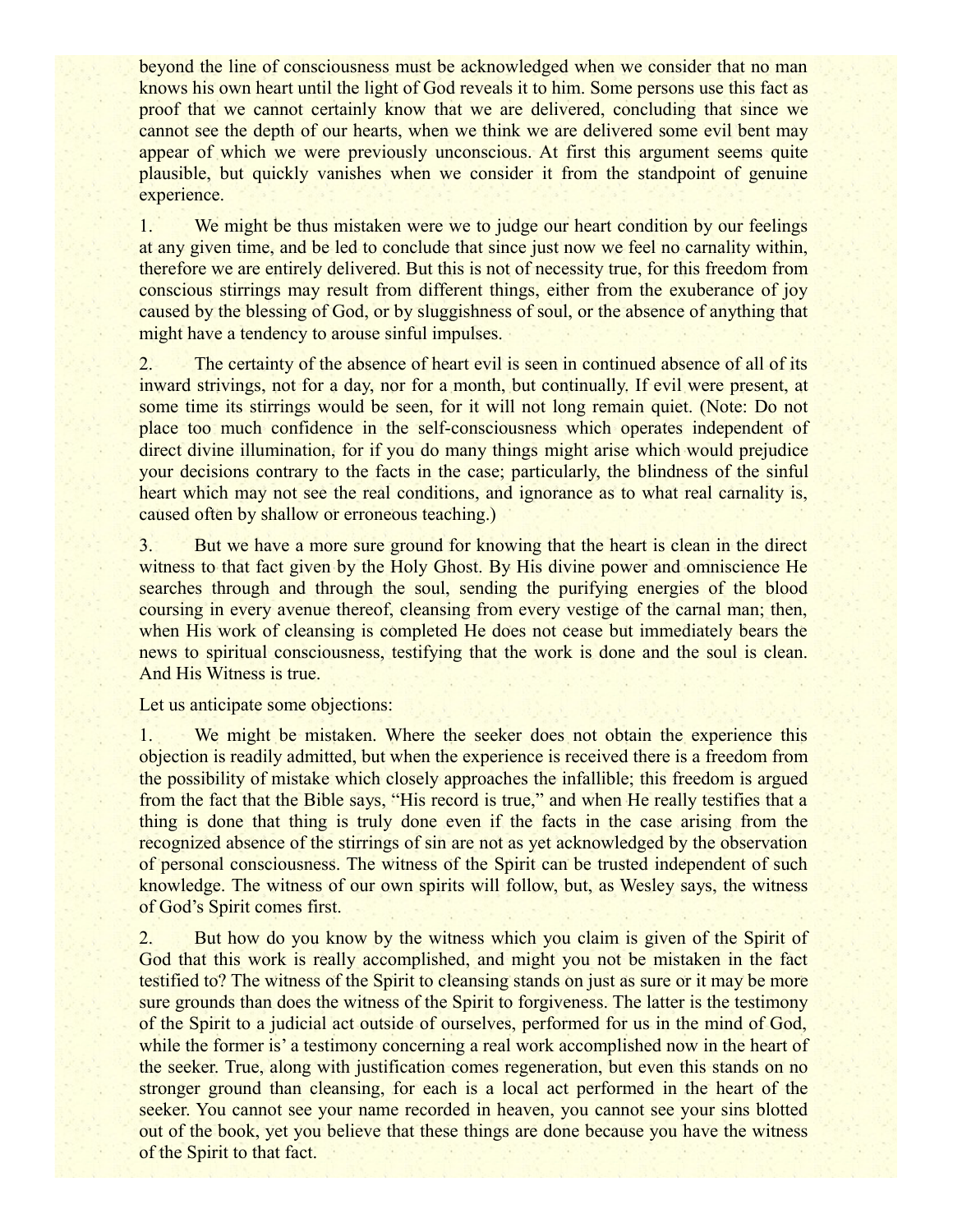Hence we conclude that we know that our hearts are cleansed because we have the witness of the Spirit, and because spiritual consciousness of the condition of our souls eventually agrees thereto. If one is denied the other must be denied, and all spiritual religion or spiritual witnessing is made a dead letter.

3. Again, there is a deep undercurrent of consciousness, which, if it is properly heeded, will inform me of my state of soul. As long as carnality remains there is a deep, internal consciousness of that fact, and if I insist on claiming that my heart is clean my better judgment says, "No;" but when God really accomplishes the work there is a rest and assurance that never came before – a deep feeling that the goal is reached. Do not stop short of the direct witness of the Spirit. He will make it plain.

"That you may have a full view of the sin of your nature, I would recommend to you three things: 1. Study to know the spirituality and extent of the law of God; for that is the glass wherein you may see yourselves. 2. Observe your hearts at all times, but especially under temptation.

Temptation is a fire that brings up the scum of the unregenerate heart. 3. Go to God through Jesus Christ for illumination by His Spirit. Say unto Him, 'What I know not, teach Thou me,' and be willing to take in light from the Word. It is by the Word the Spirit teacheth; but unless He teach, all other teaching is to little purpose. You will never see yourself aright till He light His candle in your breast. Neither the fulness and glory of Christ nor the corruption and vileness of our nature ever were or can be rightly learned but where the Spirit of God is the teacher." -- Wesley's Treatise on "Original Sin."



### 10. THE FUNDAMENTAL PRINCIPLE OF EVIL

If we should analyze some noticeably wicked action, following it back to the source – to the fountainhead from which it proceeded – we would there find the basal principle of evil – that principle which is the cause of all wrong in word, thought or deed.

For this purpose we will take the case of Ananias and Sapphira. The outward sin was that of lying, or, as Peter put it, lying to the Holy Ghost. Their wrong doing did not consist in the fact that they had kept back part of the price of the land, it was their own and they had a moral right to retain it, as Peter gave them to understand; but the real outstanding wrong was in their attempt to deceive the apostles – to hide from God, like Adam and Eve; and by their death God taught the church that it was dealing with Him before whose eyes all things are naked and open.

Lying and willful deception are inconsistent with even the lowest degree of the favor of God.

Some go to the Old Testament and bring up the case of Jacob in his uncle Laban's house as proof that saved persons will deceive. Such theories are far-fetched and will not stand investigation.

Jacob lived in an age of spiritual darkness. He did not have even the Mosaic law to guide him.

Besides, there is no conclusive evidence that up to this time he was ever converted. The fact that he saw a vision at Bethel does not prove that he was. Again, even if he was converted according to his dispensation it does not follow that his life must correspond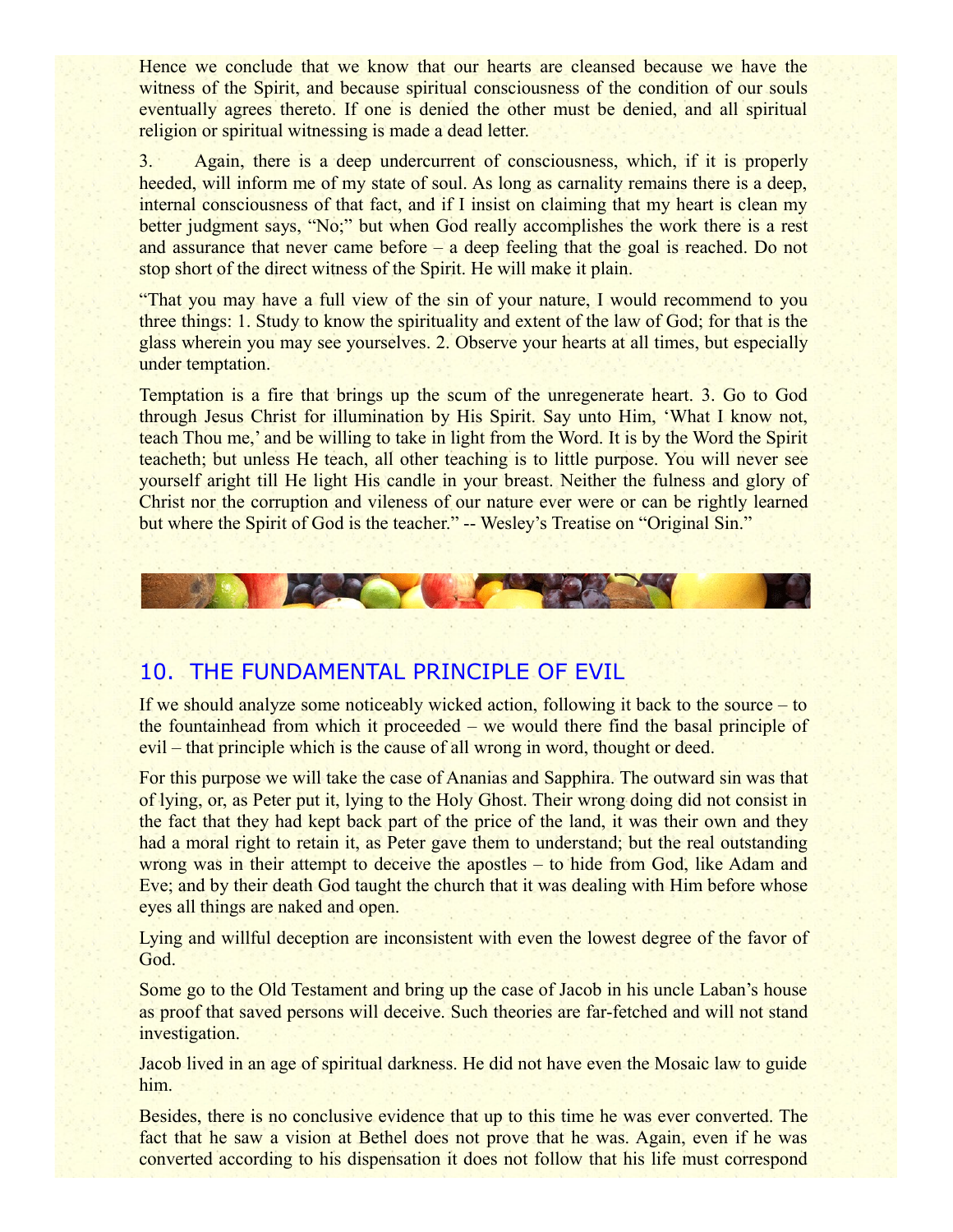with the lives of gospel saints. Another question arises here: Did Jacob really wrong his uncle? If he did, he never made it right, and no person can retain God's favor, much less get the experience of holiness, with unconfessed sins clinging to him. The wise man says, "He that covereth his sins shall not prosper," but Jacob prospered both temporally and spiritually. Jacob declared his innocence to the end. (See Gen. 21.) If he was not innocent this was lying (and his uncle would have known it since he knew the facts in the case), and lying is inconsistent with grace. But after all has been said we must conclude that it is unsafe to judge the validity of a New Testament experience by Old Testament standards or examples.

Willful sin, no matter what it may be, according to the gospel standard, is positively inconsistent with the lowest degree of grace.

Back of this transgression of the guilty couple there lies a deeper fact and for this fact we are searching.

Every moral act is preceded by volition. As is commonly held, volition is the last or determinative element of the will. The three elements of the will are: 1. Choice, or that which prefers or selects a certain course of action. 2. Purpose, or the decision to realize the end of the choice. 3. Volition, or that faculty of the will by which the powers are directed toward the "attainment of a rational end chose and determined upon." It is "a specific executive effort or action of the will." Volition is the executive of the will, while choice is the esthetic faculty of the same, or that faculty which distinguishes between two or more courses of action and specifies that course which is the most pleasing.

Choice has reference simply to the metaphysical act of the will which specifies a certain course of action, while volition has reference to the act itself. We might distinguish them thus: Choice accepts or selects a desire coming from within or from behind itself, as when it accepts the suggestions of the devil, and when these suggestions or desires are accepted they are carried forward through purpose to volition, which last faculty connects the suggestion or desire with the act. To be still more definite, the first thing is the suggestion from without, then the desire from within which corresponds to this suggestion; this desire is then made a subject of choice by the will, the purpose to act is formed and volition puts the purpose into effect Choice connects with the desire, while volition connects with the act. Choice might be called the mental or metaphysical quality of the will and volition the material. The two with the connecting link, purpose, make up the will.

It is in the will that the involuntary desire becomes voluntary sin. No person can keep the involuntary desire from arising or the evil suggestion from being presented, but he can by God's help govern his choice.

When any evil suggestion is voluntarily and knowingly accepted, that very acceptance is sin, and the person who thus chooses the evil is guilty in the sight of God. The fact that a person does not commit outward acts of sin is not sufficient proof that he is saved; he may be good in his life and yet be guilty at heart. Again, the fact that he does not choose evil does not prove that he has the experience of holiness. The regenerate soul quickly rejects every evil thing and yet is unclean.

Following back of the perverse choice which was made by Ananias and Sapphira, the next fact that we encounter is that there was of necessity an evil desire of the heart which was accepted and which directed the choice, and, because the directing desire was evil, the acceptation of this desire was evil. The desire in this case, no doubt, was reinforced by some suggestion from the devil. Judging from the facts that are given us we would conclude that the inherent desire which asked their approval was covetousness, and that the enemy from without, seeing their desire for money, suggested lying as a good plan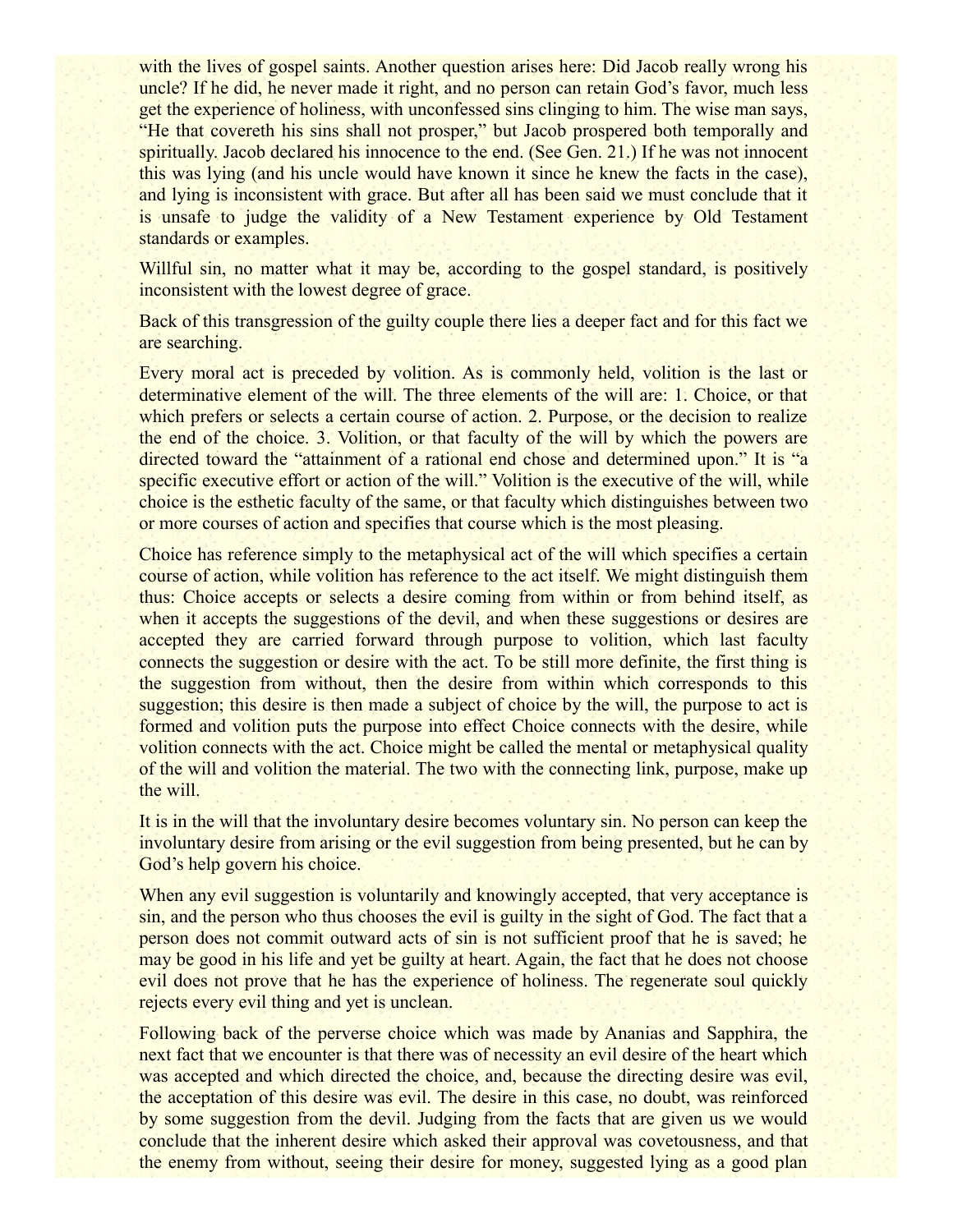for retaining it. Satan put it in their hearts to lie against the Holy Ghost while lying was the visible act, it is clear that the untruth was only a means to some end, as is generally the case with untruth. The retaining of money or the gratification of a covetous heart was the end sought. The liar is seldom or never inspired by the lone desire for deception, but has back of this other motives, generally some form of self-love, for his inspiration. Thus the real carnal principle that inspired their act of lying was covetousness. Around this covetous desire clusters many passions all clamoring for satisfaction. Money might be desired for a variety of reasons, Self-indulgence and distrust of God stand out prominently among them. Self-indulgence might be on the line of gluttony, or lust, or even to obtain human praise; while distrust of God is unbelief, carnal self-reliance, infidelity and even spiritual sloth.

The context gives us to understand that along with covetousness was another guiding motive, namely, love of praise. They had seen how others had been applauded because of their liberality and professed to give all that they, too, might be acclaimed as liberal.

These are some of the desires that are commonly called carnality, but which are only its outcroppings. Light is not the sun, but is produced by or is an emanation from the sun. These outcroppings of evil are produced by or are emanations from carnality, and when they are present in the heart they are an infallible proof that there is behind them a body of sin.

The real nature of sin cannot be seen except by these outcroppings unless light be given directly by the Holy Ghost. The only way to tell the nature of a tree or an animal is by the characteristics which it exhibits, and the only way we can tell the nature of our hearts is by the characteristics which we are enabled to see.

But why does the unsanctified soul feel envy or jealousy? Why does he feel the stirrings of pride. Or impatience? Why do lustful thoughts arise from his soul? From whence do they proceed? They do not come of themselves; they do not spring from a pure fountain; they do not come independent of any cause. They do come from a source somewhere back in the soul – from a polluted fountainhead. This pollution is not carnal desire, it is the carnal mind itself; it is the nature from which these sinful desires proceed. This nature is not the desires, but it is the cause of the desires.

Carnality is not these active manifestations of sin, but it is the inherent principle which produces these active movements. Let us venture this definition: Carnality is a passive principle of evil lying at the fountainhead of desires; it is a bent to evil, a tendency or leaning toward evil. It does not lean toward the evil from choice but from its inherent nature – from absolute necessity. It "is enmity against God" and cannot be otherwise. It "is not subject to the law of God" and cannot be.

In stating that carnality is a passive evil principle we mean that it lies dormant in the soul and does not move until an idea is presented from without. These ideas may come from the devil or the law of association. The law of association, because of some event now passing, or from some other undetermined cause, brings to our minds some event that occurred in the past, or associates present or possible circumstances with past or possible circumstances. Also, by stating that carnality is a passive principle we state that it never moves or sends forth desires independent of the idea from without. To suppose that it would do so would be ascribing to an evil principle a knowledge that is possessed only by intelligent beings. A passive principle would not send forth a desire if an idea were not present.

Many persons are not acquainted with their own natures until some occasion arises to reveal it; then they are surprised; they did not think that such evils could possibly lurk in their souls. A stirring of pride, or anger, or carnal fear is felt – the thing was there in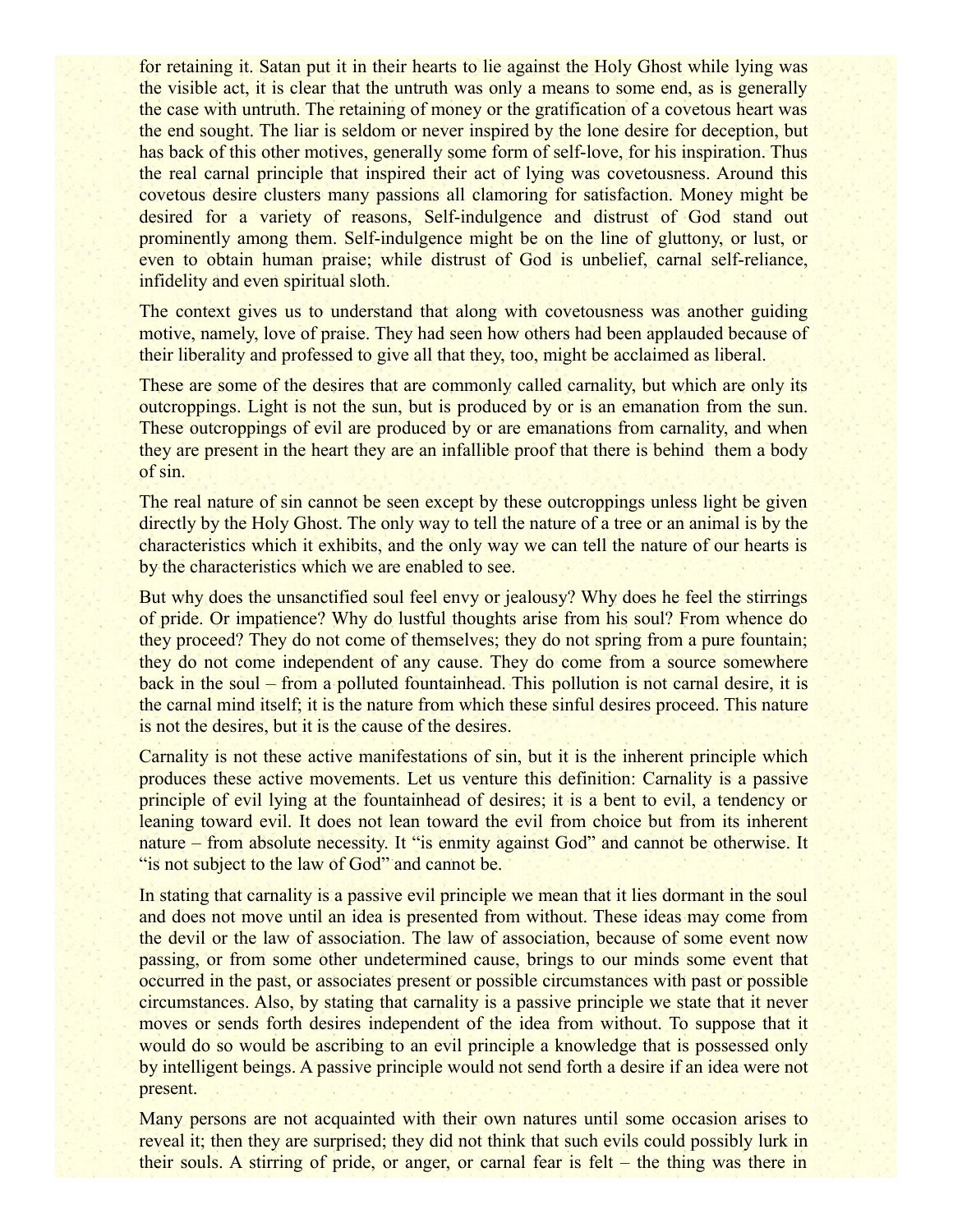principle before, but was lying dormant; now when the proper occasion has arisen this principle sends forth the evil desire and almost swamps the soul.

This is the "body of sin," the "body of death," the "old man," the "carnal mind," as the Bible variously terms it. This is the thing that entrenches itself at the core of being and is "only evil and that continually." It is the general in his tent sending forth corps after corps of marauders to despoil the surrounding country; it is the "old man" reaching out its octopus arms through the whole being, blasting, blighting, wrecking, ruining as it goes, deadening the soul and endeavoring to sap every atom of vitality from religious life. This is the "old man," more to be dreaded by those who desire to live for God than is the devil himself. This was the inspiration of the sin of Ananias and Sapphira – wretched in the extreme. This is the basal principle of evil. It is the mind that controls or sends forth the myriad ramifications of carnal desire. No soul is clean until this vicious principle is gone. [3]



### 11. THE ACTUAL EXISTENCE OF CARNALITY

Is carnality simply a degenerate condition of the heart or is it a degenerate thing in the heart? Is it (to speak of spiritual things by natural similitudes), a part of the texture of the soul which is cleansed when the heart is sanctified wholly, or is it a fallen nature or thing, separate from but abiding in the heart, which is cast out or destroyed? Impurities may be either foreign substances added to the pure article, like uncleanness on a dish or malaria in the atmosphere; or a degenerate condition of the texture or constituent parts of the thing itself, as decayed vegetables or putrefying meat. While diseases may be caused by foreign substances which attack or attach themselves to the body, yet these vicious elements when they find a place produce a degenerate condition of the substance of the body which they thus attack.

In natural things there may be a vast difference between these two conditions, but in religious experience this difference resolves itself into a metaphysical question which it is impossible to settle. Taking it from either point of view, the result is much the same.

To endeavor to tell whether inward sin is a disease in the soul or a disease of the soul is puzzling our heads over questions which never will be solved until faith is lost in sight, and one which we look in vain for wise men to answer, while very few even mention the difference but use the two thoughts interchangeably.

Leaving those who feel disposed to do so to trouble themselves with the physiological and psychological aspects of the carnal mind we will turn to consider it from the experiential point of view. Here we are confronted with three facts: (1) The heart is actually evil. (2) Carnality as a principle actually exists. (3) Nothing but the blood of Jesus can ever destroy this evil and make the heart clean.

Carnality is not an imaginary principle of evil, an imaginary something that seems to move within but which in reality does not actually exist. This we do know, it is an evil principle or disease which is located within, and which, without the preventing grace of God, would quickly drown the whole soul in destruction and perdition.

Carnality is not an abstract element, as pride, envy, etc., but it is an originating principle which produces these sinful manifestations and sends them out through the whole soul, filling it with a loathsome disease.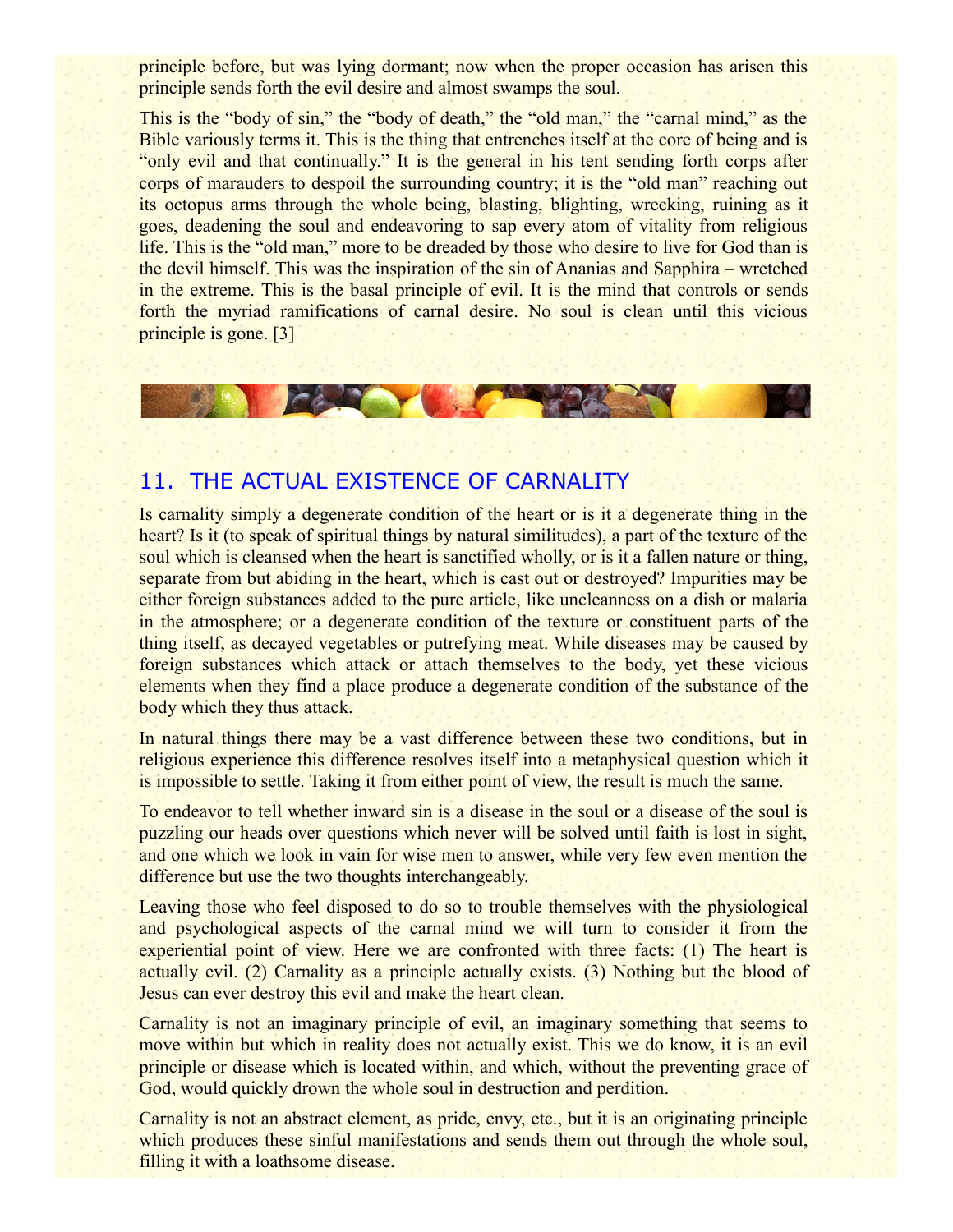When we state that carnality is an originating principle we do not wish to be understood as disputing the assertion that it is a passive principle and that it never moves independent of the idea from without. If the principle of evil is not present the idea may be never so vicious but its presentation will not cause one unholy desire to move, from the fact that that power or condition of the soul upon which evil operates is gone. Carnality is an originating principle because in it originates the evil desire which answers to the perverse idea from without, and there is no other place where such a desire can possibly originate. The idea is not a desire, but simply that which arouses the desire when that thing or principle is present in which resides the power of fathering or originating that desire.

Carnality is not an abstract idea as that produced by the thought of envy or jealousy, but it is envy, jealousy and hatred in their originating principle.

Carnality actually exists, for a thing which does not exist could not exert such a powerful influence over the whole being, and there is no other possible way of accounting for the myriad stirrings of evil of which even the saved but uncleansed soul is conscious every day.

Carnality is not a being as man is a being; it cannot exist separate from or independent of its natural environments. It cannot think, act or will in an abstract or separate condition, but can operate only by defiling the thoughts, will and actions of a rational being; the seeming "method" in this inherent "madness" does not come from any capability to reason which it possesses, but from the fact that the natural reasoning mind is contaminated by the presence of inherent impurity.

When the carnal mind is cast out of the heart it is not cast out as a man is thrown from a building and sent to some receptacle for receiving it, but it is blotted out or destroyed by the sin-consuming merits of Jesus' blood. Its very existence is destroyed, it is annihilated.

Carnality is not a tangible body, as the flesh and bones of a man; it is a leaning or tendency toward evil. It is a pollution of the moral nature produced by the fall.

Carnality has an actual existence the same as any pollution has an actual existence. We put disinfectants in the sick room to purify the atmosphere. We do this because we realize that there is such a thing as pollution. In like manner, the blood of Jesus is the soul's disinfectant.

If we deny the actual existence of carnality we resolve the whole work of Jesus into a mighty effort to get rid of nothing; but when we view it as a vicious principle or the fundamental evil nature of the soul that is at enmity against God, and begin to realize the greatness of its infernal power, then we can see why Jesus should suffer till earth and heaven were moved.

Some have taken the stand that carnality is simply a lack of good, but such a condition would leave the soul void of moral character, with no tendencies either to good or evil. Others have declared that it is not only an absence of good but also the presence of evil. The former leaves the soul in a state of moral nonentity, while the latter is moral entity, or actual evil. That the latter is correct seems conclusive from the fact that the unclean heart is not only deprived of the good but also produces active elements of evil which manifest themselves as given opportunity.

The following is from Wood's "Perfect Love", page 42: "[Actual] sin is 'the transgression of the law,' and involves moral action, either by voluntary omission, or willful commission, and it always incurs guilt.

"Depravity is a state or condition, a defilement or perversity of spirit. It is developed in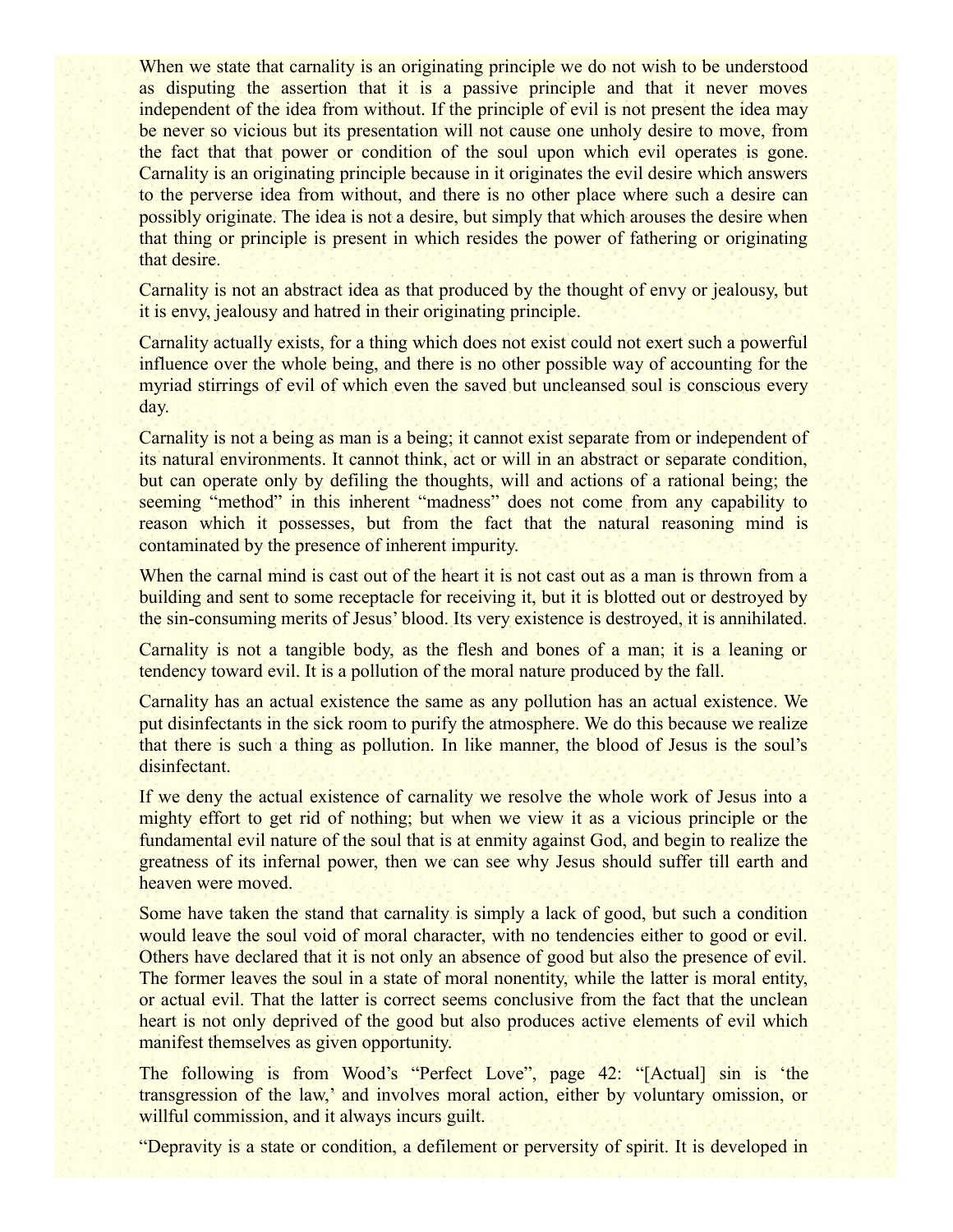the soul, in inclinations to sin, or in sinward tendencies.

"[Actual] sin, strictly speaking, is voluntary, and involves responsible action, and is a thing to be pardoned.

"Depravity is inborn, inherited, and inbred. It is derived from fallen Adam, and is augmented by actual (further acts of) sin.

"All [actual] sin involves guilt; depravity does not, unless it he assented to, yielded to, cherished, or its cure willfully neglected."

The following is from Watson's Theological Institutes, Volume II, page 79, etc.: "The deprivation, the perversion, the defect of our nature is to be traced to our birth, so that in our flesh is no good thing, and they that are in the flesh cannot please God; but this state arises not from the infusion of evil into the nature of man by God, but from that separation of man from God, that extinction of spiritual life which was effected by sin, and the consequent and necessary corruption of man's moral nature. For that positive evil and corruption may flow from a mere privation may be illustrated by that which supplies the figure of speech, 'Death,' under which the Scriptures represent the state of mankind. For, as in the death of the body, the mere privation of the principle of life produces inflexibility of the muscles, the extinction of heat, and sense, and motion, and surrenders the body to the operation of an agency which life, as long as it continued, resisted, namely, chemical decomposition; so, from the loss of spiritual life, followed estrangement from God, moral inability, the dominion of irregular passions, and the rule of appetite; aversion, in consequence, to restraint; and enmity to God. This connection with positive evil, as the effect, with privation of the life and image of God, as the cause, is, however, to be well understood and carefully maintained, or otherwise we should fall into a great error on the other side, as indeed, some have done, who did not perceive that the corruption of man's nature necessarily followed upon the privation referred to. It is, therefore, a just remark of Calvin, that 'those who have defined original sin as a loss of original righteousness, though they comprise 'the whole of the subject, yet have not used language sufficiently expressive of its operation and influence. For our nature is not only destitute of all good, but is so fertile in all evils that it cannot remain inactive."

### 12. CARNALITY A UNIT

The next point to be considered is that carnality is a unit – that is, one element of sin cannot remain in the heart that is cleansed from all others; if one element goes they all go, if one stays they all stay. As an example, we can speak of pride as a separate principle only in a modified sense, for with it are all other elements of sin, some easily discerned but others more hidden. The two major elements in pride are perhaps: (1) Love of self. (2) Emulation. (attempt to equal or surpass by imitating -imitate, compete, copy, follow, mimic, rival) By analyzing love of self we find carnal self-confidence, love of ease, covetousness, impatience, gluttony, lust, envy, jealousy, etc. Emulation produces rebellion, jealousy, hatred, deceit, treachery, hatred of those that excel, which is murder, etc.

James says, "For whosoever shall keep the whole law, and yet offend in one point, he is guilty of all." A great deal has been said in explanation of this passage. Some illustrate the law by a chain and show that if one link is broken the whole chain is broken. But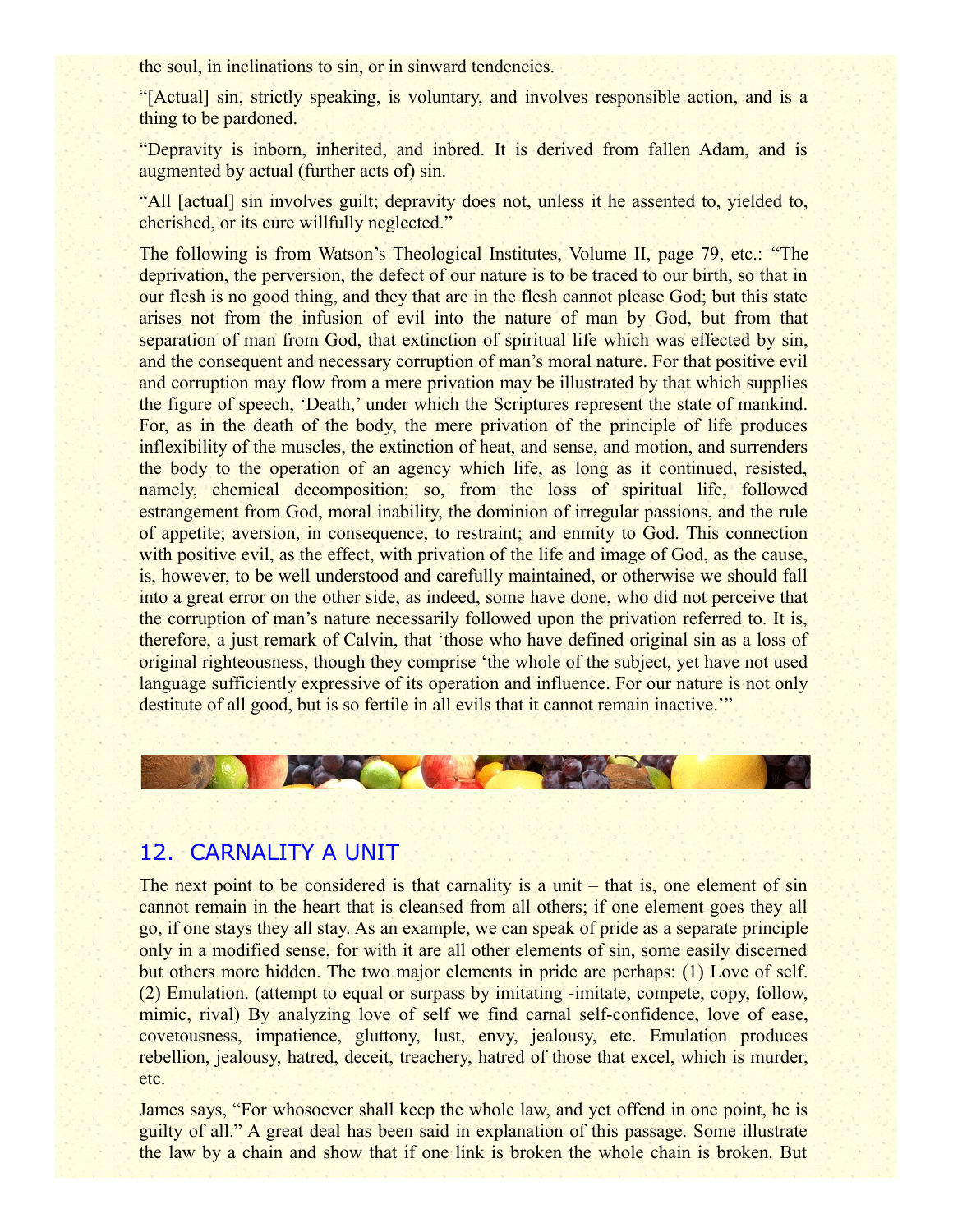while it is true that the chain is broken, yet the fact remains that only one link is broken, and only one link needs mending.

On the other hand, the apostle gives us to understand that if a man breaks one link of the law he is a transgressor not only in that particular, but that he breaks every link at once, the whole chain falls to pieces. The simplest explanation of the apostle's meaning is found in the fact that sin is a unit, and, no matter how trivial the departure may seem, and although one particular form of sin may prevail above all others, yet every willful sin carries with it the elements of every other sin, and thus its perpetrator is literally "guilty of all."

The fact that one sin is committed (since all sin proceeds from the heart) is proof positive that in the heart are all the elements of sin, and as the principles of defilement exist together just so sure does guilt attach itself to the whole life when one sin is allowed. Again, it takes a wrong motive to produce a sinful act, and since a wrong motive is an emanation of an impure nature, it stands to reason that this same impure fountain when it produces one willful sin will pollute, not one act only, but all. If the fountain is bitter the stream is bitter, and if the heart is so impure that it can produce one willfully sinful motive it will also contaminate all the "issues of life." That we may see that one element of sin cannot exist alone, let us analyze the "one" sin of our first parents, showing its constituent parts.

1. Distrust, unbelief – giving God the lie. God said that if they ate the forbidden fruit they should die, but the serpent said they should not surely die, and they believed the serpent rather than God.

2. Disobedience, rebellion, treason. They disobeyed the command – rebelled against the law – turned traitor to the government of the only Being whom it was their duty to obey, thus setting at naught His love and care for them.

3. Theft. God allowed them to eat of all the trees of the garden, reserving only this one, and by taking of its fruit they took property which did not belong to them.

4. Pride and self-exaltation. They saw that the fruit was to be desired to make them wise, they exalted themselves above God, but in their desire to become wise they became fools. (See Rom. 1:22.)

5. Emulation. They desired to be as gods. This principle would tear the Almighty from His throne and take to itself the divine prerogatives.

6. Self-indulgence. They ate the fruit because it was "good."

7. Murder. They did that thing which they had been warned would produce their death.

This was suicide in both their cases and homicide with Eve. They brought death not only on themselves but upon all future generations.

8. Adultery. They accepted the friendship of some other than God. The Lord declares that this is adultery. (See James 4:4.)

9. Here are the three deadly sins all mentioned in one verse of this melancholy story: (1) The lust of the flesh" -- the woman saw that it was good for food;" thus pampering her fleshly appetite. (2) The lust of the eye -- "and that it was pleasant [margin, A desire] to the eyes;" thus catering to that sinful principle that is always wanting to "see some new or strange thing." (3) The pride of life -- "and a tree to be desired to make one wise;" thus accepting that principle which is wise in its own conceit.

This list might be extended almost indefinitely, but this is sufficient for our purpose and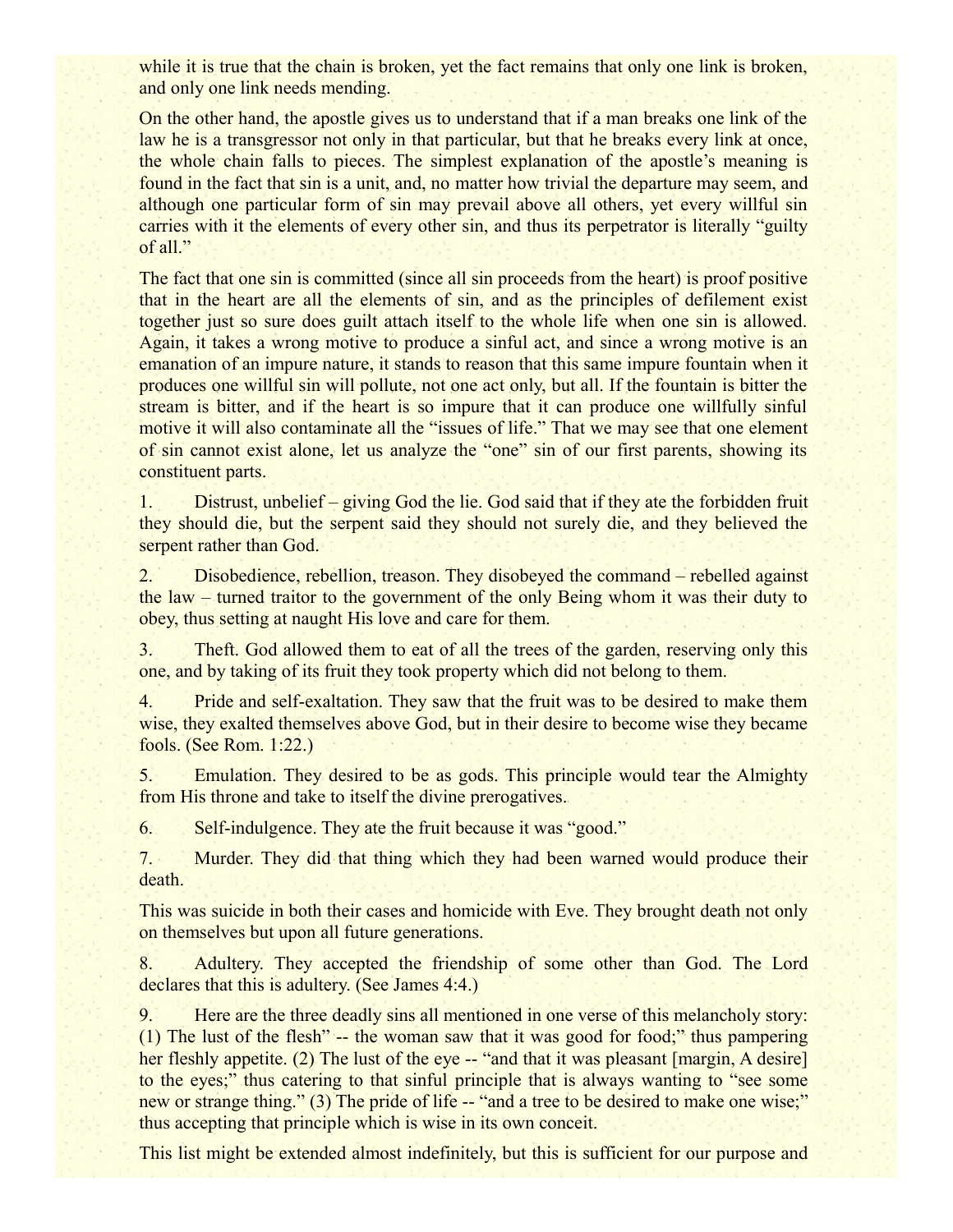illustrates the fact that sin is a unit and that all of its unclean principles stand or fall together. The following is from Wesley's treatise on "Original Sin": "You may observe three things in a corrupt heart: (1) There is the corrupt nature, the evil bent of the heart, whereby men are inapt for all good, and fitted for all evil. (2) There are particular lusts or dispositions of that corrupt nature, such as pride, passion, covetousness. (3) There is one of these stronger than all the rest -- 'the sin which doth so easily beset us.' So that the river divides into many streams, whereof one is greater than the rest. The corruption of nature is the river head, which has many particular lusts where it runs; but it mainly disburdens itself into that which we call the predominant sin. But as in some rivers the main stream runs not always in the same channel, so the besetting sin may change; as lust in youth may be succeeded by covetousness in old age. Now, what does it avail to reform in other things, while the reigning sin retains its full power? What if a particular sin be gone? If the sin of our nature keep the throne, it will set up another in its stead – as when a watercourse is stopped in one place it will break forth in another. Thus some cast off their prodigality, but covetousness comes in its stead. Some quit their profaneness, but the same stream runs in the other channel of self-righteousness."

### 13. CARNALITY AN INVOLUNTARY PRINCIPLE

**TANK OF STRAINING** 

Carnality is an involuntary principle. A man can no more free himself from its inbeing than an Ethiopian can change his skin or a leopard his spots. Carnality is as inevitable with the natural man as is his complexion or the color of his hair. He may by artificial means so change the appearance of sin that to some it will seem quite acceptable, but when the mask is thrown off the same deceitful nature is revealed.

Man is not responsible for the existence of carnality. He may be for its continued existence, since a remedy is provided, but not for its beginning. His birth, as a member of the sinful human family, which was not because of his choice, necessitated the birth or presence (as we may choose to express it) of the carnal mind, for the evil principles of his soul are as much an inheritance as is his life or the powers that make him a human being. The Bible declares that in Adam all die.

Again, man is not responsible for the nature which carnality possesses. If he could cultivate and thus change it he might be responsible if it remained unclean, but since he does not possess this power he is blameless.

The writer once visited a zoological garden and saw some baby lions two or three weeks old. How innocent they were! How timid and gentle! They would have been harmless as pets for a child. A few years afterward he visited the same place and asked to be shown the little lions of his former visit, and was pointed to some cages where ferocious beasts were pacing before the bars and roaring savagely. They could not help it, they were lions and must continue to be lions as long as they live. But even when little cubs they had the lion nature which only needed time to develop them into ferocious beasts that would roar and tear the prey. In like manner the uncleansed human heart possesses the carnal mind just as inevitably. The real triumph of grace lies in its power to change that heart, to not only cage but to destroy the elements of discord within.

Carnality is not only an involuntary principle but its movements are involuntary, and since man's bosom is infested with this spawn of sin, and since sin will manifest its sinfulness wherever it may be, he is not responsible for its movements. He can no more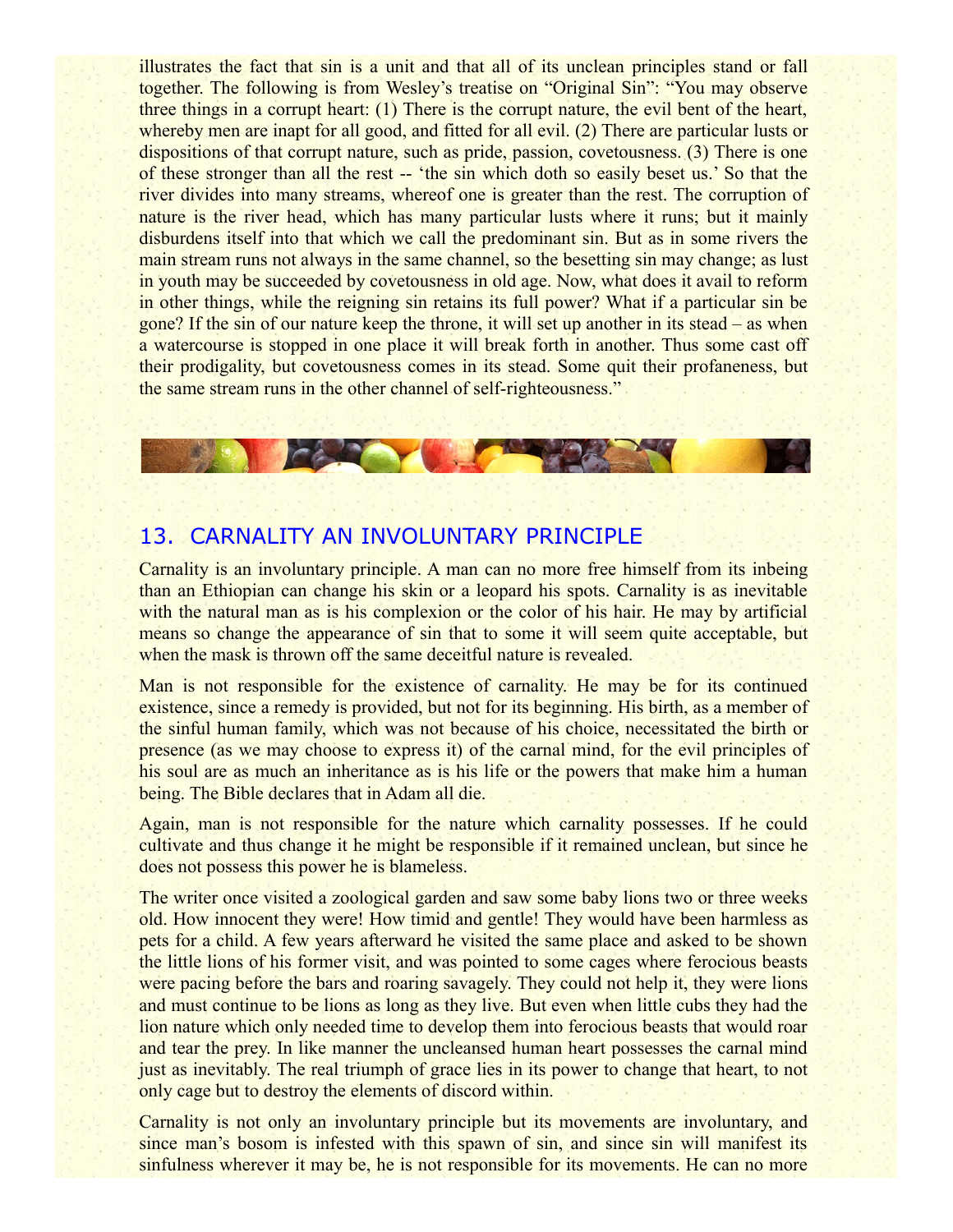control the involuntary movements of inward sin than he can control the outward manifestations of his natural dispositions. Guilt begins when the man yields to and obeys this gross element of his nature. It moves as it does from sheer necessity, and will continue to do so till grace puts a full end to its miserable existence.

Since carnality is not guilt, it cannot be forgiven, but it is pollution and must be cleansed. If you commit sin you are unsaved (or become unsaved again); *but carnal pollution does remain in the same heart in which grace resides*.

The following is from Wood's Perfect Love, and is to the point here: "All [actual] sin involves guilt; depravity does not, unless it be assented to, yielded to, cherished, *or its cure willfully neglected*."

"Depravity is one of the results of sin, and it may have somewhat of the nature of sin, in the sense of being a disconformity or unlikeness to God; and it is in this sense that 'all unrighteousness is sin.' Depravity lacks the voluntary element of sin, hence is not a thing to be pardoned, like sin proper, but it is to be removed from the soul by cleansing or purgation."



### 14. THE GRACES AND THEIR ENEMIES

While there is no doubt that as God views virtue and vice, there is always a vast difference, yet from our hazy, disadvantageous point of view we are often at a loss to make the proper discrimination, and, as a consequence, are quite liable to censure when praise is appropriate, or praise when censure is needed. This is partly due to the fact that the border-lines of virtue and vice lie dangerously near each other, seeming at times to shade off instead of drawing sharp contrasts as we would naturally expect them to do. There is much truth in the old saying that there is only a step from the sublime to the ridiculous. Strained or overworked virtue becomes fanaticism and misdirected virtue becomes affectation or sentimentalism. Truth always lies dangerously near to error, and he who can keep in the center of the way, neither turning to the right nor the left, is surely led of God. That man who in his anxiety to do right has never overstepped the bounds of propriety is surely to be complimented – provided, however, that in his endeavor to keep from radicalism he has not gone to the other extreme and eased down on the thorny truths of the Spirit.

Every virtue is opposed by a contrary vice, and which is more dangerous still by a mock virtue, which assumes to be the genuine but which is a usurper, an Absalom, attempting to "steal away the heart" of grace. Turning to the list of the fruits of the Spirit given in Galatians 5:22, 23, let us notice first the real virtue, second the mock virtue, and lastly the contrary vice. The sight will be all the more impressive if we will remember that all of these evil things, in their originating principle, are in the regenerated but uncleansed heart, waging tireless war against the implanted graces of the Spirit.

1. In this place LOVE "denotes the sublimest and holiest spiritual affection." It is the yearning or outgoing of the soul in strong affection toward God, His children, His work, or lost souls. But the tenderness of love is liable to shade into softness and over fondness for those who really deserve our esteem; or undue familiarity in approaching or speaking of Divinity – a kind of sickening (sickly-sweet), "I am His, He is mine" air; or our zeal and love for the cause of God is liable to so swallow up all other considerations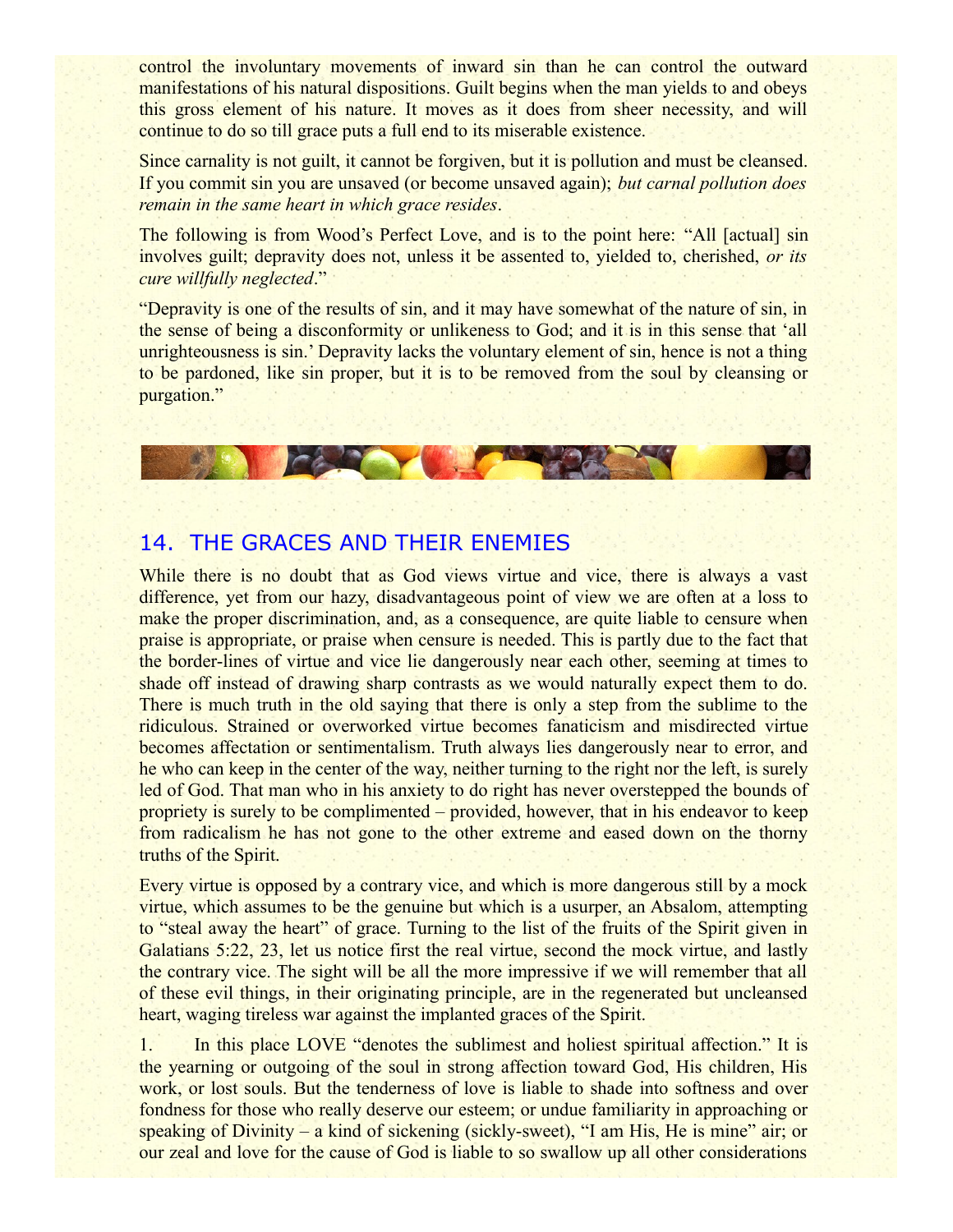as to make us unfit for the necessary duties of every-day life, or become harsh and censorious toward those who do not see as we do; or our misguided love for the lost is liable to cause us to exercise so-called Christian charity to such an extent as that we will not rebuke sin and will excuse evil in the lives of those who profess grace.

The opposite of love is hatred. This principle manifests itself in the regenerated heart in a tendency to shun or to speak evil of those with whom we do not agree, or a lack of sweetness of spirit and the presence of an edgewise feeling toward those who may have transgressed our rights.

2. JOY is holy pleasure. "Joy in the Holy Ghost." This grace is liable to run into levity or an emotional, excitable state of mind which is beyond or contrary to the real leadings of the Spirit.

The Bible says, "Rejoice with trembling," and that boisterous, rough-and-tumble spirit that never or scarcely ever gets still enough before the Lord that He can be heard to speak in a "still small voice," is not properly led of God. Shouting and other manifestations of joy are all right when they are an expression of the pent-up, holy emotions of the soul, but when they come as a result of mere animal excitement they are a hindrance to the real work of God.

The opposite of joy is melancholy, moroseness, blueness and discouragement, as this element is variously termed, and is present in the regenerated heart and will manifest itself to a greater or less degree. Generally the most severe trials which the young convert must endure are the struggles against those tendencies which would destroy his joy in the Lord.

3. PEACE is quietness, calmness, and assurance of soul which is caused by the indwelling of the Holy Ghost. This grace is especially predominant when all the elements of discord are taken away. Peace is liable to be counterfeited by what is sometimes called carnal security, which is a quiet, restful condition, in which condition nothing seems to annoy or shake the equilibrium of the soul; it is a false feeling of security that even impending death will sometimes fail to expose. This peace generally runs in an even course, never higher or lower; there is a strong tinge of death and stagnation that should be alarming. All of this false peace can exist when the soul is actually devoid of grace, and taken in its extreme manifestations it is a sure sign of the absence of grace. But in its nature it remains in the regenerate heart and is ever striving to regain full possession and to cause a stagnation of all the higher powers of the soul. ( I have seen an example of this. You were sure he possessed the best of grace until swear-words came out of is mouth...)

The opposite of peace is strife or contention. The apostle says, "From whence come wars and fightings among you? Come they not hence, even from your lusts which war in your members?" This principle has ruined many an otherwise promising congregation. Watch against the first approach of the wretched thing, and shun evil-speaking, strife, or contention as you would a viper.

4. LONG-SUFFERING is that gracious element which causes one to patiently bear with the faults, failings and annoyances of others. In one place we read that love "suffers" long and is kind." Because of their desire to be long-suffering some parents will pass by the faults and failings of their children and scarcely reprove them. They think it is wrong to obey the Scripture injunction and use the rod and thus by their very kindness (falsely so-called) they send the souls of their loved ones to hell. Thinking that such patience is a virtue, churches bear with sinful, worldly members until they are so loaded with this worthless ballast that they are all sinking into perdition.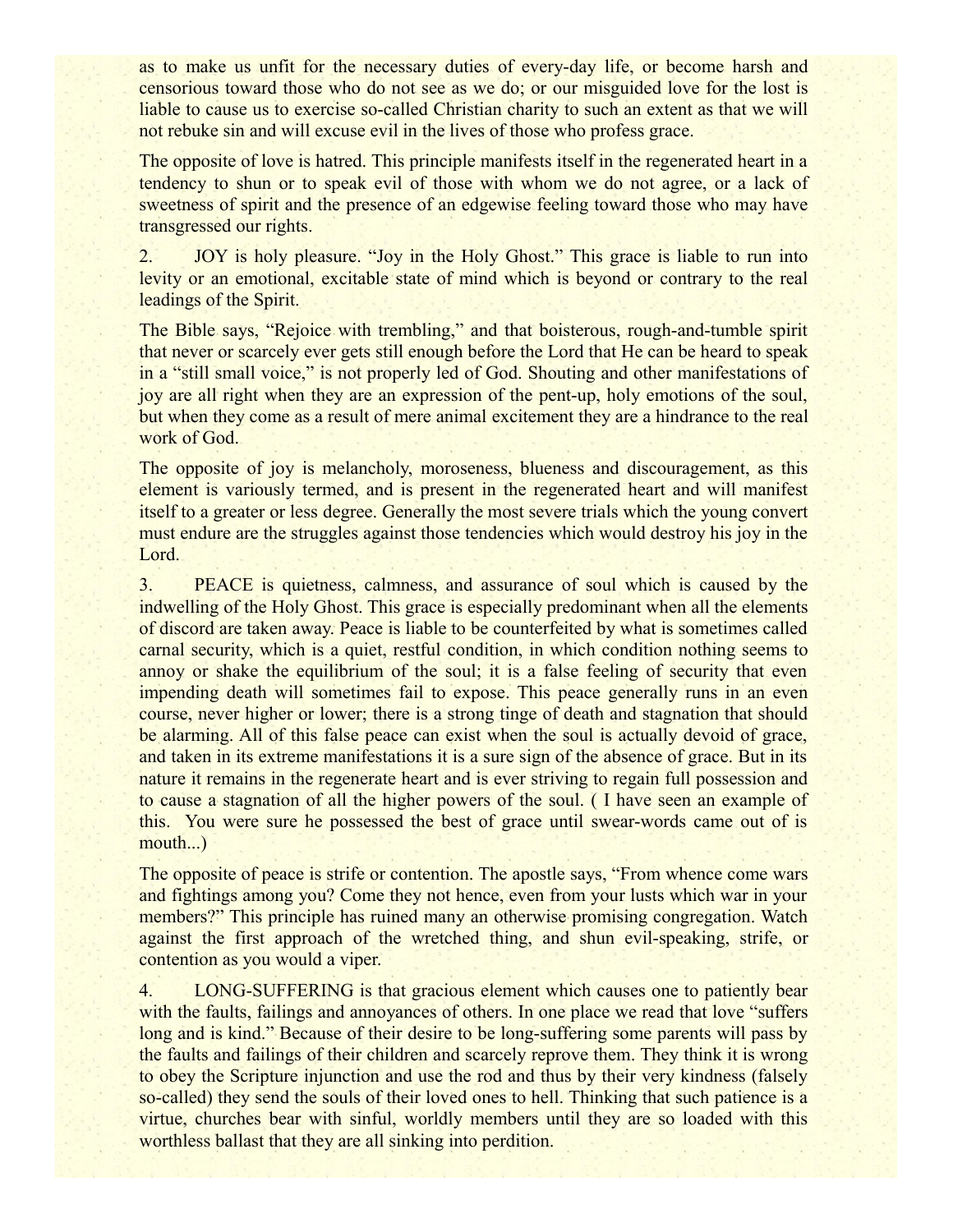The antithesis of this grace is impatience. A hasty spirit, that infers conclusions and rebukes and reproves on the spur of the moment, is one characteristic of a lack of longsuffering.

5. GENTLENESS. To be gentle is to be "mild in disposition or manner: free from sternness or rudeness;" to be "considerate" of another's feelings or rights; to be "kindly" inclined." The mock grace of gentleness is that tame, inoffensive thing which never reproves sin, and speaks softly when the severest rebukes should be given.

The antithesis of this grace is harshness. This quality is always finding some flaw to reprove; it has learned the art of rebuking sharply and is liable to leave no room for explanation.

Like Ishmael, its hand is against every man; it only fellowships with others so long as they will agree with its inconsiderate way of doing things. In the sight of the man whose bosom is thus infested, success is measured by the number of persons he has caused to get angry; he boasts of how many heads he has cut off, and hoards them up like skulls around a cannibal's kraal. He knows nothing of the psalmist's saying, "Thy gentleness hath made me great."

6. GOODNESS is that grace which conforms to the rules of strict moral right. Absolute and underived goodness is found only in God. In man it exists only as a finite imparted quality. Unless the soul is kept subdued by the Holy Spirit, goodness is liable to degenerate into self-righteousness The Pharisees boasted of their good deeds, of their alms and of their tithes. They were not sinners like other men, they fasted twice a week, yet Jesus said that our righteousness must exceed theirs.

When a feeling of self-complacency follows any act, search the ground of your heart and see if sin has not found a lodging place within.

Goodness is opposed by badness. That principle which refuses to conform to the law of God, that principle which even in the regenerate heart must be held in check or it will overrun the soul and turn every bent of the being downward.

7. The word "FAITH" in the authorized version is changed in the revised version to "faithfulness." This is that grace which enables its possessor to stand true to principle even amid adverse winds of criticism, temptation, persecution and whatever may come against the soul. Many persons mistake stubbornness for faithfulness. They can be "steadfast and unmovable," but they are not "easily entreated." Do not be deceived into thinking that the ability to hold to a right cause until you gain your point is a sign of grace. Your very persistence may prove that "you of all men are most guilty." When no moral issue is at stake, it is the glory of grace to yield; where there is a moral issue at stake, it is the glory of grace to be true with all gentleness and humility.

Opposed to this grace is that spirit which will yield to every wind of doctrine. "Tossed to and fro and carried about," it finds no certain dwelling place. This vacillating tendency is in the regenerate soul, but since it is held in check by grace it may not greatly manifest its presence, but no soul is safe until delivered.

8. MEEKNESS is that grace which enables a person when mistreated or set at naught to quietly submit, and to remain humbly at Jesus' feet. It is an unobtrusive, unassuming grace, not much loved by the world because it is not agreeable with their pomp and bluster. This grace does not vaunt itself. Be careful when with a long-drawn face you begin to tell how humble you feel.

Such boasting humility often needs to be humbled. *Be careful of that false humility which would seem to hide itself but yet would feel much hurt if left unnoticed or without*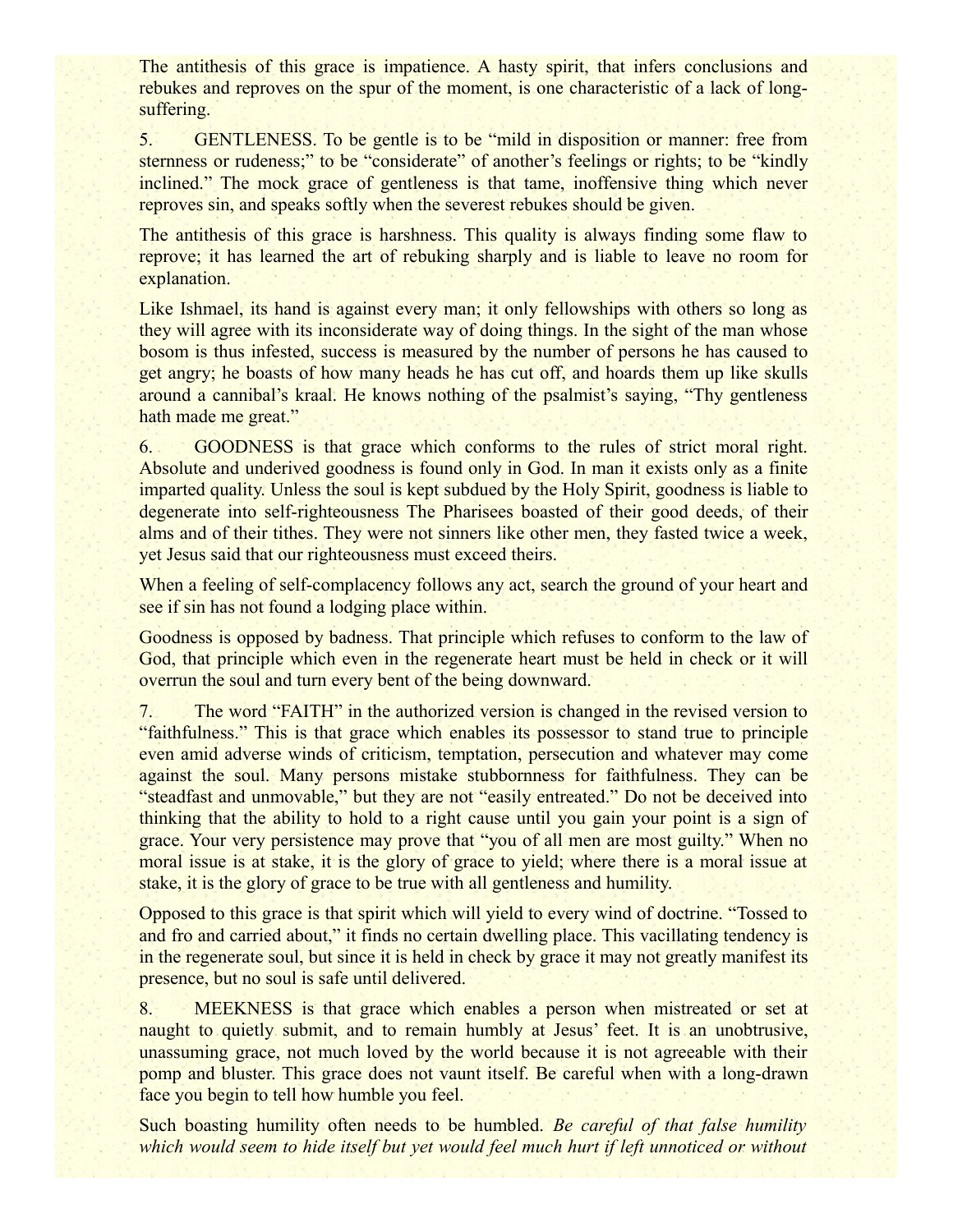### *honors. (I know one of these. Creepy. Very creepy -yet what can you say? ES)*

The opposite of meekness is pride and arrogancy. Some persons are very conspicuous.

Beware of this child of hell – pride. The Bible says that only by pride cometh contention. If meekness causes a lack of contention, of course contention must result from the opposite of meekness, which is pride.

9. The last of the graces mentioned in this list is TEMPERANCE (the right use of all things). The mock grace of temperance is found in such ascetic extremes as that practiced by Catholic monks and hermits. God intends that we shall so use this world as that it shall be a blessing to us and not a curse. To this end it is not necessary that we should take a vow of celibacy, or perpetual silence, or poverty, or that we should live as hermits, but we can mingle with the world and at the same time live in heaven. We can sanctify the married state, we can season our words with grace, we can "make many rich" even with our scanty store, and we can learn to retire with God in the midst of the most noisy crowd.

The opposite of temperance is profligacy. If you desire to be all God intends that you shall be you must learn to "keep your body under" and not be brought under the power of any, even legitimate, appetite. In so doing you will "grow in grace and in the knowledge of our Lord and Savior Jesus Christ."

### 15. GUILT AND POLLUTION

**CALLERY** 

Guilt, as has already been stated, supposes voluntary transgression and is a subject for forgiveness; carnality is pollution, it is involuntary and is not a subject for forgiveness, but for cleansing. Guilt is not the transgression, but comes as a result of willful transgression. It is a legal defilement or quality, by which the sinner is considered unclean in the sight of the commandment, while carnality is a constitutional defilement by which its possessor is actually unclean both in the sight of the law and in fact. Not every transgression of the law produces guilt; the guilt depends upon the intention. The same act under different circumstances may be praiseworthy or censurable, according to the intention. But carnality does not lie in the intention, it is behind that. Man cannot control anything that lies beyond or behind the intention. Consequently, no matter how defiled his nature may be he is not responsible unless he willfully retains and glories in this defilement after a way is provided for his cleansing – he is only to be blamed when he willfully yields to or retains his polluted nature.

The confession and prayer of the sinner is, "I have transgressed, forgive me," while the confession and prayer of the seeker for holiness is, "I am unclean, cleanse me." No matter how much religion a person may profess when he falls on his knees and his heart is broken before God, he generally prays the right thing. If there is no other means by which we can tell his standing -we can quite often do so by the way he prays.

The sinner is both guilty and unclean, while the justified man is only unclean and this uncleanness is limited to that biased nature which he has by inheritance. He does not inherit guilt, but he does inherit pollution. The latter was born with him, the former he has willingly contracted.

Are you guilty of committing sin? Have you yielded to the carnal nature of your soul? Is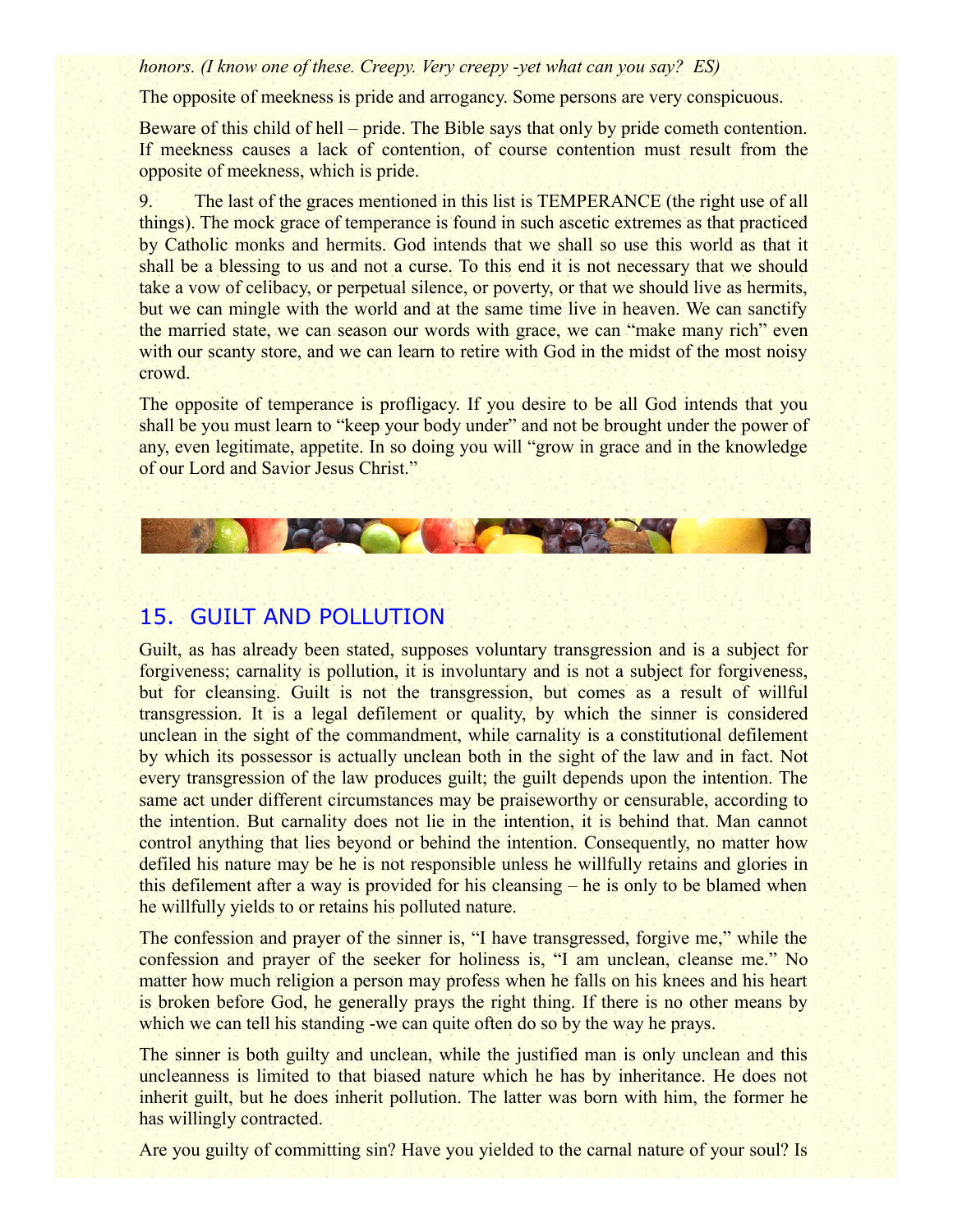the prayer of your heart for forgiveness, for power to keep from sin? If so, the chances are that you are not ready for entire sanctification and you need to be regenerated. Your prayer may be all right, but you misname the goal for which you seek. You must be saved from actual sin before you are a proper candidate for holiness.

The sinner yields to the evil tendencies of his heart, the Christian does not. In justice to strict truth this statement must be properly qualified.

1. The unregenerated man does not always yield; some so thoroughly deny themselves and live such straight lives that their neighbors think they are Christians, and they often succeed in deceiving themselves. Among these are those formal professors that every one calls good, but who, when the light of truth comes streaming in, are convinced that they are wrong and straightway seek the Lord and get saved. Such persons are liable to get blest and call the blessing which they receive, holiness. If you willfully yield to sin you are a sinner, no matter if you are a preacher.

2. While the justified Christian does not willfully yield to the evil tendencies of his soul, yet, as has already been stated, [4] he sees that his actions are not always governed by pure love to God or man. Although God reigns supreme yet He has a rival: the unclean nature of the soul.

Although the Christian does not yield to impatience, yet he is not as patient as he should be, for he feels impatience within, and may catch it glancing from his eyes and moving in his hand or influencing to some degree the modulation of his voice. This is not yielding, for yielding is willful, while this is the involuntary movings of sin in the affections, which manifest themselves in his ways. It may be that his neighbors do not see these imperfections, yet he does. While this state of things is consistent with justifying grace, yet the person feels that it is a hindrance to grace. While the justified Christian is not proud, he is not as humble as he should be. This is seen from the fact that when he is complimented there arises an involuntary feeling of self-sufficiency.

Let us repeat that this is not yielding to the sinful bent of the soul, for yielding is intentional, and the things which are mentioned above occur amid struggles against inherent evil, which, by these unclean motions on the border-land of the will, *is endeavoring to find its way to the surface*.



### 16. TEMPTATION AND CARNALITY

In his "Plain Account of Christian Perfection", Wesley says, "However, what you call temptation, I call the corruption of my heart. And how will you distinguish one from the other? In some cases it is impossible to distinguish, without the direct witness of the Spirit. But in general one may distinguish thus: "One commends me. Here is a temptation to pride. But instantly my soul is humbled before God. And I feel no pride; of which I am sure as that pride is not humility.

"A man strikes me. Here is a temptation to anger. My heart overflows with love. And I feel no anger at all, of which I can be as sure as that love and anger are not the same.

"A woman solicits me. Here is a temptation to lust. But in the instant I shrink back. And I feel no desire or lust at all; of which I can be as sure as that my hand is cold or hot.

"Thus it is, if I am tempted by a present object; and it is just the same, if, when it is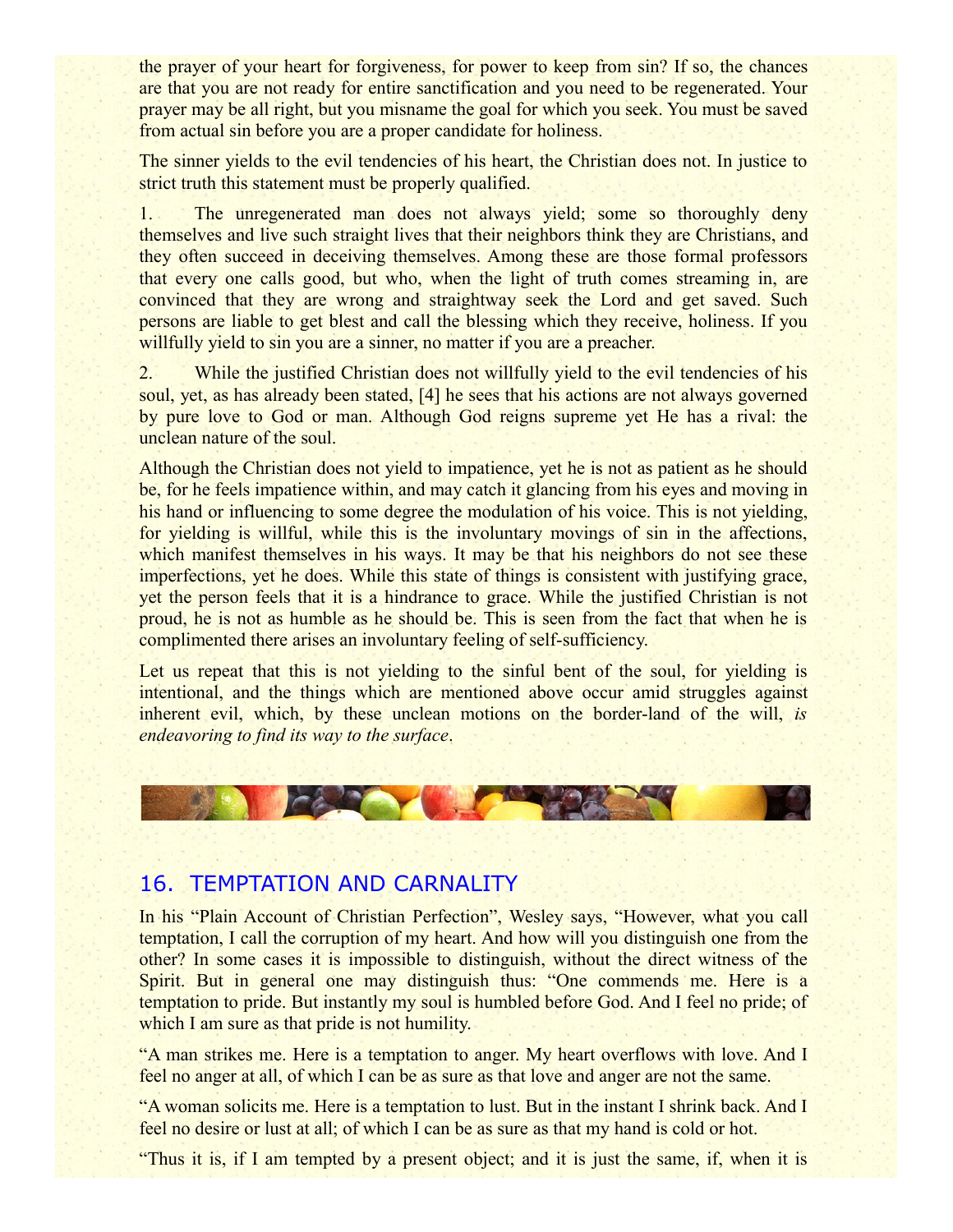absent, the devil recalls a compliment, an injury, or a wrong, to my mind. In the instant the soul repels the temptation, and remains filled with pure love.

"And the difference is still plainer when I compare my present state with my past, wherein I felt temptation and corruption, too."

While this is undeniable, and will answer as a general rule, yet the fact remains that at times general rules are hard to apply, and particular rules must be formulated for particular occasions. While it is true that the clean soul humbles itself when commended, yet it is also true that at times this process of humbling is not as distinct as would seem to be the case from the above quotation. So also with the other points mentioned, as well as on every other line. If this tendency which is contrary to sin was always as clear and distinct as it is at times there would scarcely be any opportunity for the enemy to suggest that the soul lacks sanctifying grace.

This indefiniteness may arise from different sources and be manifested in different ways. It may be caused by a lack of prayer. The cares and duties of every-day life may crowd in with such force as to detain the soul from waiting before God in secret as much as it should. At such times, while grace is not lost, yet the keenness of its edge and clearness of its vision is liable not to be as manifest as when prayer is properly attended to; and, as a consequence, there may be a corresponding lack of definiteness in the heart movings in opposition to the suggestions of evil coming from without, and also a corresponding lack of ability to discern the fact that the temptations are without, as well as in drawing the line between legitimate or natural movings and what might be the movings of the carnal mind. It may be that such a condition of affairs is unnecessary, yet it is quite often the case. If the truth was fully known, what child of God has not passed through such seasons?

God does not "play hide and seek with His children," yet He does allow them to be tried, and that to the utmost of their power to resist. We cannot see all things and often

"Behind a frowning providence

He [may] hide a smiling face."

The Lord desires that His children should prove true amid the most fiery trials. Since this is the case it stands to reason that He may at times seem to withdraw and thus allow the fiercest onslaughts of the devil. It is reasonable to suppose that among other things God might allow a partial blindness, or it might be better to say a lack of power to discriminate between temptation and carnality, in order both to test the soul's powers of endurance as well as its fidelity amid uncertainties. If this position is true, as perhaps all will admit, the lack of power to quickly discern is not necessarily caused by a lack of grace, but, if the soul remains steady, such infirmities will be a means of increasing grace and strength.

Another means that may cause this lack of discernment is a combination of many and severe trials. Since the reason for trials from the enemy's side is that the soul may lose its confidence and fall away from God, he will attempt to blur the soul's power to properly reckon its standing in God, knowing that this is his surest and easiest way of dealing with some.

Another reason for this failure to discern may lie in the fact of a wrong education or a wrong application of general rules. Many persons aim too high. Such are liable to call everything carnality; while some aim too low and call everything temptation. Either class of persons should hold still before God until they find out the right line. If they would thus hold still much needless anxiety might be avoided.

Another thing, somewhat akin to this, is that the facts concerning heart conditions may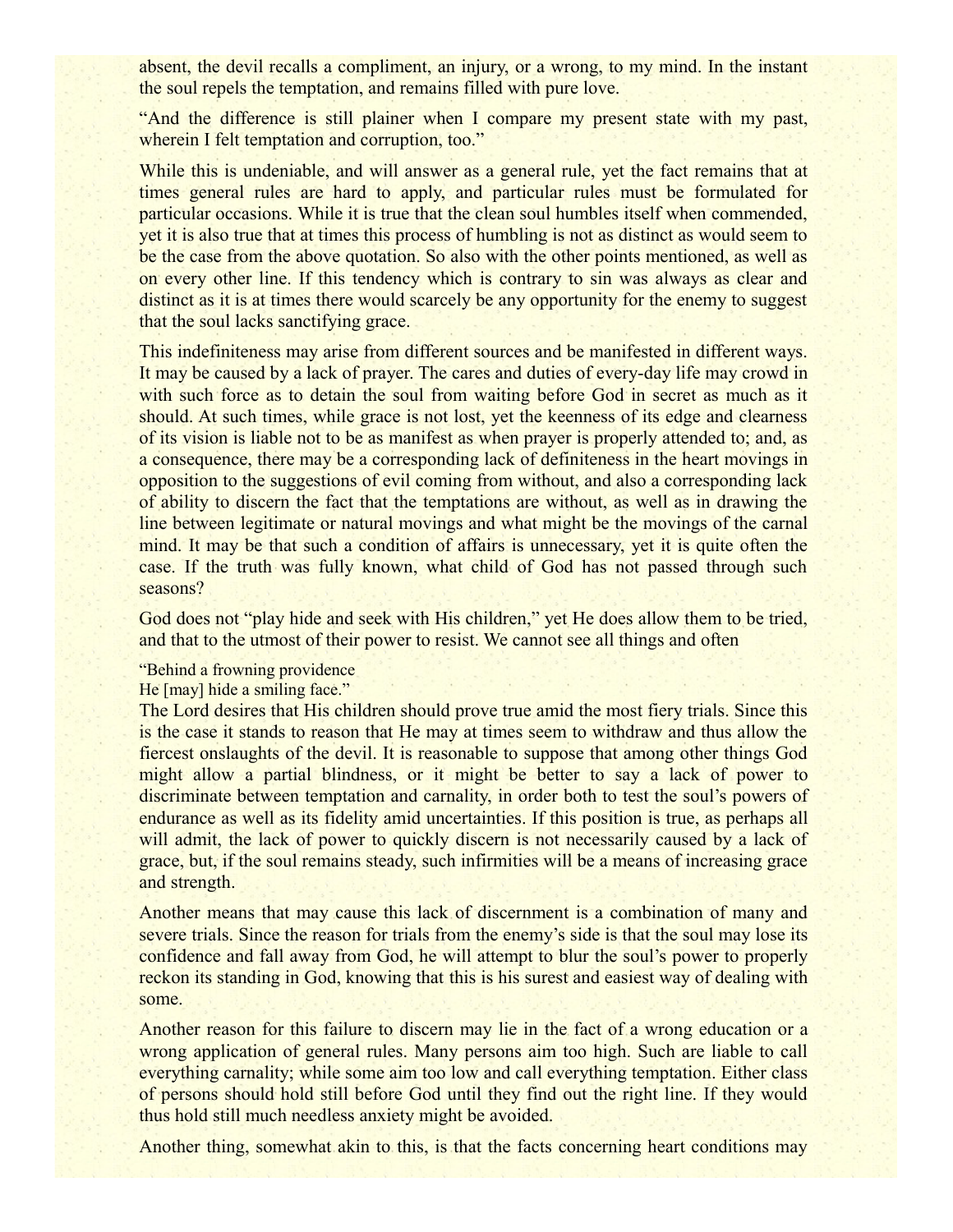be clouded by the rash and extreme statements of those who should be teachers. The safe rule all around is for those who profess to be teachers to tell, as nearly as possible, the exact truth; neither softening it for fear of wounding, nor making it too strong in order to open people's eyes. Either method is misleading. Tell the truth and let God take care of the results.

There is a great sense in which all are tempted alike. "No temptation has taken you but such as is common to man." One difference between the temptations of the merely justified and those of the entirely sanctified lies in the difference in the manner in which they are repulsed, which difference is generally caused by the fact that in the heart of the former there is a secret assent to or affinity for the temptation, while the latter quickly rejects it and has no leaning toward the wrong.

There is also a difference in that the enemy always, or nearly always, attacks the highest state of grace to which the soul has attained. Thus it arises that justified souls are tempted to believe that they are not saved, while sanctified souls are told that their hearts are unclean. Every suggestion that the heart is unclean does not come from the devil. They may come from the Spirit in His attempts to shine light on an unclean heart. Consequently, it is always safe to hold such suggestions before the white light of the Spirit. If they are of the devil they will disappear like darkness before sunshine, while if they are true that fact will be revealed. We should always be desirous of knowing the actual truth about our hearts.

Let us briefly examine several methods which the enemy pursues in attacking a clean soul and compare them with the strivings of inbred sin:

1. He endeavors to inject "the lust of the eyes." What should be the feeling when suggestive pictures or sinful objects are seen? The answer is easily – a feeling of pure aversion. Carnality clings to such things; there is a tendency toward them or a desire to look again or to let the vision sink into the heart and stamp itself on the mind. With the pure in heart this tendency is gone, and the soul loathes the sight. But this is not all the truth, for along with the sight the enemy will inject thoughts, perhaps bring up former sins, or suggest sinful relations, and, having done this, he will declare that it was yourself and not the devil that originated those evil conceptions. If the heart is unclean it will feel a tendency to dwell with delight on these sights and attitudes, but if clean it will turn quickly away, and fix its attention on God.

2. The enemy will attempt to inject a desire for hearing things which are unlawful, and especially will he attempt flattery. If there is in the heart a desire to be flattered and a secret glorying in it when given, accompanied by an almost unconscious exaltation of self, the soul is still unclean; but if, on the contrary, it turn away in loathing and sinks before God in self-abasement, with no tendency toward pride, the heart is clean. Under such circumstances, when the heart is unclean, this tendency toward self-exaltation is so universally seen that when the opposite principle of humility appears it can be taken as an almost infallible sign of purity.

But it may be that instead of immediately sinking before God, the soul will remain for the time being in a passive condition, neither feeling exalted nor humbled. This is not necessarily a sign of a lack of grace although it may be so presented by the enemy. But in addition to the lack of perceptible humbling there may actually be sly suggestions that the heart is not humble, and that to such an extent as to cause much trouble and anxiety, but if you hold steady the sun will soon shine all these things away, or if impurity remains its presence will be revealed.

3. Failing in these attempts the enemy will try to inject evil thoughts, working independent of any present outward evil. This manner of attack is called by the apostle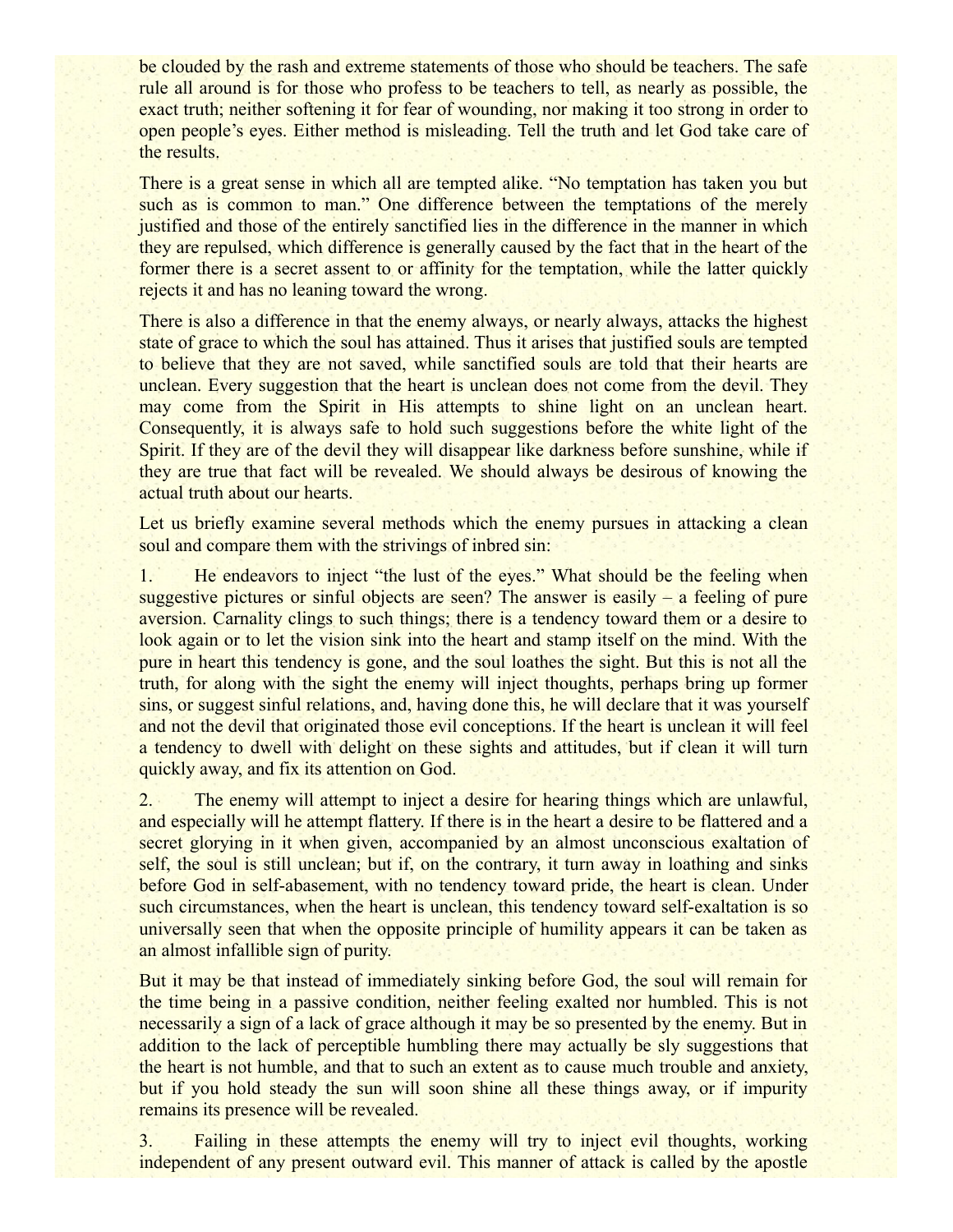"fiery darts." The general plan is to hurl quick, fiery, stinging suggestions, which very much resemble the sudden, vicious striking of a dart, or the driving of the fangs of a serpent. The clean soul realizes that "he has a shield which can quell their rage," and that they are quickly repulsed. It cannot be surprised in this way, for the "shield of faith" is always ready. The enemy may hurl his fiery darts in rapid succession, one so quickly following another that the victim is led to believe that instead of a single enemy he 'has run against an army of devils. If we hold our faith in God all these are easily "quenched."

4. But the enemy does not always approach in such a bold way. He will come as an angel of light and slyly attempt to crowd in his suggestions, and then assuming the role of an informant piously state that these evils which he has suggested actually infest the heart. If the heart is clean there is never a favorable leaning toward the sinful suggestions of the enemy. Carnality causes a lack of quickness, both in discerning, and in "quenching the fiery darts of the wicked." But for fear that some might misunderstand this statement it must be qualified in two ways: (1) You will never get to a place where you will always discern evil as quickly as you may desire, owing in part to the sluggishness and infirmities of the mind. (2) You may not always succeed in quenching or getting rid of the fiery darts as quickly nor as easily as you think you should. This may come from a lack of strength. This lack, or it might be better to say inability, does not of necessity come from carnality, for inability is inherent in human nature and is absent from no being short of God.

5. In his attempts on the clean soul the enemy is not confined to simple suggestions, but he has the power to cause strange feeling. Which may at times resemble in some ways the feeling of the heart before it was cleansed. On this point, James Caughey says, "In consequence of being deficient in spiritual discernment, which unfitted me to distinguish between temptation and indwelling sin, I often imputed to the corruption of my nature that which arose from the effect of temptation upon my mind. Temptation is a subject of feeling, as well as indwelling sin. A temptation is not a temptation in reality, unless it is felt. How can we know that we are tempted, unless we feel it? How difficult is it, frequently, to discriminate! I could not distinguish the difference."

Since all this is true, you ask how to draw the line between the feelings caused by temptation and the movings of uncleanness within. From the fact that these things lie so deep within it is manifestly impossible to lay down any positive rule by which the soul can be guided on every occasion, and there will arise occasions which will require the immediate light of the Holy Spirit to settle your whereabouts. Holiness is a life of faith, and you will find that you must often go to God for the witness of the Spirit. Without this you will get into the fog and lose your way.

While temptation is a subject of feeling, yet it is so in a different sense than is carnality. To the clean soul temptation causes a feeling of aversion toward the thing offered. Here we must note again, that this same aversion arises in the soul of the justified; but there is this difference, along with the aversion, in the justified heart there arises a leaning toward the thing offered, that is, there is a mixed feeling – the aversion predominating because of grace. But in the clean soul there is a pure feeling of aversion toward the evil, with no tendency toward acceptance.

(After settling in to the state of grace, my most common reaction to any of these has been to completely ignore them. They are not worthy of my first thought, let alone my second. They are completely devoid of interest, so I just carry on in my useful train of thought. There are rare useless thoughts, but I quickly get back to the matter at hand. There is no spiritual charge on such wandering thoughts.

Illness and old age presents a succession of severe personal trials and losses. My best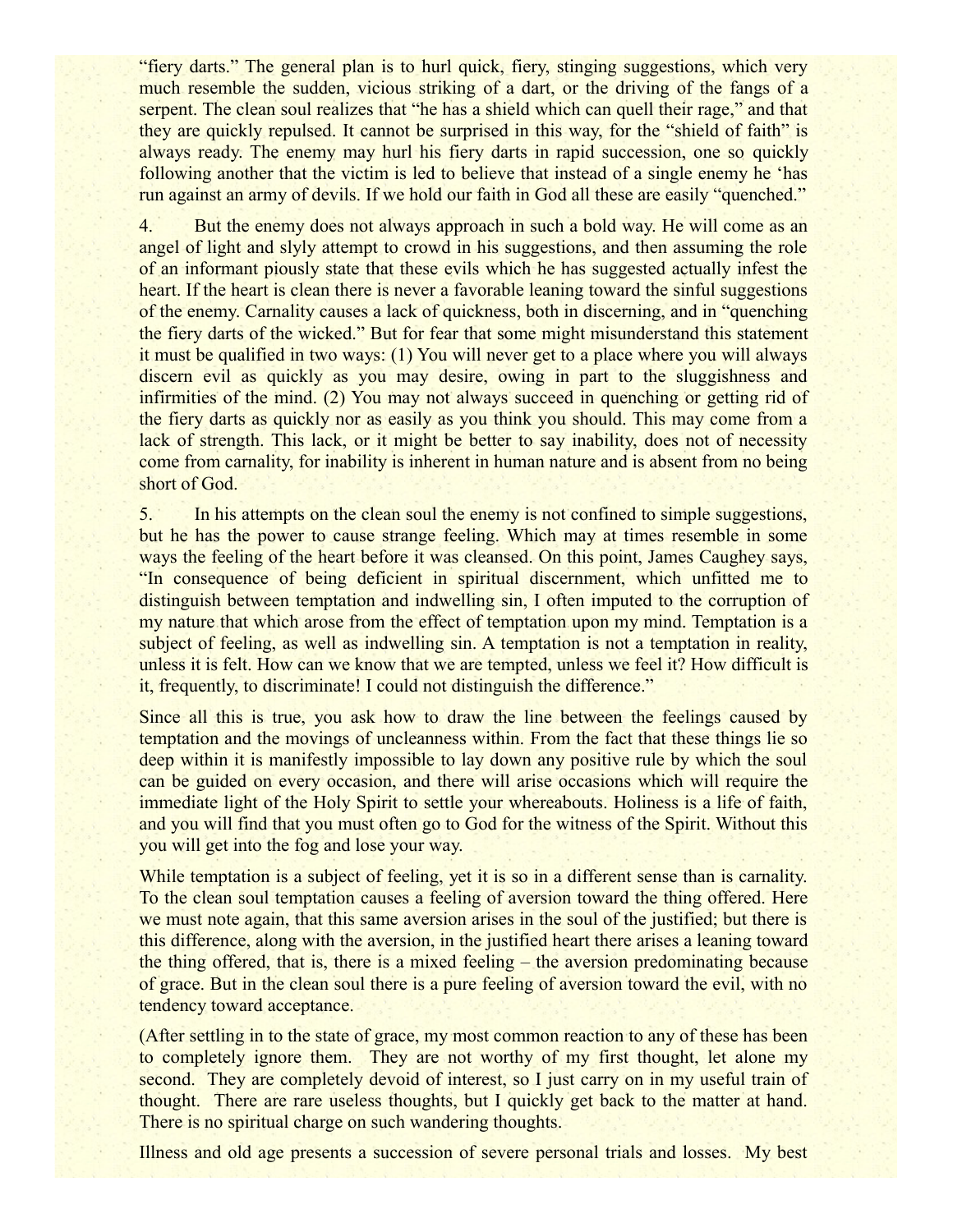defense against these, is to either stay busy, wait in faith or in prayer. Earnest Seeker)

While the feelings of temptation often resemble the strivings of indwelling sin, yet where carnality is absent there is a lack of definiteness, an evasiveness, that shows their fraudulent character; while, on the contrary, where carnality is present, there is a definiteness, a lasting sting, an abiding conviction that stays and convinces of the presence of heart evil.

6. To the clean soul temptation may assume the form of a pressure. As nearly as we can express this thought is to say that it is like something leaning against a closed door and attempting to force its way in. The source of such feelings is seldom concealed; the enemy is liable to acknowledge that he causes them, and attempt, by manifestations of his infernal strength, to overthrow the Christian's faith, and thus gain an entrance. He may take any line of temptation and lay siege to the soul, but the Bible instructs us to "resist, steadfast in the faith." Let it be enforced that there will come times when the direct present light of the Spirit will be necessary in order to properly fix the source of some evil suggestions. Hold your heart carefully and prayer. Fully in the balance, and give God an opportunity to speak as He will. If you do so He will soon show you the character of the trials which have beset you, either letting light shine in order that you may press forward to greater attainments or else causing you to rejoice in the consciousness of present purity.

### 17. TEMPTATION AND CARNALITY (Continued) –

**CARDY** 

The matter of properly drawing the dividing line between temptation and carnality is so important that we will devote this chapter to quotations which will be helpful to any anxious inquirer after light.

The following is from Peck's Central Idea of Christianity: "You are doubtless aware that the devil is still your enemy. He is surely not less so from the fact that you have thoroughly rejected him, and consecrated yourselves wholly to the Lord.

Indeed, if before the moment of complete salvation he had reason for malice and alarm, he has much stronger ones since. Hence those feelings of dismay, of 'heaviness through manifold temptation,' which sometimes beset you with peculiar power when you are aware of no disobedience, when you have been living closely with God.

"It is only by bewildering temptations direct from Satan that the holy Christian can be induced to falter in his faith. Confusion of mind brings on darkness and fear, and the word verily believed is not voluntarily trusted – the Savior accredited, is not freely and fully relied upon. But it is in no sense necessary to fall at this point. Let the soul be alive to recognize the temptation; let it instantly assert that whatever doubts the word of God is false – that whatever shakes the faith in the present available truth of Jehovah's promise is from beneath; let the eye be fixed upon the sprinkling blood – the prayer be breathed to heaven for help – remembering, above all, that blessed word, 'Resist the devil and he will flee from you; draw nigh to God and he will draw nigh to you.'

"But in connection with this trial of your faith in the efficacy of the blood and the verity of the Word, will come the artful suggestion that you are not sanctified wholly, that you have somehow forfeited the blessing, or that you prematurely believed at first, and hence have been deceived yourselves, and have deceived others by a false testimony. Now we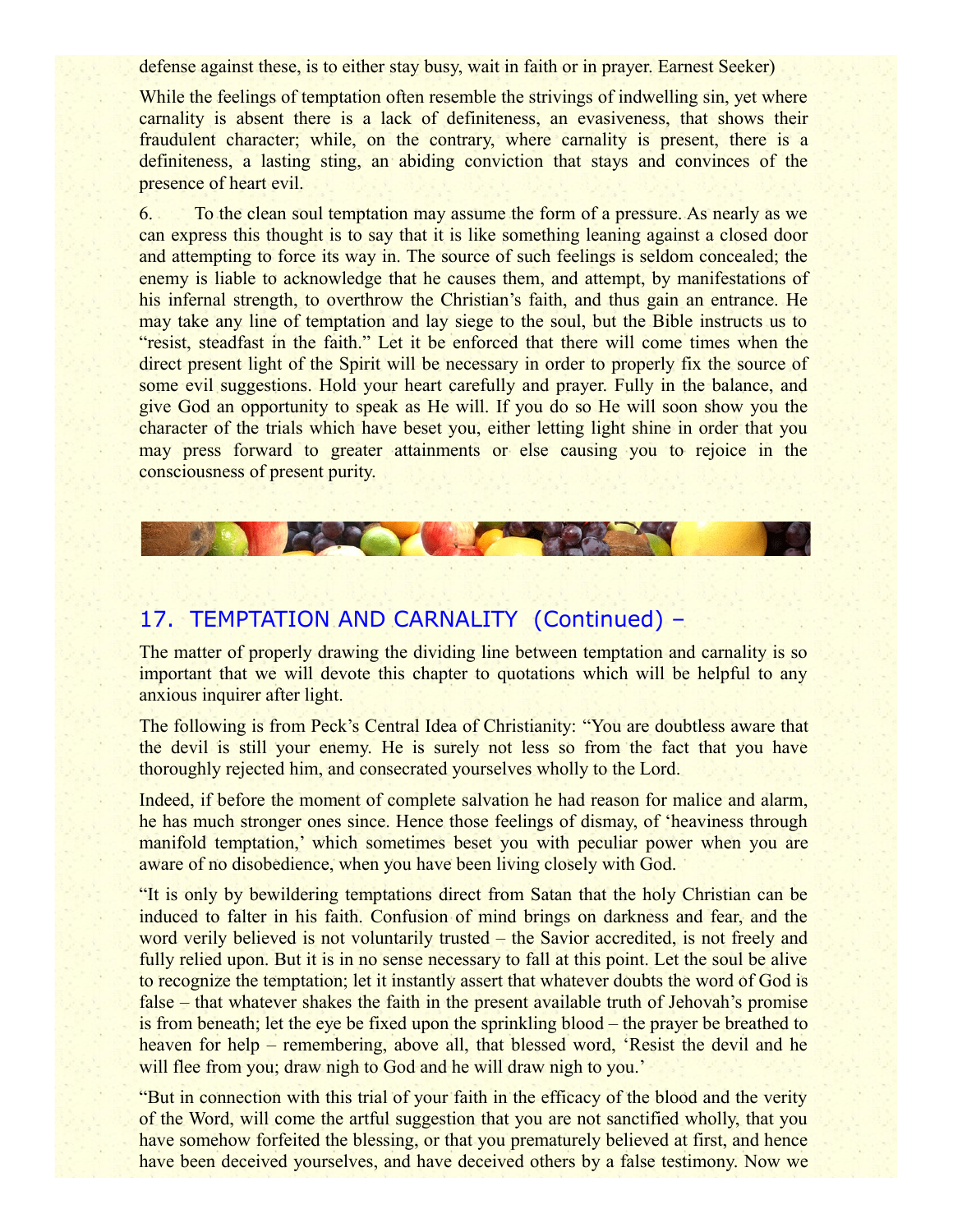do not mean that every conviction that you are not holy is a temptation, that every fear as to the present or the past is necessarily an ungrounded fear. For doubtless it may in some instances be true that the blessing has been lost, and that it has been claimed where it did not exist. All cases of this kind can be traced and identified, and have their remedy. But apply the tests. We address those who profess the great blessing, and would assist them in guarding against a snare of the devil. Is the thought accompanied by a desire of evil, a desire to seek gratification in some forbidden object, a secret wish that you had never taken the responsibilities of a holy life upon you, that you might somehow be honorably discharged from them? Then you have reason to fear. Whatever may have been your former state, you are now doubtless without the evidence of entire consecration. You can probably remember some instance of yielding when you were tried, of unbelief which grieved the Holy Spirit, and perhaps of some bolder form of sin which has shorn you of your strength. Oh, repent, and hasten again to the sacred fountain. May God help you. Redeem your solemn vows before it is too late.

"But, on the contrary, is this suggestion a source of grief to you? Do you feel that if it should prove to be true, it would rob you of your chief glory; that it is directly against all the desires and inclinations of your soul; that, whether true or false, you would not for the world distrust your Savior or grieve His Holy Spirit; that whether for life or death your all is still the Lord's, and, whatever is the issue, no word of your solemn vow which consecrated all to God shall ever be revoked? Then 'thank God and take courage.' You are walking through the fire, and if there be no shrinking 'when you are tried, you shall come forth as gold.' You deceived in the faith that you are wholly the Lord's, when you have been distinctly conscious of a divine testimony to the fact, and are actually bringing forth the fruits of perfect love! Deceived in claiming 'the fulness of the blessing of the gospel of peace,' when you rely wholly upon the 'merits of Christ and the promise of His word for this very thing! Deceived in obeying the divine command, 'Reckon ye yourselves dead indeed unto sin, but alive unto God through Jesus Christ our Lord,' when you shrink from the very thought of sin as from deadly poison' and your whole soul is absorbed in doing the will and promoting the glory of God! Impossible. Lie low at the Savior's feet till the storm is over-past. Watch closely the motions of your own spirit, and of the Spirit of God. You will feel the witness in the midst of the temptation, and triumph in the very face of the foe. As to the past, have no argument with the devil. You live by the moment; your present consecration, your present acceptance, your present witness, is all you need. Be content with that; it would be enough to complete the bliss of an archangel. The devil, who would defraud you of your present treasure, would certainly misrepresent all that has been done to obtain it." The following is from Wesley:

"We find' there is very frequently a kind of wilderness state, not only after justification, but even after deliverance from sin. The most frequent cause of this second darkness or distress, I believe, is evil reasoning. If this be the cause, is there any way to regain that deliverance but by resuming your confidence?"

Again Wesley, in Christian Perfection, says:

"But does not sanctification shine by its own light? And does not the new birth, too? Sometimes it does; and so does sanctification; at others it does not. In the hour of temptation Satan clouds the work of God, and injects various doubts and reasonings, especially in those who have very weak or very strong understandings. At such times there is absolute need of that witness, without which the work of sanctification not only could not be discerned, but could no longer subsist were it not for this, the soul could not then abide in the love of God – much less could it rejoice evermore, and in everything give thanks. In these circumstances, therefore, a direct testimony that we are sanctified is necessary in the highest degree.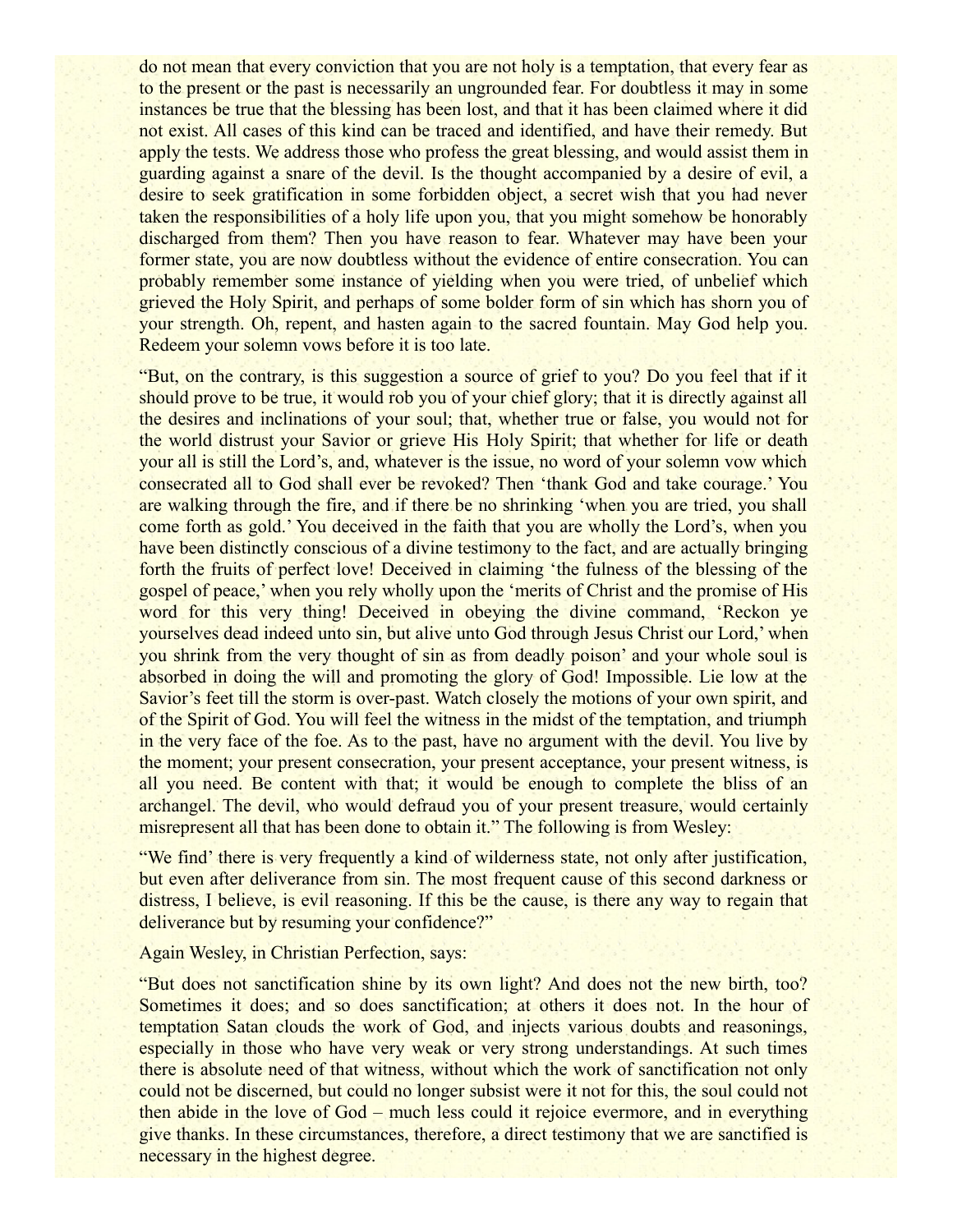"Not that I affirm that all young men, or even fathers, have this testimony every moment.

There may be intermissions of the direct testimony that they are thus born of God; but those intermissions are fewer and shorter as they grow up in Christ; and some have the testimony both of their justification and sanctification, without any intermission at all; which I presume more might have did they walk humbly and closely with God."

### 18. CARNALITY AND NATURE

**CAR OF BUILDING** 

The dividing line between carnality and the natural appetites and desires is hard to define.

The two principles lie deep and in the uncleansed person their inevitable sequences are thoroughly interwoven with each other as well as with the physical and moral texture of the being and the manifestations of the two elements at times are very closely allied. Notwithstanding these facts, there are a few points that can be settled immediately.

Carnality is in the spirit, while what we have been pleased to call nature is in the body or mind. Carnality is a bent of the soul toward evil, and is enmity against God, while nature includes all those appetites and desires that are ours as a result of our human estate, which, in their normal condition, are not enmity against God. Carnality is removed by the cleansing blood, while nature will remain with us as long as we live, no matter how holy we may become. Carnality has no rightful place in the heart of any person, while nature is a perfectly legitimate tenant of this clay house. Carnality is never right and cannot be so cultivated or denied as that it shall be made better; the only way to deal with it is by death; while, on the other hand, nature, although it may have tendencies that are inordinate, can be so controlled and kept under that it will gradually lose its biased and inordinate characteristics, and be supplanted more and more by the manifestations of the indwelling nature of Christ. The method of dealing with the natural appetites and desires is to "mortify, therefore, your members which are upon the earth." The appetites and desires were given us by God, and were ours before the fall, but carnality came primarily from the devil or because of obedience to the devil, and is a result of the fall. Although it is true that we possessed these natural propensities before the fall, yet it is also true that they were not then as they are now. They fell along with the rest of the being, and as a result became so warped and twisted that at times they have almost lost any resemblance to the original.

The Word "inordinate" is the best that can be used in describing the present condition of the natural propensities. "Inordinate" is an overreaching, an over-strength of the desires; it reveals the fact that a certain bent is given more than its legitimate place in the life. To illustrate: The taste for pleasing food is natural and perfectly lawful, but when this taste gains such a supremacy that one will overindulge or use unlawful means to obtain that which will gratify, or pay extravagant prices for one's pet indulgence, the taste is properly called inordinate. When desire for the gratification of appetite reaches the point of a controlling passion and causes uneasiness when denied, the appetite has become inordinate; such is the desire for tobacco, liquor, and other drugs.

In this latter case the appetites are not only inordinate in the common acceptation of that term, but they are actually vicious.

While from the nature of the case there is a possibility that a person who possesses real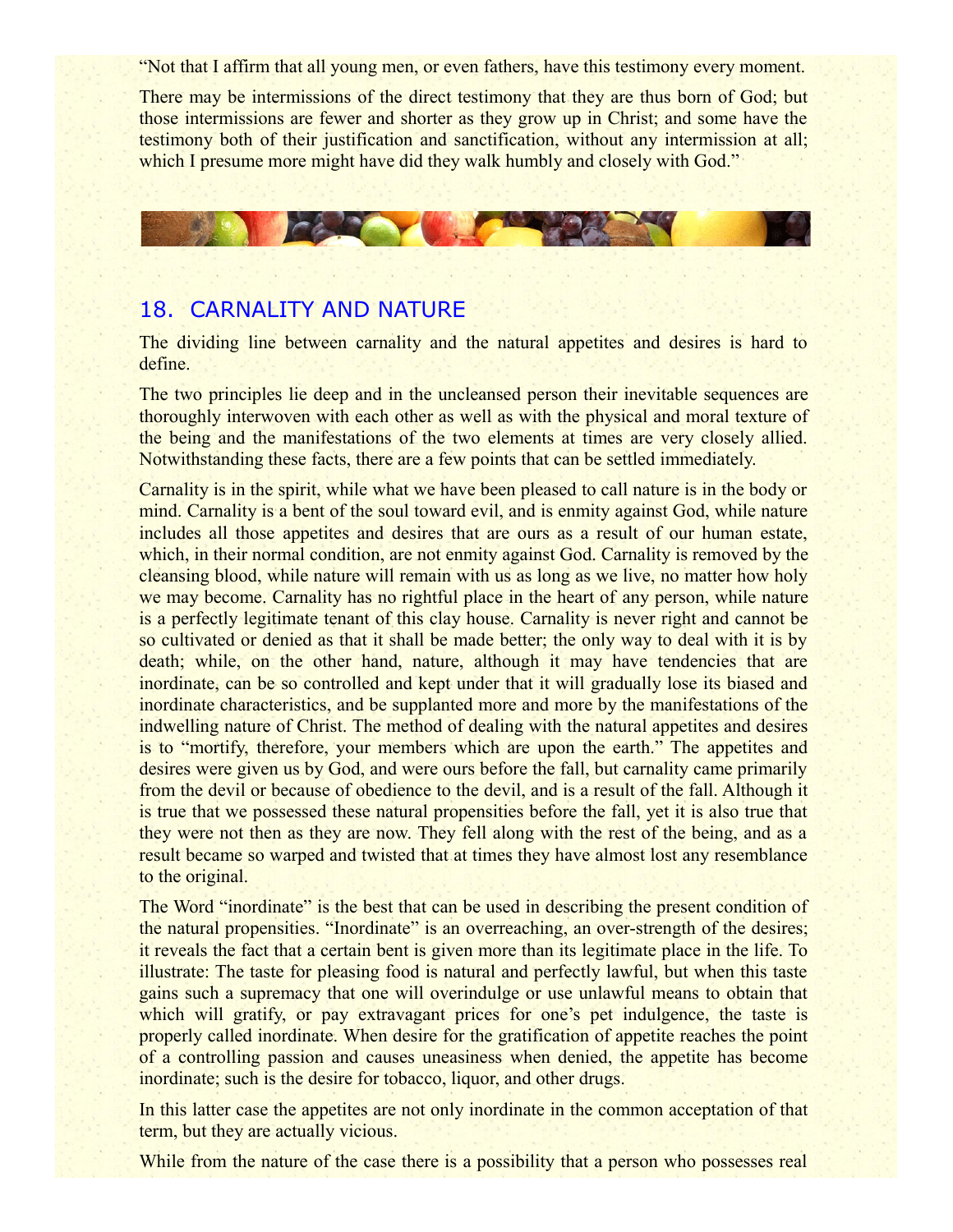grace may be annoyed by tendencies toward inordinate indulgence, yet it is also true that if he keeps clear he must steadfastly deny these tendencies and keep his body under or he will become a castaway. It is possible that a person may partake moderately of some lawful but unnecessary things simply because they are a pleasure, and still retain a measure of the grace of God, yet if he persists in following out any line of indulgence he will gradually become lean and will eventually fall. To allow full reign to the appetites and indulge their inordinate cravings on all occasions is a positive sign of a lack of grace. Grace and vicious appetites cannot exist together.

The tendency of nature is always toward inordinate indulgence, but nature must be controlled by grace, or it will ruin grace.

The natural appetites and desires can exist with a clean heart, but they cannot predominate and the heart remain pure. If we habitually yield to the lowest tendencies of our natures we will eventually become brutish. Such a degradation is inconsistent with grace.

This point might be traced out along various lines of natural appetites. Back in the heart, behind the purely natural tendencies, is the unclean principle, called carnality; this principle uses the natural impulses for a channel or outlet. James says, "Come they not hence, even of your lusts that war in your members?" The members are not, per se, sinful, but lust back of them "wars" in them and forces them out to an unlawful or inordinate degree. Every natural appetite has a corresponding carnal tendency which, allowed to control, gives this appetite energy and viciousness; take out this carnal thing and nature will remain strong enough still, but, in comparison, it is tame and easily controlled.

Both carnality and nature are involuntary, and, as a consequence, we are unaccountable for their existence, but we are accountable when we willingly yield. Willingly yielding to carnality causes backsliding, and willfully yielding to the inordinate demands of nature causes spiritual decay and eventually entire loss of grace.

Beware, shun the first approach of self-indulgence as you would Satan himself; keep a spirit of carefulness in all things and God will cause your infirmities to be a means of grace.



### 19. SELF-DENIAL

The line of things set forth in the preceding chapter are so apt to be misconstrued that it will be well to further discuss the question, giving a few rules for self-denial which will perhaps commend themselves to every person who earnestly desires God and His glory. Do you really want to glorify God? Do you really desire that you shall be of some use in advancing His cause? If so, you will honestly search and see if you can discover anything in your life that will hinder you in thus glorifying Him, or if you can find some way in which you can be made a greater means of blessing. In order that you may thus increase:

1. Cut off every useless luxury. Luxuries are not always purchased with money; some are obtained at the expense of soul health and enjoyment. He is a poor Christian indeed who will willingly sacrifice soul good for any fleshly luxury, no matter how cheap and lawful that luxury may be. Some persons load their tables with dainties and knickknacks, fill their houses with unnecessarily expensive furniture, lace curtains, bric-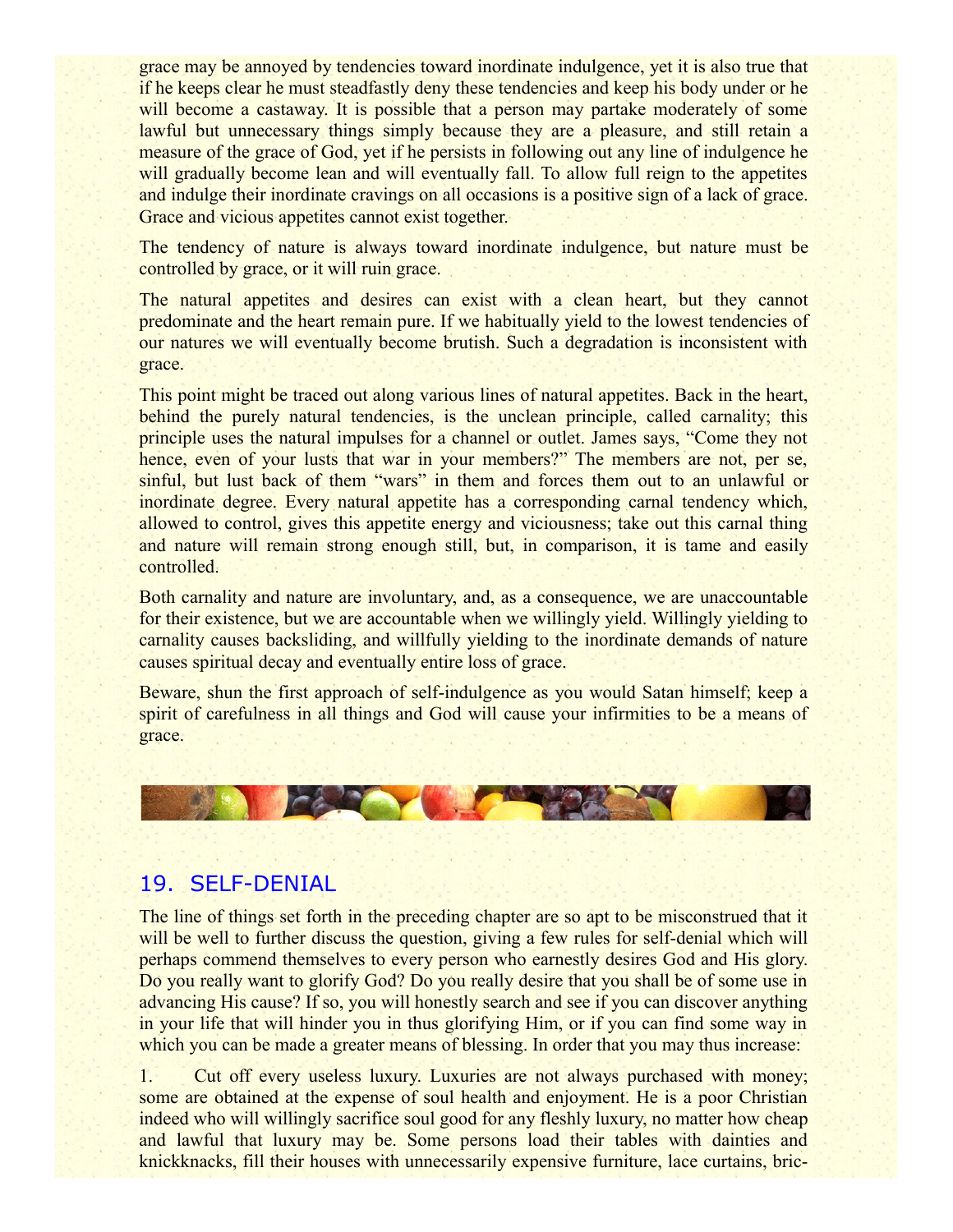a-brac, and what not? On these they are lavish in their bounties, but they give grudgingly to the cause of God. Not only in such things must we deny ourselves, but also the luxuries of sensual pleasures must be denied at the command of the Spirit of God or the soul will become dwarfed and weakly.

2. Cut off every superfluous indulgence. The Bible says, "Laying aside all filthiness and superfluity of naughtiness." Some that may have a claim on you may be lacking even necessities while you are wasting your substance on superfluities. Worse than that, if possible, you are losing the joys that come to the cheerful giver, for "it is more blessed to give than to receive." Lay up treasures in heaven and put stars in your crown with the things that you have heretofore used in pampering your inordinate desires, and even here you will begin to reap the reward in ease of conscience and joy of soul that you can obtain in no other way.

3. Use lawful things sparingly or you will be betrayed into unlawful use of them. Some things are used because of their assistance to grace – such as prayer and searching the Scriptures – and should be employed constantly, except when they interfere with other more pressing duties; but those things which are necessary to meet the demands of our natures should be used only to such an extent as will properly satisfy these demands. But notice, this means the genuine, rightful demands of our natures, not those clamoring demands which arise from perverted, unsanctified desires, or from some physical bias that warps the appetites to an unwonted degree in the direction of some particular thing. What is more trying than a person whose likes and dislikes, and especially dislikes, are so prominent that it is almost impossible to set him down to a table but what he will pick around and, if he says nothing, will make you feel that your food does not satisfy his over-nice taste. Such persons need to learn the first principles of self-denial to keep their perverted appetites from being so prominent and unmannerly.

Some persons are forced, because of ill-health, to abstain from certain foods; but where this is true, out of respect for your host or hostess, you should conceal the fact as much as possible and avoid speaking of your troubles, and, if spoken to concerning them (as some persons will persist in doing), dispose of the matter in as few words as possible. Again, there are some foods that to some persons are unpalatable. If you cannot eat them, leave them alone, but do not make everybody miserable by parading, either in words or actions, your tastes and preferences, and be sure it is not your petted appetite that is asserting itself instead of proper taste. Where do you deny yourself on this line if you always eat what you want and all you want? Jeremy Taylor, in "Holy Living," says, "It is lawful in all senses to comply with a weak and sensitive stomach, but not with a sensitive and curious palate. When our health requires it, that ought to be provided for, but not so with our sensuality and intemperate longings."

4. Be careful or you will be betrayed into the unlawful use of lawful things. God gave us certain appetites and desires as a safeguard and intends that we shall keep them within the bounds of reason and the performance of their intended functions, not that they should control, leading us about as they please, thus bringing us into subjection to the lowest elements of our fallen natures.

Self-control is a positive necessity for the retention and increase of the grace of God.

5. This brings us to this idea: Use good things to the glory of God. Even religious duties must be performed to His glory or they will become insipid and lacking in power. If your soul is sanctified this is your momentary aim, your constant inquiry: Will this action, this pleasure of sense, be to the glory of God? Will it help me to know more of Him? If not, it is an intruder and should be cut off as a cumberer of the ground.

"I want the witness, Lord,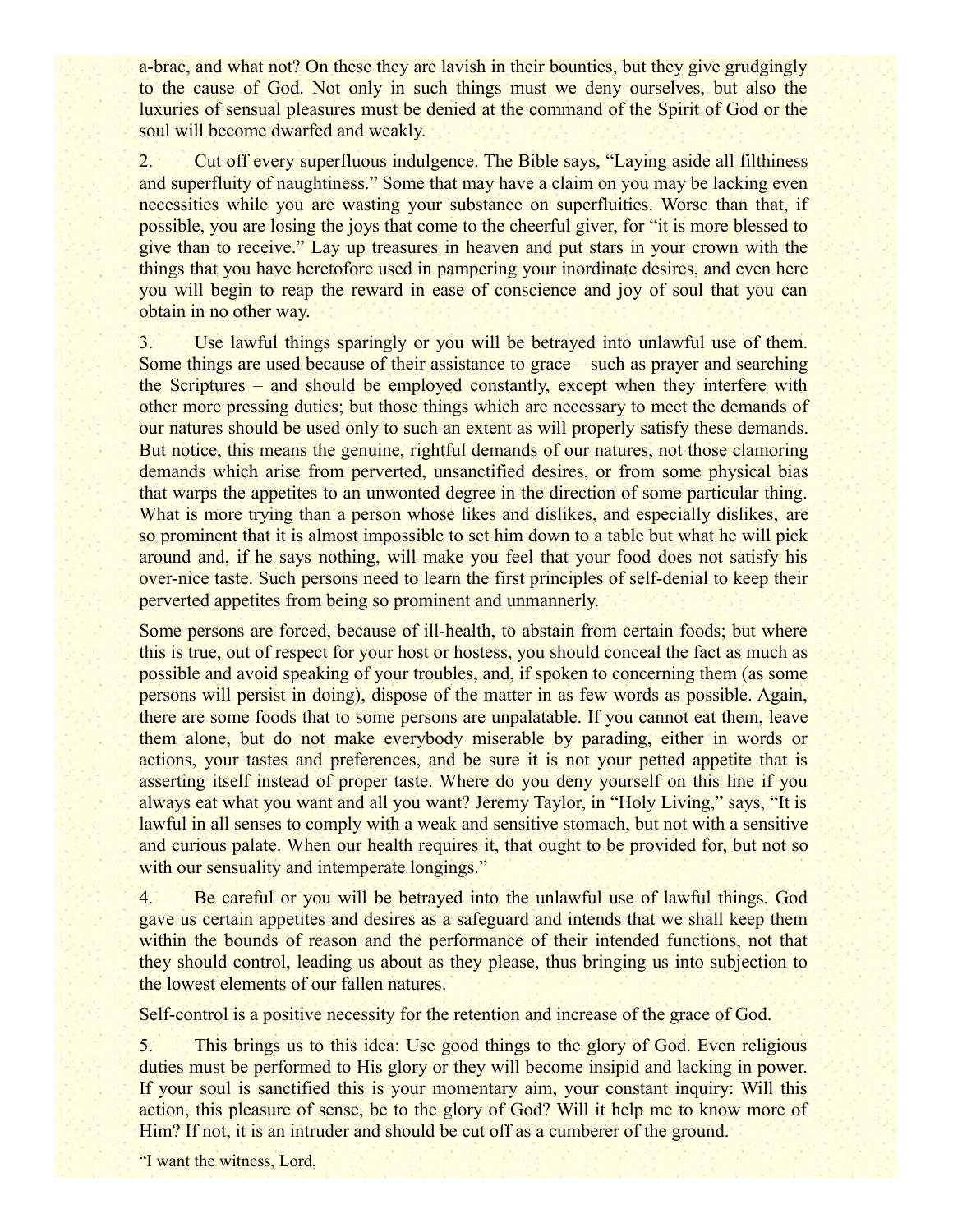That all I do is right, According to Thy will and word, Well pleasing in Thy sight."



### 20. HOW PURITY MAY BE FORFEITED

To properly locate the point of transition from any given state of experience to a lower is an important and delicate matter, but one that must be settled before a person can feel safe in any attainment; for, until he thoroughly understands the weakness as well as the strength of his position and the manner in which present grace may be forfeited (lost or given up as a penalty for a fault or mistake) he will be constantly harassed by accusations which he will be unable readily to dismiss.

Both temptation and carnality are beyond or independent of our wills, and the control of their primary manifestations is not in our power. There is this difference: temptation is an evil suggestion coming from without, while carnality is an involuntary principle within.

In conversion, past transgressions are forgiven. It also regenerates and gives power to keep from evil. Holiness is complete cleansing of the soul. The latter makes no change in our judicial attitude toward God; it is a local transaction, having reference to the condition of the heart and not the candidate's acceptance with God. To retain justification one must do those things which are necessary for the continued favor of God and abstain from doing those things that are displeasing to Him; while to retain entire sanctification one must do those things which keep his soul clean and refrain from doing those things which would harbor any uncleanness. One has reference to favor, while the other has reference to condition. One has reference to the attitude of the Lord toward the recipient, while the other has reference to the condition of the soul relative to the purity which God desires. A person can readily see that the former grace is forfeited by transgressing those laws which must necessarily be kept in order to retain the favor of God; while the latter grace is forfeited by transgressing those additional laws that must necessarily be kept if the soul is to remain clean.

We are saved by faith and we are wholly sanctified by faith. Faith as a saving act is the same in either case, but differs in its object or purpose. The faith that saves initially asks and receives the forgiveness of sins and the favor of God, while the faith that receives the latter grace encompasses the additional and deeper work of cleansing. Justification is retained by the continued exercise of the faith that saves, while cleansing is retained by the continued exercise of the faith that cleanses. "We are not cleansed for believing but while believing." The life of holiness is preeminently a life of faith. Since cleansing is retained by continual exercise of the faith that cleanses, when for any reason this faith ceases to operate, cleansing is forfeited.

Again, there is a line of self-denial necessary in order to the retention of the favor of God, while the obligations that must be fulfilled in a holy life demand a much higher degree. As the proper degree of self-denial differs with each individual case, owing to difference in constitution, amount of light, etc., it would be impossible to draw an inflexible rule to suit all cases, and hence each person must fix his own bearings and the measure of his own responsibility by the assistance and light of the Holy Ghost.

Thus the heart admits carnality at the point where it allows or yields to temptation to such an extent as to transgress those close (strict, narrow) laws that purity demands.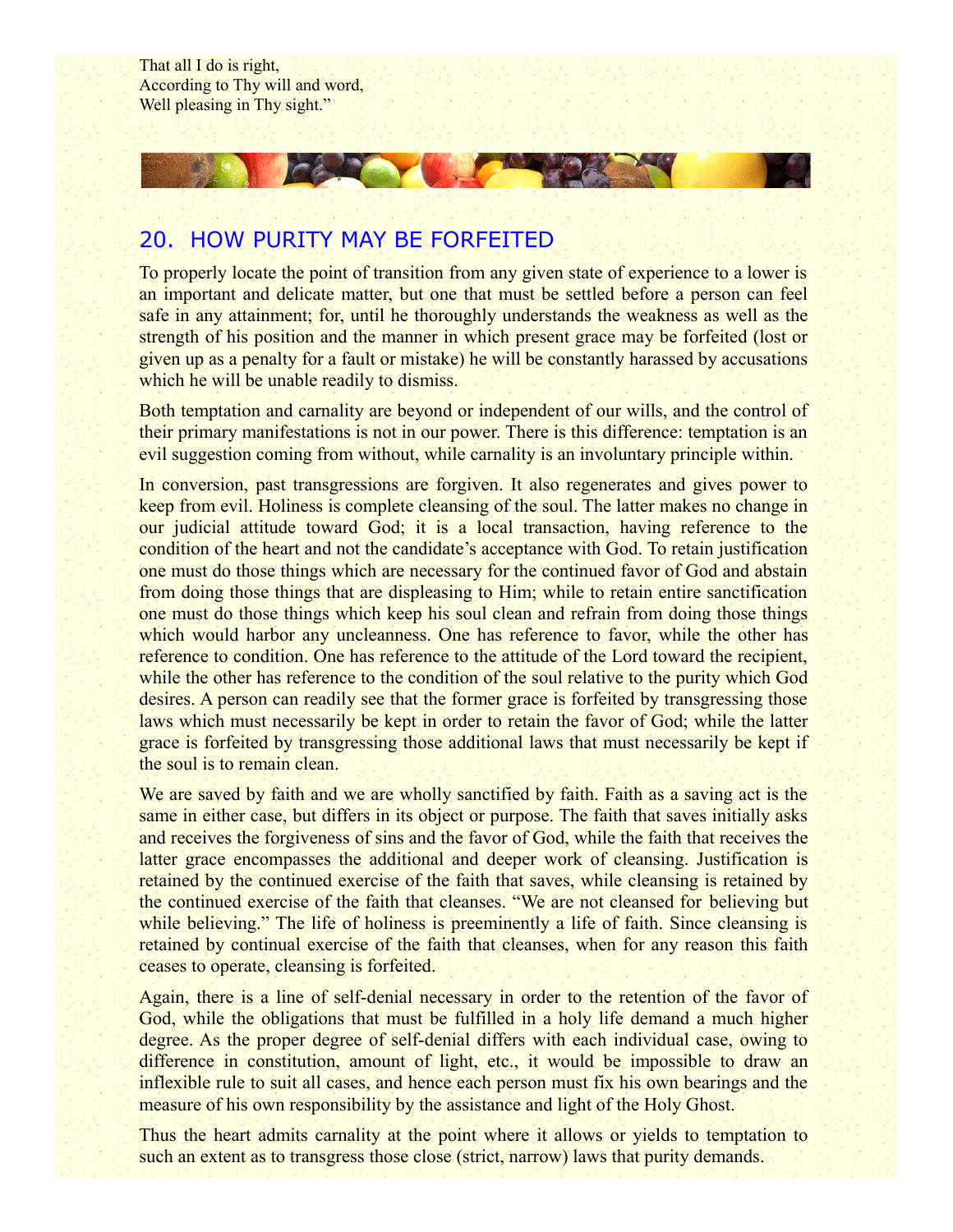While it is true that when the heart is cleansed all carnality is destroyed, yet sin must be carefully guarded against or it will be reestablished. It succeeded in polluting the pure soul of Adam and we must beware. If you ask the manner in which the heart again becomes unclean, we would reply that we only know that it does become unclean and some of the means by which this impurity is brought about. There are some things that God only knows. "The secret things belong unto the Lord our God: but those things which are revealed belong unto us and to our children forever, that we may do all the words of this law" (Deut. 29:29).

Evil suggestions fill the air, evil tendencies must be guarded against. "Eternal vigilance is the price of liberty."

Suppose that for the moment the guards are taken down; the enemy, who is always on the alert, seeing his opportunity, injects one of his suggestions; the temptation is noticed, and, for the time being, the mind may be taken from its center of power; at that moment, the soul not being properly guarded, carnality is reinstated. From this it is but a step to actual sin. To illustrate: The enemy says, "Why do you trust God? He is a hard master, He will not reward you in the end." If the soul in an unguarded moment, and in the least, allows such a suggestion, sin enters. Or he may say, "Why do you so persistently deny your fleshly appetites? Do you not wish that you could gratify yourself and retain the grace of God?" If this suggestion is allowed, no matter if the act is not committed, carnality enters. Or if a secret questioning as to the dealings of God, or inclination to doubt the wisdom of God or to desire that His leadings were not as rigid as they are is allowed, carnality enters.

Not every case of indulgence pollutes the soul thus. This effect is produced when the allowed desire is the acceptation, not only of a natural desire for gratification, but of a suggestion which is backed up by an unholy principle. Indulgence may be simply the following out of the logical demands of a natural appetite, warped it may be, but yet natural; while the "act" which results in the establishing of the principle of carnality is the allowing of an inclination which sets itself in opposition to the pure desires of the heart. While the first does not answer the strict rule of doing all to the glory of God, and, as a consequence, if fostered will eventually defile the soul; on the other hand, the second is allowing a suggestion that takes sides immediately against purity of heart, and of necessity the soul would forfeit purity.

Again, by a lack of prayer and the proper carefulness a person may so gradually slip over the line that he will scarcely, if at all, realize a loss until he awakes to the fact that his old enemies are reinstated in his heart. This is not an imaginary case, but one which is often brought to our notice.

The idea in the above is not to show that holiness can be lost and justification retained, but to show by what means carnality re-pollutes a cleansed soul, and that it takes less to forfeit the precious grace of purity than it does justification; or, at least, that the act which forfeits such grace is not always the same.



### 21. HOW THE PRESENCE OF CARNALITY IS MANIFESTED

Scores of honest souls are struggling from day to day in doubt and perplexity as to their standing because of a lack of sufficient spiritual discernment and enlightened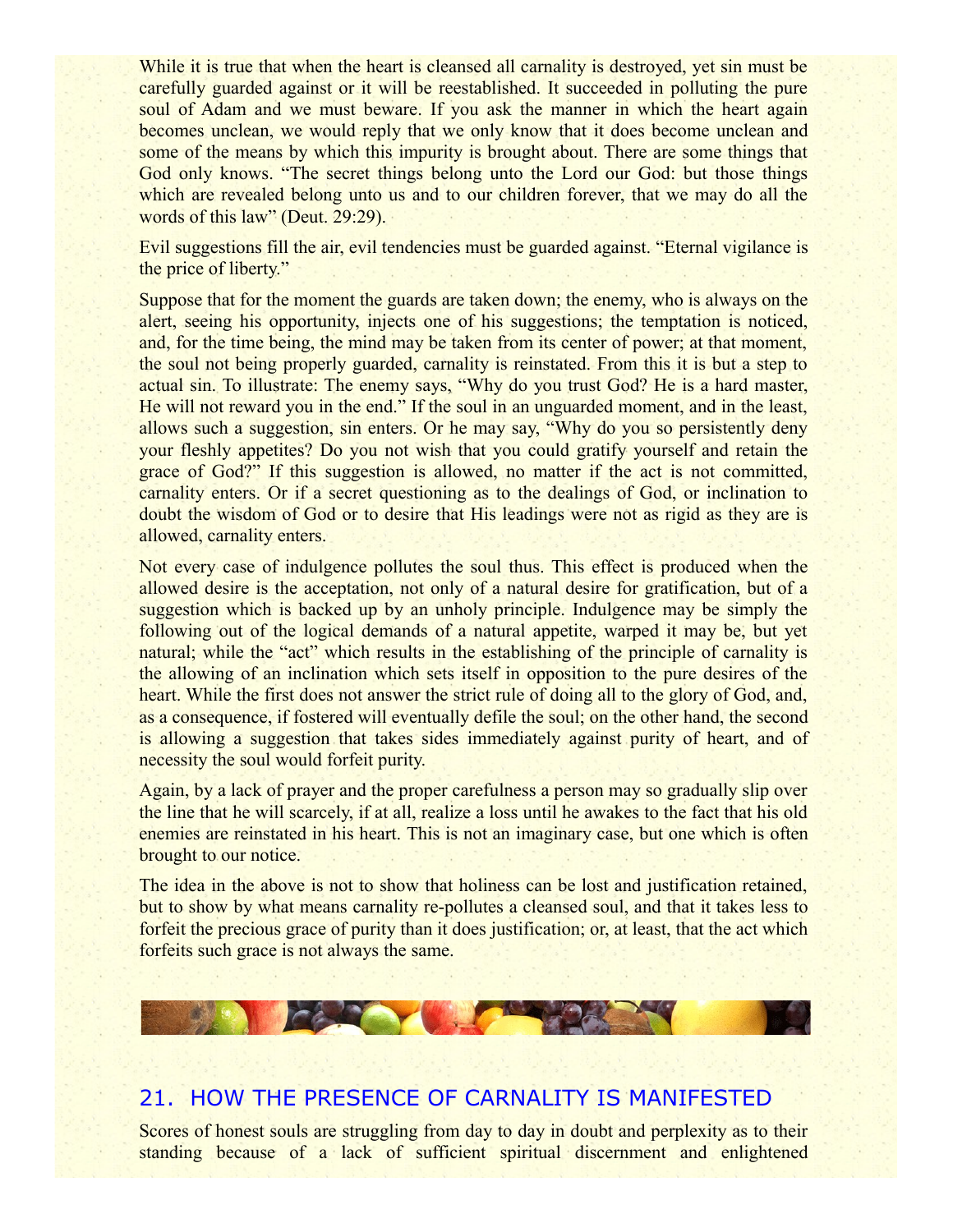understanding to enable them to detect the actual condition of their hearts. Some are attempting to force themselves, contrary to all their fears, to believe that they are entirely sanctified and that the annoying feelings which seem to arise in their hearts are in reality not within, but that they come from the temptations of the devil; while doubtless, on the other hand, there are others who are really delivered, but who, because of improper understanding, are continually harassed by the enemy.

It is our purpose, as best we can, first, to show the method or manner in which the carnal mind manifests its presence in the heart and to the mind's eye; second, give some directions for heart-searching; and, third, propose a few pointed questions to be used in self-examination.

1. Carnality does not manifest itself in any physical movement. This stands to reason from the fact that the evil is in the spirit and not in the body. While inherent evil takes advantage of the inordinate physical tendencies, energizes and urges them on, yet the real evil principle *is further back*.

2. The expression which is often used, "the uprisings of carnality," when properly defined, is correct, yet it is liable to be misunderstood. We are natural materialists, and, hence, with this expression in mind, are apt to look for some definite physical something to arise in the breast and attempt to lead us astray. Unless we can get people's minds nearer the truth than this idea, they are liable, and often do, look clear over the real trouble in their endeavors to find something which exists only in imagination. In the same list are all such expressions as "stirrings," "boiling," "springing up," "jumping up," etc.

3. Another idea which is liable to be misapplied by being materialized is that of the "feelings" in connection with the carnal mind. Feelings are of different kinds; some are consistent and some are inconsistent with purity.

(1) Never as long as we remain in this clay house will we be free from physical feelings.

We remember reading of a certain monk or mystic who thought because fire burned him that it was a sign that he was not pure; and was taught that when he was thoroughly cleansed fire would have no effect on his "celestial" body.

(2) Mental feelings have to do with the mind and may result from its contact with either visible or imaginary things. Some are high-keyed and of a very imaginative turn of mind. Such are liable to many and very peculiar flights of imagination, which, provided the heart does not wander from God, are consistent with the highest degree of grace.

(3) Nervous feelings are caused by the various circumstances and things, mental, physical, internal and external, which play on a weak, diseased, and, hence, supersensitive nervous system.

The nerves are scattered through the body like delicate electric wires, and automatically send their clicking, rasping, harrowing messages from head to foot. It is a mistake to suppose that all nervous people are controlled by some mental hallucination. The nerves are physical organs, and hence, subject to disease the same as are the veins and bones; but their peculiar quality, which in some ways approaches the mental, their relation to both the brains and the body, like a connecting link between mind and matter, makes them strange in their operations. In their extreme degeneration they cause spasms, prostration, hysterics, insomnia, etc. They are capable of all sorts of tones and feelings, ranging all the way from a depression, that carries the whole being with it, to a jerky, hysterical mirth, which is painful even to the person in whom it is manifested. It is a mistake to confuse nervousness and carnality, as is often done. Some yield to the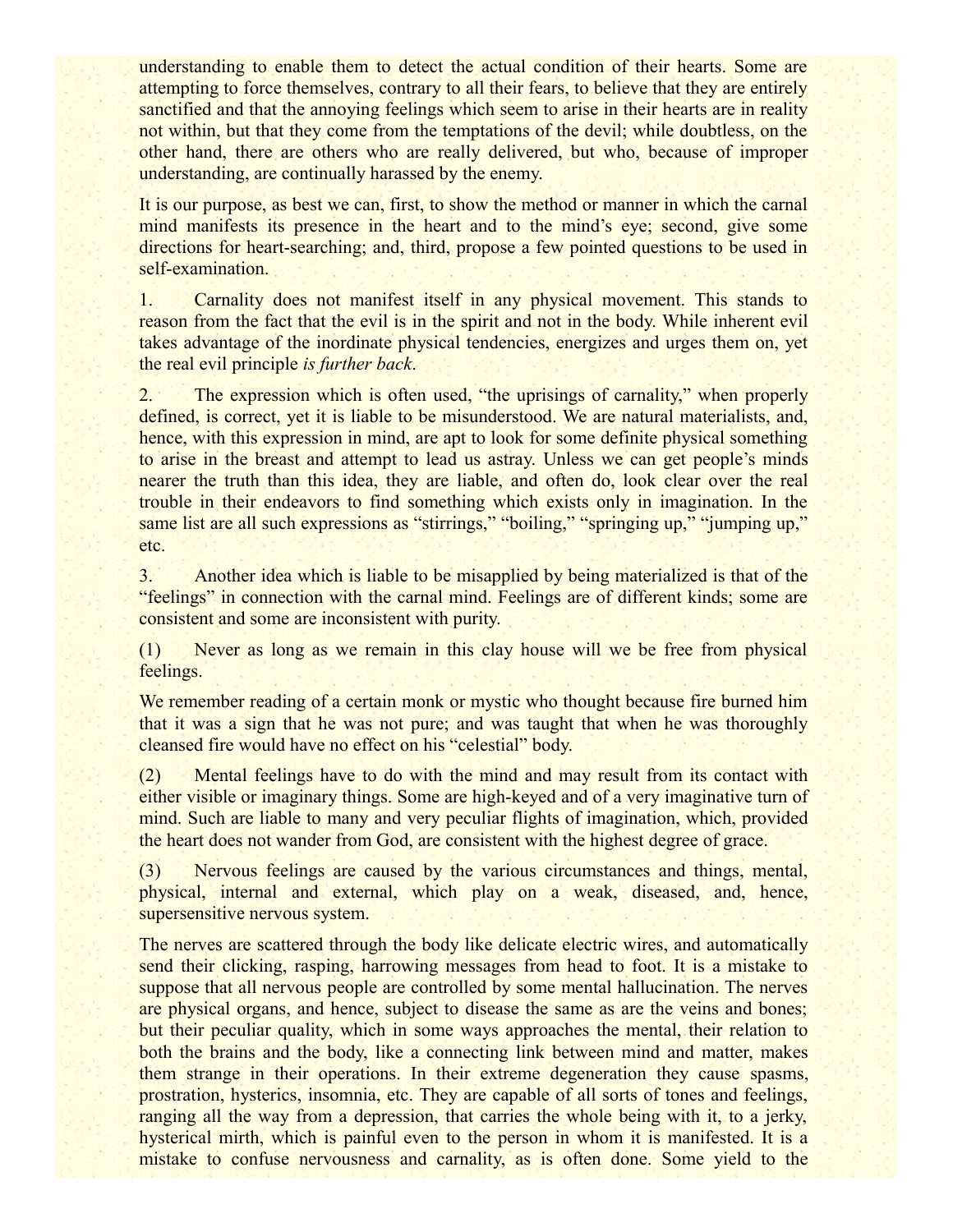impatience of their souls and then excuse themselves by calling it nervousness. While, on the other hand, there are cases in which persons whose hearts are clean, owing to a sensitive condition of the nervous system, might be annoyed by many things which to other persons would be scarcely noticeable. We have known of cases where the sound of the lifting of a latch or the breaking of a straw would almost throw such a person into convulsions. Wesley rightly says that we can no more help the sinking of the spirits in nervous disorders than we can hinder the rising of the temperature in fevers. [5]

(4) Emotional feelings are much akin both to nervous and mental feelings. They are caused by suddenly running against the unexpected or the greatly longed for, either good or bad, from bearing things which seem unreasonable, from the sickness and death of those whom we love, and similar circumstances.

(5) The feeling caused by the natural appetites and desires, when properly regulated, are consistent with holiness. Some have thought that by rigid asceticism they could destroy all desire, but since desires are natural, and were given both for self-preservation and for the preservation of the race, they will still assert their presence as occasions may arise.

(6) The feelings caused by temptation, no matter how nearly they may resemble uncleanness, are consistent with purity of heart.

From this list, and from other forms that might be added, it is clear that "feelings" is a broad word, and can be made to include any of the phases mentioned. The "feelings" are so fickle that they cannot be depended upon, and are liable to desert us when we seem to be the most in need, or to work just the opposite to what seems to be consistent with present necessities. All of these vacillations of the "feelings" are perfectly consistent with heart purity, and a failure to understand this point is liable to cause much needless anxiety and troublesome confusion.

4. If we would remember that the "feelings," "uprisings," etc., of carnality are in none of these things, but in the bias of the affections which inclines them toward evil, half of the knowledge necessary for the detection of carnality would be already gained.

Carnality causes a feeling, in the moral or spiritual nature, which is contrary to the love of God. The heart is not altogether right. The heart is the seat of the affections; with the heart men love, hate, rejoice, sorrow, are humble or proud, etc. While the regenerated heart is cleansed from all the defilement which it has acquired by years of sinning, yet it is not cleansed from that bias of the affections which it inherits. Remaining carnality is seen in a reaching out or leaning of the soul which is favorable to some evil, either present or suggested. The "feeling" is in the affections, and, being deeply seated, is hard to analyze.

Any bias of the affections toward any evil, or contrary to any good, provided the evil and the good are recognized as such, is a sure sign of remaining depravity. Any "feeling" which militates against pure love, either to God or man, or which favors any spirit which would hinder any person or love him less than is demanded by the law of perfect love, rightly understood, savors of carnality. Any affection which would cling to or secretly long for any unholiness, or take less delight than is appropriate in holy things, is an impure affection. This "bias," this "feeling," this "affection" must be cleansed away if the heart would be a temple for the sole indwelling of the Holy Ghost.

The following quotation is from Bishop Jesse T. Peck: "But there is a conviction for inward impurity – for 'sin in believers,' which is eminently the work of the Holy Spirit. Depravity of the heart, however subdued, cannot remain long concealed. Its first emotions, as we have seen, are felt with surprise by the truly regenerated. They produce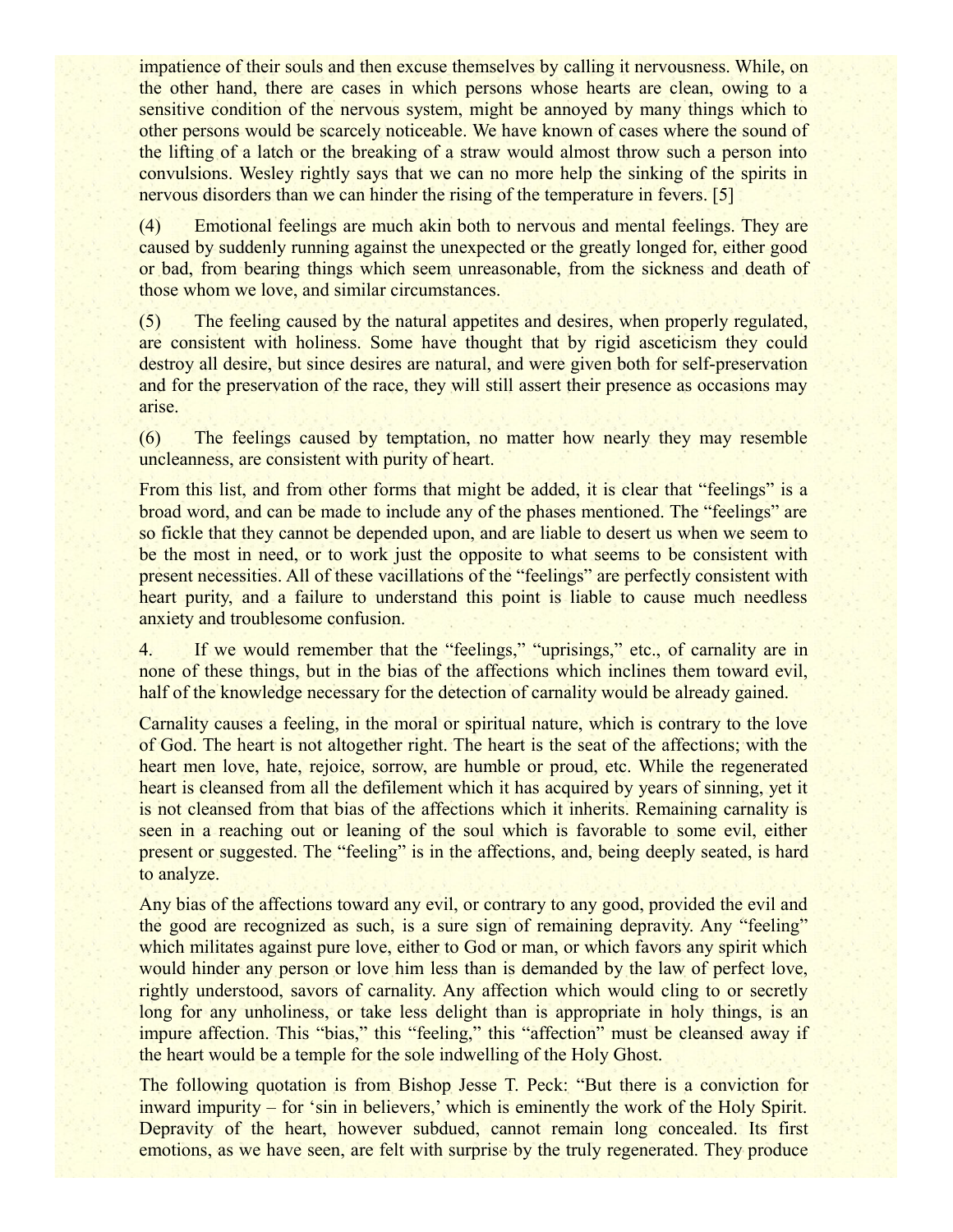more or less of pain and exposure, but if promptly resisted, they do not bring a feeling of guilt upon the spirit trusting in Christ. Further experience, however, shows that the life of the Christian is to be almost a continual battle, not merely with outward foes, but with himself. The recognition of these inward wrongs will depend not only upon what they are, but upon the habit of attention to the state of the soul, and the degree of divine influence secured by the cooperation of the human agent. The truly devout man will, however, frequently find his attention silently but powerfully drawn to these inward impurities. Sometimes when, so far as his consciousness reports, no train of reflection has led to it; in the midst of passing engagements, and of other thoughts, the conviction will flash upon him suddenly, and he will feel like hiding himself from the sight of men, burying his face in the dust, and crying out for deliverance. At other times this sense of wrong tendencies assumes an amazing distinctness in the midst of spiritual exercises, and even the powerful outpourings of the Holy Spirit. This cannot be due to unprompted reason. Left merely to ourselves, we would sensibly or insensibly yield to the rising evil, and allow the conquest of the heart by its own subjugated foes. Whatever influence we may attribute to the associations of the hour, and to the habits of life, they are not sufficient to account for the searching light that breaks in upon the soul, and the power which humbles it to the dust. The great reprover 'of sin, of righteousness, and of judgment,' is there in the faithfulness and authority of a God, performing the work for which He has appeared among men. [6]

### 22. SOME DIRECTIONS FOR HEART SEARCHING

**CERTA** 

Having attempted to show the method or manner in which the presence of the carnal mind is manifested, we will pause to consider a few directions as to how to detect it in its secret, deceitful workings:

1. The first thing demanded is genuine honesty. No man can hope to gain any ground until he throws off all subterfuges and approaches God, naked of every excuse, explanation, or hiding place, and puts himself in an attitude in which he is willing to know the worst of his case, even though it may be unwelcome knowledge. No man can defend himself against the pouring in of the light of God and receive the help from the Spirit that he needs. No man can come before God telling his good qualities and receive light on the uncleanness of his heart. His very method of approach precludes the possibility of gaining divine assistance. He is not honest; and desperate honesty is demanded, for judgment light will surely shine.

Hence, in approaching God, a person must be willing to know the worst; he must be willing to be convinced that his heart is still a cage for unclean birds; that vile things still lodge within; that the heavenly Jerusalem of his heart is still polluted with chambers of imagery; that, "in the dark," the old man of his soul still possesses the nature, which, if allowed to have its way, would fall down before the world and "worship and serve the creature more than the Creator." Until he comes thus stripped and honest he does not come rightly.

2. The second thing necessary is heart searching. This searching must be thorough and honest. Many persons skim over the surface, discover and confess a few of the minor details of heart pollution, but leave the body of sin still festering within. Such persons, after a casual glance within, turn away their eyes, consecrate all to God, jump up, clap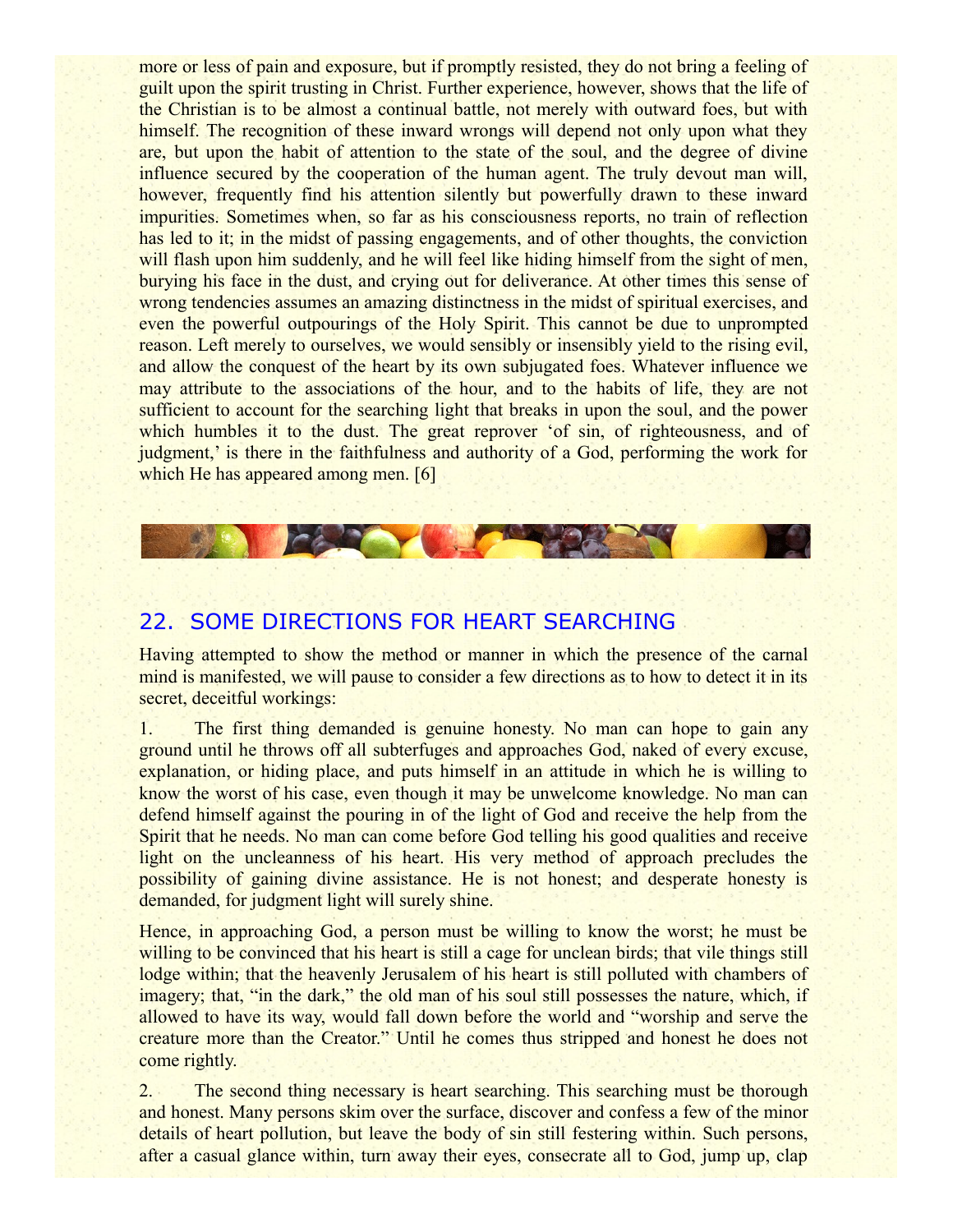their hands and profess holiness, when, in reality, their blessing has not cleansed their hearts from a single unclean trait or added one iota of grace. Others are honest to the extent of their present light, but they fail to tarry before God in humble heart searching until they see all of the evils that God designs them to see. Search your heart by noting your motives for any given act, by observing the bias of your affections, by acknowledging the evil nature of the feelings which war within. Search your heart when praised, when blamed, when you succeed or when you fail, at home and abroad, by night and by day; search deeply, determine that you will discover the whole truth, and you will be rewarded by a genuine experience.

3. Such honesty, such heart searching, may bring some hitherto unknown phases of evil to light, and righteousness demands when they are thus revealed, that the light shall be obeyed. It may cause tears of contrition, it may cause a deep humbling of soul which will be painful in the extreme; it may make you smaller and meaner in your own eyes – and it may be in the eyes of others; your abilities may not seem as great as they formerly did; but, notwithstanding all this, this humbling is much needed; the soul must sink prostrate in the dust before the Lord if it would arise in the effulgence of His glory.

4. Another necessity, and upon the fulfillment of this demand depends the success of all other means, is prayerfulness. No man can expect to gain much ground unless he is diligent in prayer. From God comes all our help and to Him we must go if we wish to obtain that help. Pray without ceasing. Let us venture the statement that if a soul is honest before God, and earnestly striving to reach the land of perfect love, his heart will be continually on the stretch, prayer will be his occupation; and his supplication will be definite, fearless, importunate (persistent, demanding, dogged, insistent, pressing, urgent). ("prevailing prayer" does not quit until the object of prayer is received.)

5. The light of the Holy Spirit is a necessity, and hence His aid must be solicited. "Have faith in God," expect Him to fulfill His Word by giving you a greater measure of His divine unction which will teach you all things, and especially this thing which just now you so much need.

### 23. SOME QUESTIONS FOR SELF-EXAMINATION

CAR THE

Let us propose a few questions which may be useful in self-examination, and that may assist some honest seeker in discovering the actual condition of his heart.

God commands us to examine ourselves, and whatever He commands is always to our interest. The person who is still unclean is always desiring to know something good about himself, but grace enables him to also desire to know the worst of his case, and this in order that he may improve. Grace is characterized by a willingness to see our faults, and to acknowledge them when seen, as well as a willingness, yea, an anxiety, to straighten up and walk in any new light that may be given.

The command is not to examine your neighbor, that would be a delight to the "old man;" neither is it to examine your temptations, that would be a thankless job; neither is it to examine your feelings, that would be an endless job; but it is to examine yourselves.

The purpose of this examination is that you may see the exact condition of your heart, to get right if wrong, and to glorify God if right.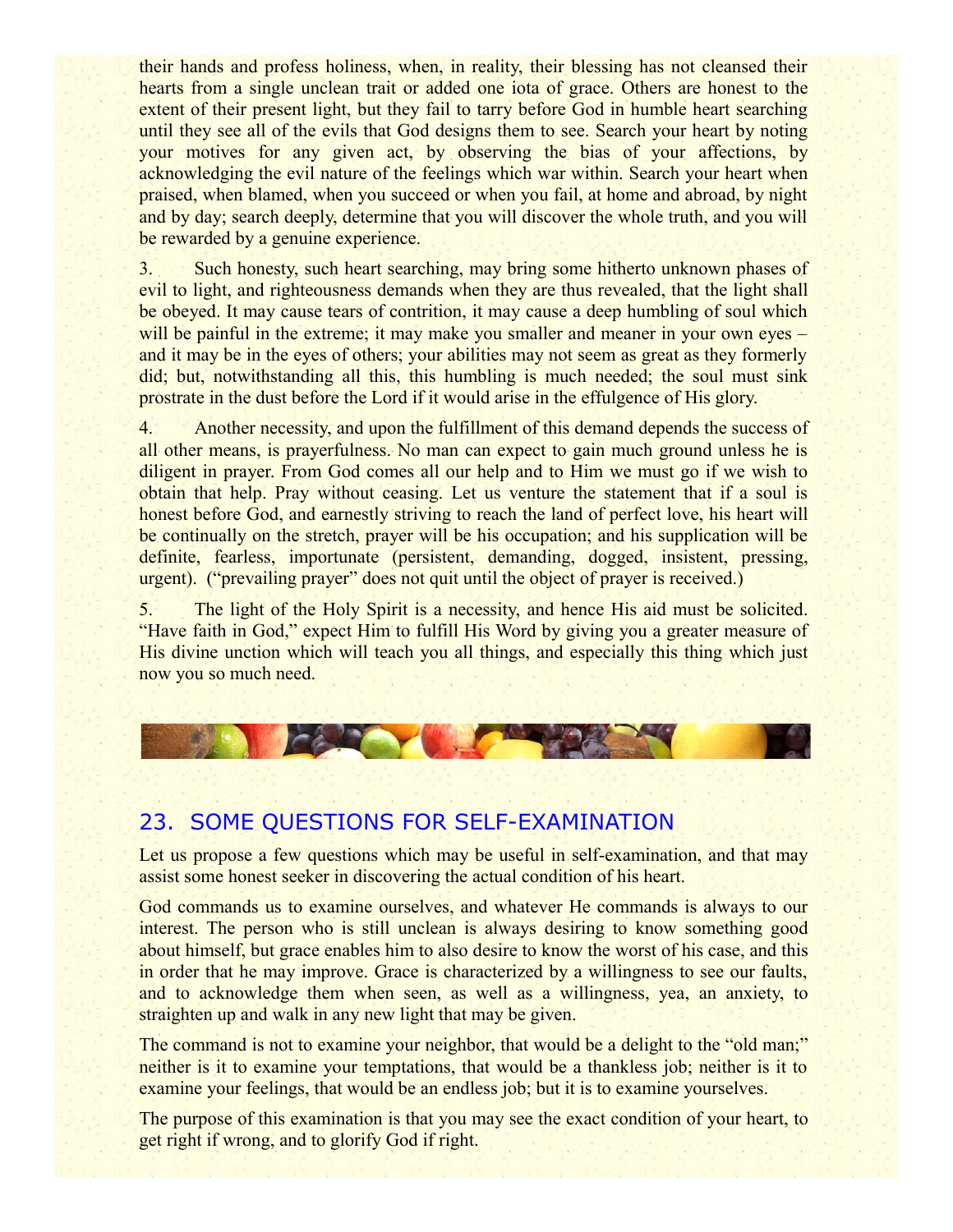The way to examine yourself is not to measure your life by that of some other person, even though that person may be high up in religious circles; it is not to go to some "dauber with untempered mortar," that he may patch up the breaks in an old, tumbledown experience; it is not to simply say, "I am saved and sanctified, and, because of this fact, nothing can convince me that I am wrong;" it is not to say, "I feel good and shout more than some others who are more particular than I am;" but it is to examine yourself, get to the root of the matter, and by the light of the Word of God and the direct aid of the Holy Spirit "know thyself."

1. Are you patient? At home? At your work? With the children? With your neighbors? With your enemies? With opposers? With the follies of others? With bad physical feelings? With the weather? With financial loss? In every circumstance, great or small? Look and see.

2. Are you humble? Not, Do you feel humble? Or, Do you testify to being humble? Can you receive the criticisms of those who are not half as good or religious as you are without feeling resentful? Can you listen to people applauding you or your work without feeling "puffed up" just a little? Can you take a little place with as good grace as though it were a larger one? Do you lie at Jesus' feet more than you do at your own? Are you the greatest, or, are there others?

3. Can you take reproof? Do you say, "Tell me whatever you see wrong in me," and then make people feel as though they had stepped in a basket of bad eggs if they happen to just touch your sores? Corns are a bad thing, especially on the soul. When reproved, do you pout? Do you fling back? Do you go and tell some person and attempt to get his sympathy? Do you laugh it off? Do you say, "Oh, that's just your cranky notion"? "He that hateth reproof is a bear" (Prov. 12:1) . -- Clarke.

4. Are you willing, yea, anxious to be instructed? Or do you know all you need to know? "Seest thou a man wise in his own conceit, there is more hope for a fool than for him." You will never learn much as long as you know more than all your teachers.

5. How about your tongue? Though it is a little member, does it still boast great things? Does it "hang in the middle and fly at both ends," or are your words few, as the Bible commands? Do you "speak evil of no man," or is your neighbor in danger at your hands? He that can control his own tongue (not his neighbor's) the same is a perfect man.

6. Are you deceitful? Do you seem to be one thing to your neighbor while you know you are another thing? Do you declare victory in the congregation and then groan over your sins while in secret? Do you love in word, and then secretly, in your heart, tear your neighbor to pieces? Do you have a hat that is a little stylish for one congregation and a plain one for another? If so, how would Jeremiah's words fit your case? "The heart is deceitful above all things and desperately wicked."

7. Is your eye single? Do you declare your burning love for God, and then consume your life in laying up treasures on earth? Do you say that you long for God's house and then stay away on every trivial excuse? Are you all for God, and always for God? If your eye is single your whole body will be full of light.

8. Is your love perfect? Is God the one object of your affections? Do you love creatures only as that love is consistent with the love of God? Do you love to pray? Do you love the work of God more than you do your own work? Do you love your neighbor as yourself? Do you esteem your neighbor better than yourself? Have you that love which seeketh not her own?

9. Are you self-denying? "Me first," is the rule of the worldling. "God first," is the rule of the Christian. "Be merry," is the aim of the worldling. "Be holy," is the aim of the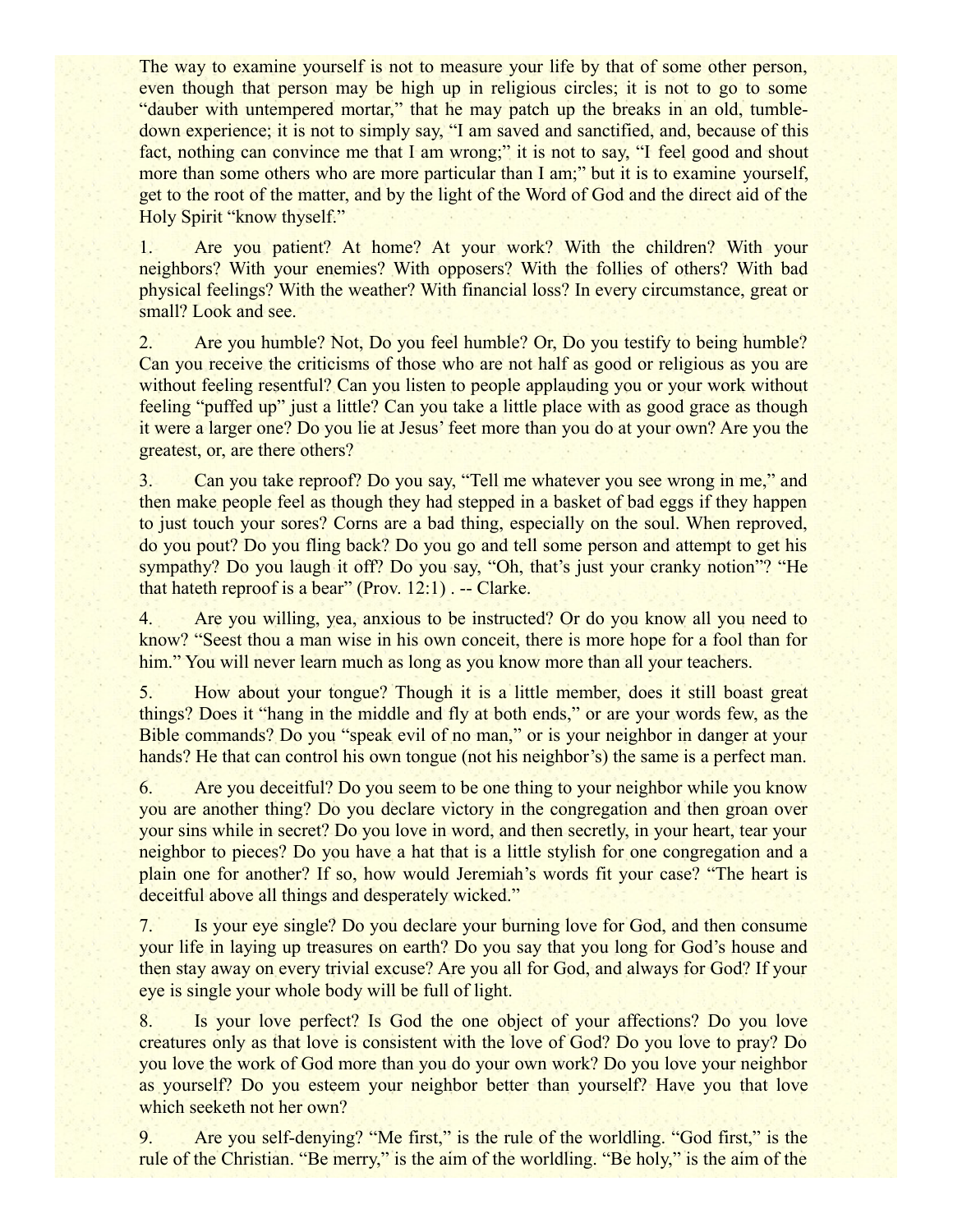#### Christian.

"Enjoy," says the worldling. "Endure," says the Christian. Physical delights lead captive the worldling, but the Christian keeps his body under. By this sure sign you can know your standing.



### 24. CARNAL SECRECY

Sin instinctively inclines to darkness. Even though we may not intelligently comprehend the reason, yet our inner nature teaches us that the sins of an unsanctified heart are heinous, and that they are not fit to be seen. Hence the difficulty in getting the consent of the will to reveal the actual condition of affairs. Not that this condition should always be revealed except to God; but the very fact that sin is of such a nature that it should not always be confessed to others is one proof of its uncleanness.

This hiding disposition was manifested in the very beginning. As soon as our first parents sinned they attempted to hide their shame with leaf aprons; then they endeavored to hide from God among the trees, and crowned the whole by blaming some other individual for their sins. Cain slew his brother and sought to hide his crime and its guilt by saying, "Am I my brother's keeper?" Saul kept the cattle alive, and, fearing Samuel's displeasure, lied to him. David fancied that his crime was effectually hidden, but God searched him out. Judas had decided in his heart the sale of his Lord, no doubt flattering himself that his purpose was unknown. Ananias and Sapphira thought that they could hide their sin, and in their vain attempts to do so lied to the Holy Ghost. Modern secret societies are but a carrying out of this wretched principle of carnal secrecy.

It was told Mary that a sword should pierce her heart, that the thoughts of many hearts should be revealed. The Lord fulfills this prophecy by tearing away the veil and, with the white light of the Spirit, searching the innermost recesses of the heart as He did Jerusalem with a lighted candle. When He does this He reveals to the soul's eye the abominations that still lurk within.

We will examine some of the shrinking tendencies as they are manifested in the justified soul.

Do you feel on any line a timidity or shrinking from the pouring in of the white light of the Spirit? You know some preachers who cut to the quick. Do you really love to be in the crowd when they put in the probe? Perhaps you know some eagle-eyed saints who seem to know what you are thinking about. How do you enjoy it when they look you through, and do you fear to have them take you to one side for a private talk?

If you discover a disposition to hide you may well fear that there is something back to be hidden; for if your soul is clean what have you to hide? The motives of a clean soul are open; such a soul loves the cleanest, most penetrating light of the Spirit.

Beware when you feel the least disposition to hide away, or to excuse your motives, or to cover one motive and reveal another. If the soul is clean all the motives are clean. There is a wonderful simplicity in the motives of a clean soul, while those of the unclean soul are complex and often hard to understand.

Some persons when going to a camp meeting or a holiness convention, where light will be clear and penetrating, fortify themselves and determine not to be found. They close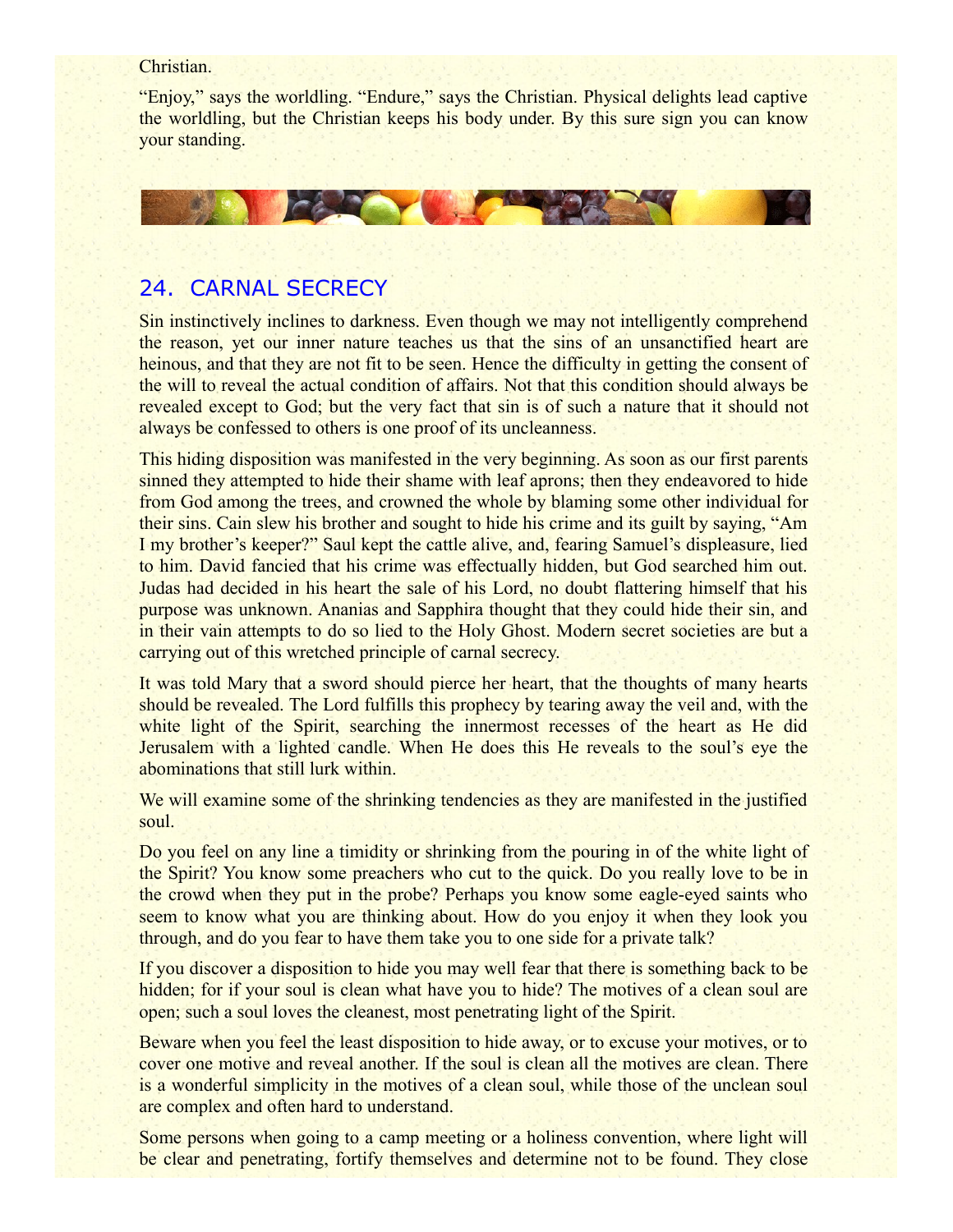their hearts so tight that even the Holy Spirit cannot pry them open. Such persons are "truthproof". If you catch such a disposition lurking in your soul you can be sure that your heart is unclean. A clean soul loves to be found, and hails with joy the light that searches to the greatest depth.

What class of reading do you love best, the kind that makes you happy and almost lifts you to the third heaven, or the kind that sets you to thinking and praying? You will grow in your imagination on those dainties which always make you glad, but are liable to be left more weak and helpless than before, while the latter class of truth is muscle-meat and will cause real growth.

This shrinking from the light may go to the extent of raising objections, saying that a certain line of truth is too straight or attempting to get rid of the responsibility of walking in the light by criticizing the bearer. Of course this tendency could not be willfully indulged, knowing the reasons for so doing, and grace be retained, but carnality is so blinding that, for the time being, it can cause the soul to think that clean, penetrating light is extreme and, hence, not of God.

A person in such a condition is liable to express such sentiments as these: "I think Brother A goes too far. He is good, but inclined to be an extremist." "Oh, that is just Brother A's notion about the matter; God never showed me anything like that. I don't believe Brother A lives up to his own preaching."

Then you will see a tendency to pick flaws. Brother A's coat is too long, his collar is too high, he talks too loud, he jumps too high, he prays too long, there is no power in his preaching.

Again, you say that such ideals are beyond the possibility of any one ever reaching. If you are a preacher you may be inclined to go around and smooth down your members, telling them that Brother A's sermon was too strong. Why? It may be because you saw that you did not have an experience deep enough to give you the ability to help your hungry members up to Brother A's standard, and for fear you would get an elephant on your hands, and because you had not entered into the cleansing stream yourself you did not suffer others to enter.

Or you, preachers or laymen, or both, collect in knots and discuss the sermon and pick fault with both the preacher and the sermon until you have argued the conviction all away from your own hearts and have helped others to do the same. Look out, all your grace will leak out at the openings you are making by your actions, if it has not done so already.

Another ruse of the carnal mind to keep from facing the light is to go to some one and so state the case that he will smooth you over and say that you are all right. This will work better if you will go to that person who is a little inclined to compromise. Be careful where you go for light, especially when you are troubled about something that seems doubtful to you.



### 25. OPPOSITION TO LIGHT

Akin to that negative disposition which shrinks from the light of the Spirit will be found a positive tendency of opposition to the light. When a person yields to this spirit of hatred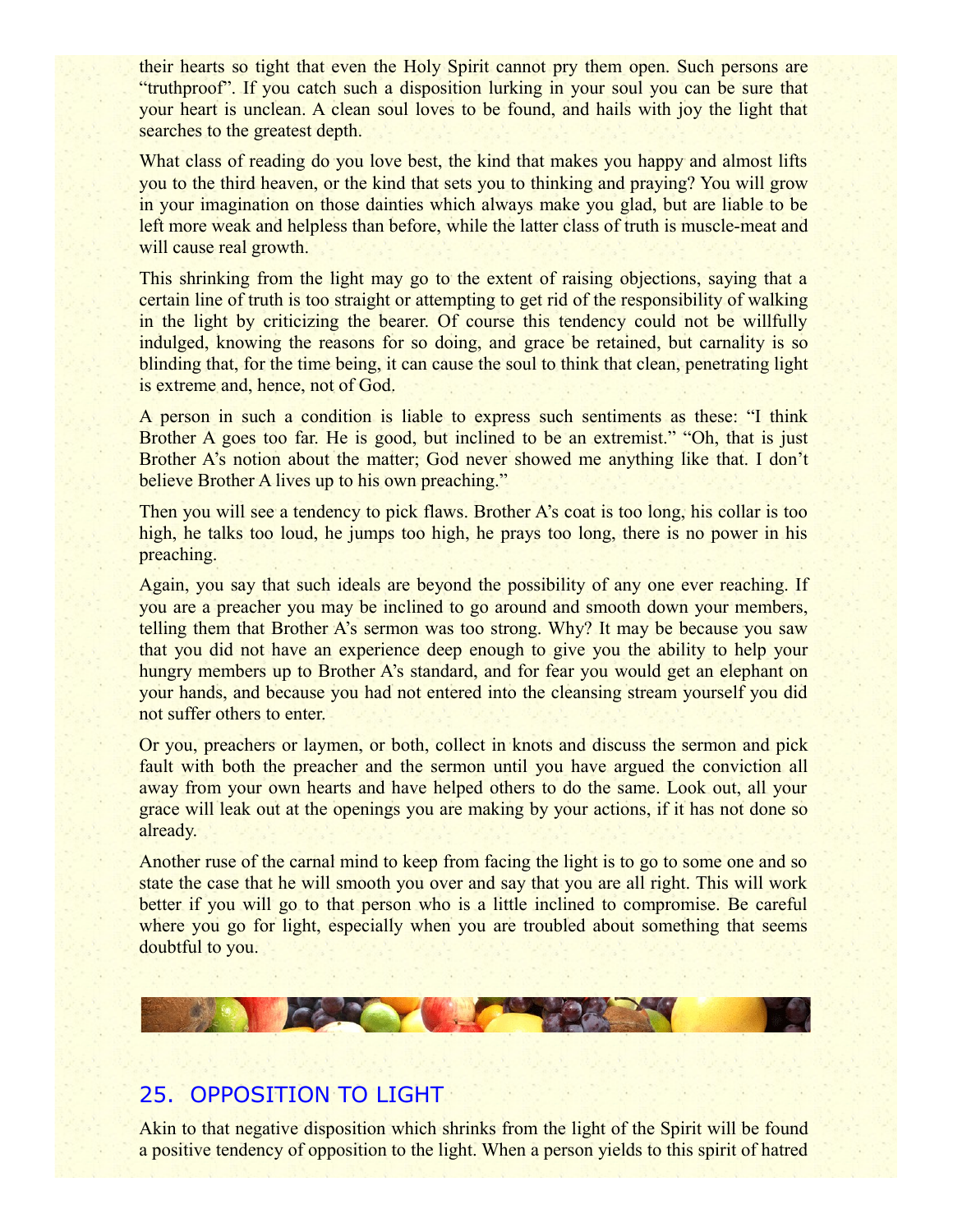for the things of God he forfeits grace, but involuntary hatred is one of the characteristics of carnality, and manifests its presence from the very nature of the case – from necessity. Paul says, "The flesh lusteth against the Spirit and the Spirit against the flesh, and these are contrary the one to the other."

In his book, "Christian Perfection", the saintly John Fletcher brings out this thought:

Oh, how I hate these lusts of mine, That crucified my Lord; These sins that pierced and nailed His flesh Fast to that fatal wood.

The "lusts" of the sinful heart so hate the light of the Spirit and Jesus Christ as the embodiment of this light that they urged men on in their wicked determination to crucify the Lord of glory. The heart that groans for deliverance, recognizing that the same principles which crucified Christ are festering within, is seized with an abhorrence and declares:

Yes, my Redeemer, they shall die, My heart has so decreed, Nor will I spare the guilty things That made my Savior bleed.

"When with a wounded, burdened heart, My murdered Lord I view, I raise revenge against my sins,

And slay the murderers, too.

This hatred for the light appears when the light is seen, and when it is acknowledged to be light. Grace says, "Good is the will of the Lord, I will obey," but carnality says, "This is too hard, I will not obey." Then begins the struggle between carnality and grace, and the outcome of the struggle proves which is the stronger in any given case. If grace triumphs and the light is accepted, grace increases; if uncleanness triumphs, and the light offered is rejected, grace decreases while depravity more strongly fortifies its position. This failure to walk in the light may be only for the time being, as, speaking to a certain individual about his soul, or going to a street meeting, and may be of such a nature as to decrease grace or grieve the Spirit but not altogether forfeit the favor of God; but it may become actual rebellion against God which will forfeit all grace. The former is not actual rebellion, but simply a failure to accept some heavy cross because it is contrary to the natural inclinations; it is not willful acceptance of sin and rejection of God, but only a transient failure to quickly obey or to gladly walk in all the light. The latter is virtually saying to God, "I will not accept the light, I will not obey." This is a very close line, but one that, in justice to the truth and experience, must be drawn.

To teach that every time a person so far yields to the shrinking inclinations of his natural heart as not to quickly and gladly obey he loses all grace is holding too rigid a line; but, on the contrary, to say that a person can keep saved and put himself in the least degree in actual opposition to the acknowledged light and will of God is allowing reign to the tendencies of inward sin.

The point at which actual sin enters is where the soul yields willful, intended obedience to the promptings of inherent opposition to light. But let it be remembered that failure to walk in the light will in a measure curtail the blessings of God which have been wont to come on the soul, and that repeated and persistent failures will eventually reach the proportion of rebellion. We cannot tell where this line may be in any given case, and, as a consequence, it is unsafe to trifle in the least with conviction. Ready obedience will bring abundant grace for every need.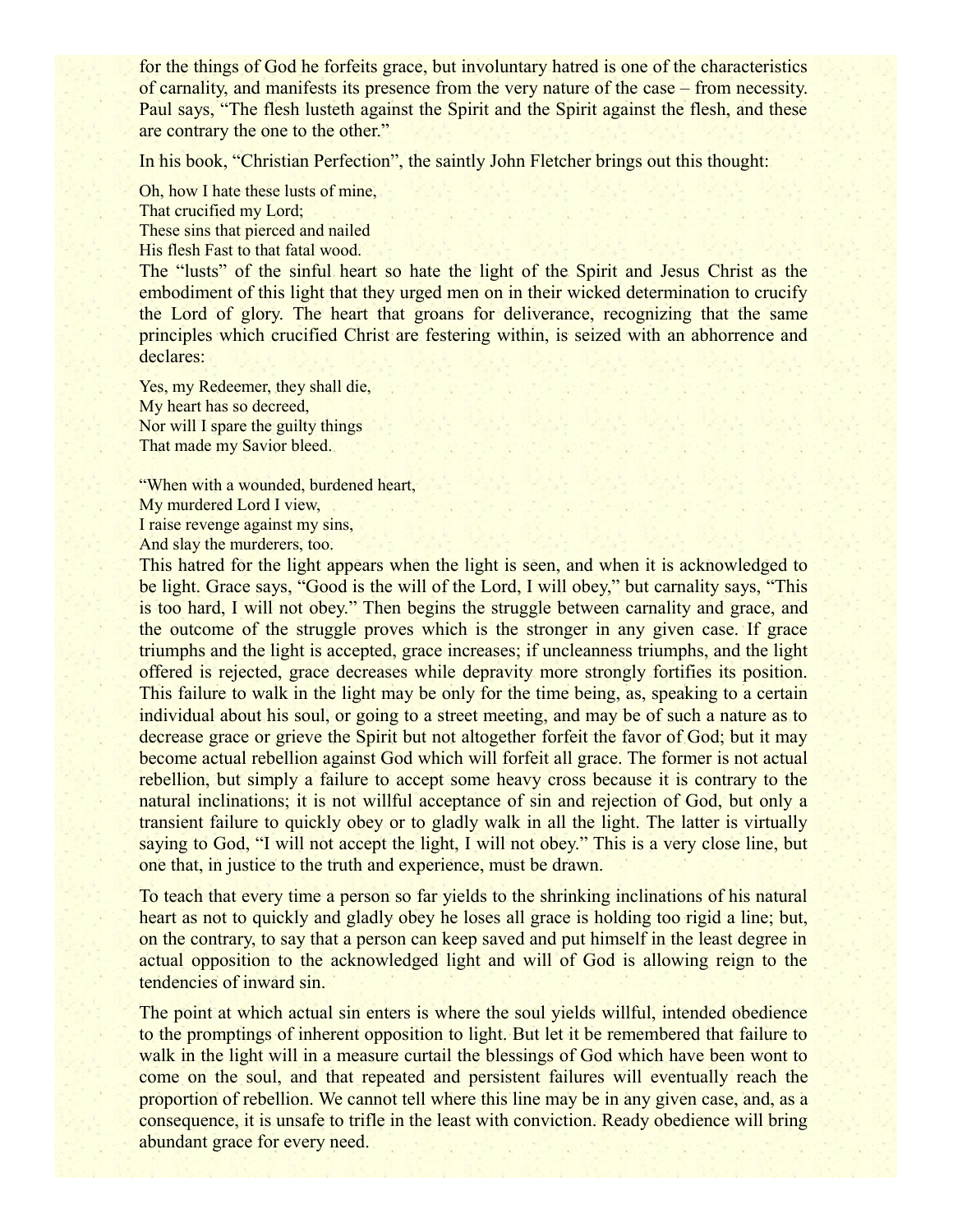The carnal mind is not subject to the law of God nor can it be induced to worship Him. The only way it can be properly handled is by death. This inherent opposition to light proceeds from the same root as did that spirit which possessed Satan when he sought to tear God from His seat and enthrone himself; or the serpent when he came to Eden and overthrew the handiwork of God. It proceeds from the same root as did that spirit which caused Jeroboam to set up the golden calf, and Judas to sell his Lord. Here is the fruitful seed which in its awful but legitimate development has shed the blood of the martyrs of all ages, which has torn down the altars of the Lord and set up those of Baal, and which has substituted a cold, lifeless, lightless form for the glory of ancient days.

Although in the saved heart this disposition is held in subjection by grace, yet it is like a bound but defiant criminal, continually wrenching at his chains, gnashing his teeth and cursing his conquerors; ready at any time to spring forth and shout, "Hail Caesar, and down with Christ." The only safety is in deliverance.



### 26. JEALOUSY

Another element that helps to make up the sum total of the body of sin is jealousy. Akin to and inseparable from this are envy and selfishness. Every careful observer knows that it is impossible to draw a line that will completely separate one carnal trait from another. They are partners, they are children of a common parent, they are branches of one tree. We can, in a measure, separate them for the purpose of explanation, but are constantly brought to realize that in describing one we are encroaching on the territory of another.

Jealousy is an offspring of pride, and is an inordinate love of self; its natural result is envy.

Solomon says that jealousy is as cruel as the grave. There is no limit to the heartlessness of unrestrained jealousy. While professing to love and to be solicitous for an individual's welfare, it is willfully causing that very person pain, and hard-heartedly glorying in its victim's misery.

Jealousy claims all the pleasure of the associations and love of a particular person, and, rather than, in the least degree, share its joys with another, allowed to take its course, will brutally murder the idol of its heart, and then fearing the retribution that must come, send its own soul groaning into eternity. Jealousy would take to itself all the honor and praise, whether worthy or not; it would live in pomp and splendor while those around are dying of starvation. This is jealousy, envy, and love of self in their legitimate fulfillment.

Our inquiry is as to how this principle manifests itself in the regenerated but uncleansed heart.

1. First, that person whose heart is still infested by jealousy is not able at all times to rightly fulfil the command to rejoice with those that rejoice and weep with those that weep. He does rejoice, but not with as free a heart as he would were he the successful person; he does weep, but not as he would at his own reverses. The heart's unholiness may at times he further detected by the fact that the lack of rejoicing is accompanied by a feeling of desire that it had been himself that succeeded, or the lack of weeping by an almost unconscious glorying in his neighbor's defeat.

2. The heart in which the principle of jealousy remains finds it difficult to love its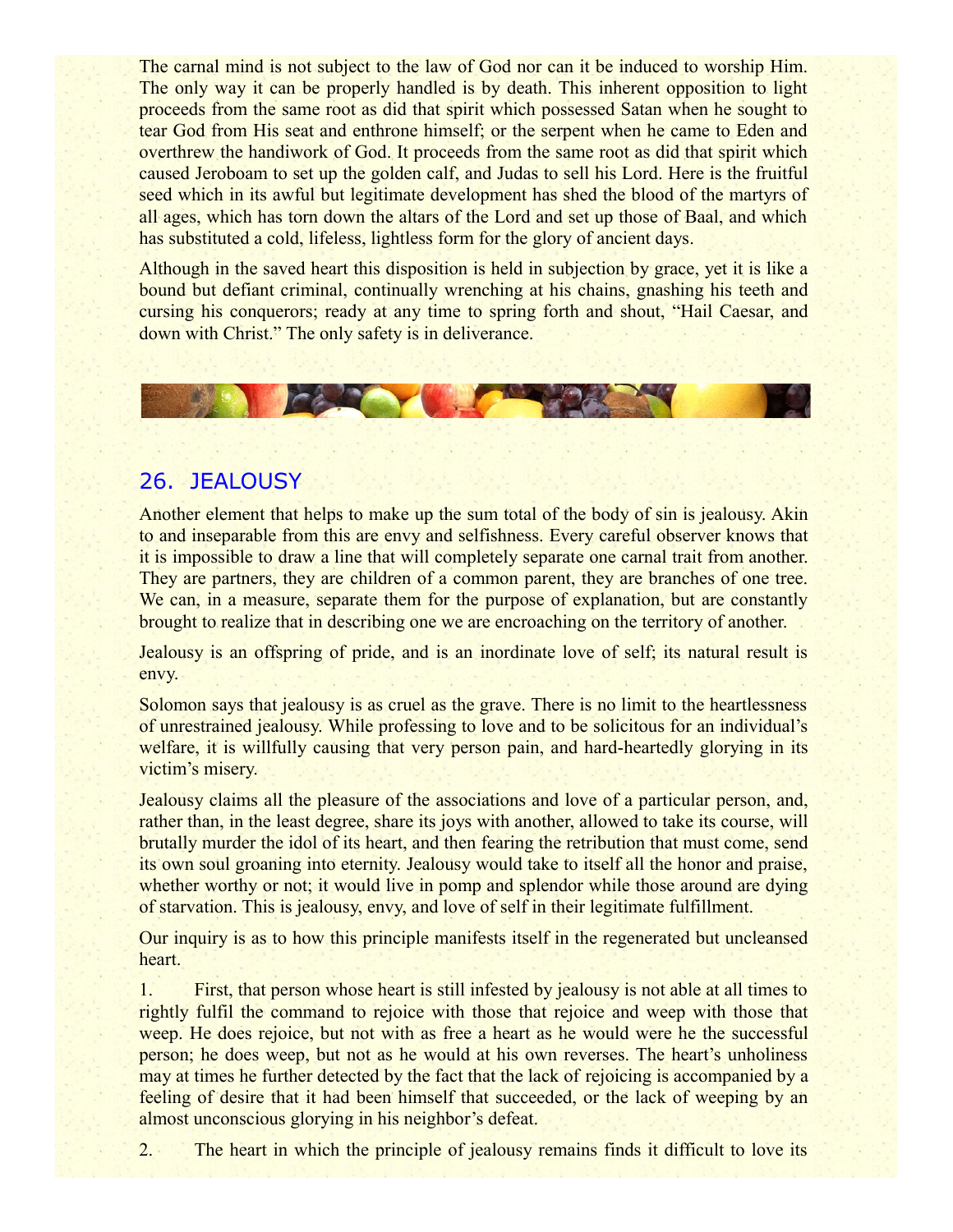neighbor as itself. Such love will cause its possessor to as honestly desire the success of his neighbor as he does his own; to rejoice as freely because his neighbor secured the desired position as he would had he gotten it himself. If the preacher of the gospel loves his neighbor as himself he will be glad to see his neighbor pastor succeed, and will rejoice heartily with him over his success. This love will not cause him to neglect his own work and to put in his time on his neighbor's charge. Such a course would be wrong in more than one way; but, while his heart is in his own field of labor, and he bends his energies toward securing the spiritual prosperity of his people, yet his love for souls will cause him to rejoice in their salvation in any place, and his love for his brother is so great that he will rejoice to see him succeed even though those successes may cause his brother to be lionized and himself to be considered common.

3. It is hard for that heart in which jealousy still dwells to properly fulfil that characteristic of love which "seeketh not her own." How often in the secret of your heart you have cried, "Oh, that my love for God, for souls, for my brethren, was unmixed; with no ends of my own!" But you realize that your most holy moments and most sacred duties are tainted with this self-centered principle which would do things that you might obtain glory or praise to yourself or for your attainments, and which would even desire the blessings of God that you might consume them on your own lusts.

4. It is hard for the unclean heart to cease looking on its own and to seek another's wealth.

On the contrary, there remains a tendency to seek its own profit and that even at the expense of the comfort or pleasure of another. The saved soul will not willfully promote itself at the expense of its brother or any other man, but there is a struggle against – inherent tendencies which, if allowed to have their way, would cause him to do so.

5. If jealousy remains you are likely to feel disappointed when your brother is advanced instead of you, or if your place is given to one that is considered more competent. You are in love with your own fancied competency, and feel uncomfortable when another seems in a fair way to excel. You may feel uncomfortable when another is praised and can scarcely keep from thinking of your own virtues and secretly wondering if the person with whom you are conversing knows how virtuous and competent present company is; or it may be that you keep thinking of the faults of the party mentioned and it takes an effort to keep from telling them, but because of grace you refrain.

6. Jealousy among ministers is a terrible thing. It causes one to attempt to outshine others in preaching, wire-pulling for the best and most lucrative positions, evil-speaking and criticizing of another in order to lower his standing. The jealous preacher dislikes to labor with his brother preacher, lest the applause which he has been receiving will in a measure be given to the other. O brethren, are you guilty? If so do you wonder that your work is a failure! Such things are inconsistent with saving grace, but, nevertheless, are freely indulged by some who profess to be called of God. When blind people are led by such blind guides, is it any wonder that they both fall into the ditch?

The following quotation from Baxter's Reformed Pastor is to the point in this place, and should be read with care and prayerfulness by every minister who in the least desires the glory of God to be displayed in his life:

"Some ministers are so set upon a popular air, and having the highest place in the esteem of men, that they envy the abilities and names of their brethren who are preferred to them; as if all were taken from their praise that is given to another's, and as if God had bestowed His gifts upon them as the mere ornaments of their persons, that they might walk as men of reputation in the world; and as if all the gifts of other ministers were to be trodden down and vilified, if they should stand in the way of their honor. Strange, that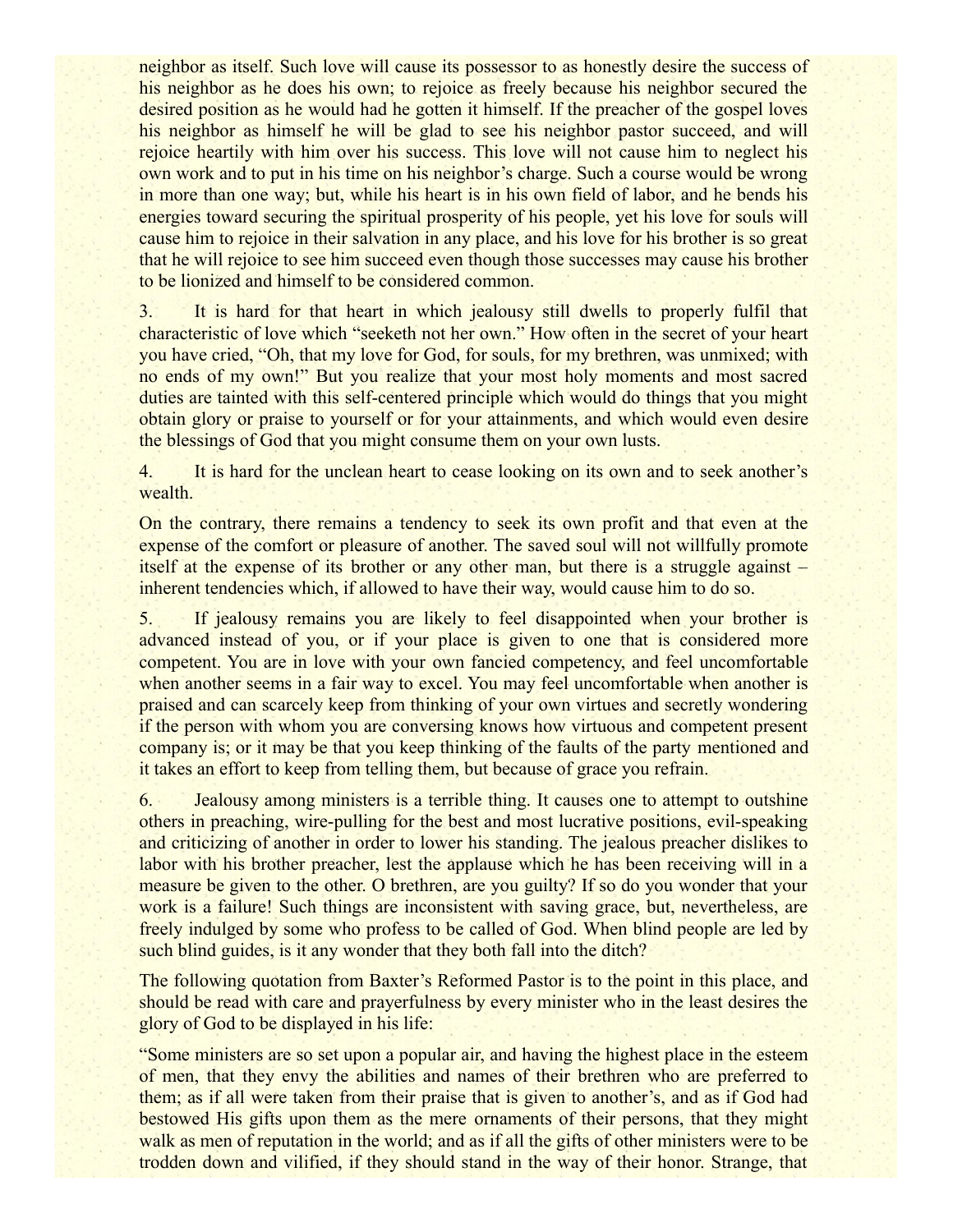one workman should malign another, because he helps him to do his Master's work! Yet how common is this heinous crime among men of ability and eminence in the church! They will secretly blot the reputation of such as oppose their own, and will at least raise suspicions, where they cannot fasten accusations. Nay, some go so far as to be unwilling that any ministers abler than themselves should come into their pulpits, lest they should be applauded above themselves. It is a surprising thing that any man who has the least fear of God should so envy His gifts in others as that he had rather his carnal hearers should remain unconverted than that they should be converted by another person who may be preferred to himself.

Yet this sin does so prevail that it is difficult to get two ministers to live together in love and quietness, unanimously to carry on the work of God, unless one of them be greatly inferior to the other, and content to be so esteemed, and to be governed by him. They are contending for precedence, envying each other's interest, and behaving with strangeness and jealousy toward one another, to the shame of their profession and the injury of their congregation. Nay, so great is the pride of some ministers, that when they might have an equal assistant, to further the work of God, they had rather take all the burden upon themselves, though more than they can bear, than that any should share with them in their honor, or lest they should diminish their own interest in the people.

*It is owing to pride* that many ministers make so little proficiency: they are too proud to learn. It is through pride, also, that men so magnify their own opinions, and are so censorious of any that differ from them in lesser things, as if their sentiments were the rules of the church's faith. While we cry down papal infallibility, too many of us would be popes ourselves, and would have everything determined by our judgments, as if we were infallible. And so high are our spirits, that when any reprove or contradict us (though they have sufficient reason to do it), we are commonly impatient both of the matter and the manner. We love the man that will say as we say, and promote our reputation, though in other respects he be less worthy of our esteem; but he is ungrateful to us who differs from us, and contradicts us, and who plainly tells us of our faults, specially in relation to our public performances. Many, through their pride, imagine that all those despise them who do not admire all they say and submit to their judgments in the most palpable mistakes. Thus they have dishonored themselves by idolizing their honor, and publicly proclaim their own shame. From pride proceed all the envy, contention and unpeacefulness of ministers, which are the hindrances to all reformation. All would lead, but few will follow or concur. Yea, hence proceeds schisms and apostasies, as did former persecutions, arrogant usurpations and impositions. In short, it is pride at the root that nourishes all our other sins, and this virtually contains them all." [7] Jealousy is the inward tendency to seek the best for self, to rejoice when it is received and feel disappointed when it is lost. My brother, do your ears itch for applause? Do you love to call attention to yourself, your attainments, your graces? Do you in the least delight in the misfortune of another? Do you rejoice in the least in your exaltation merely because you are exalted, and with little desire in your new position to glorify God? If any of these tendencies remain, get to the blood and let it cleanse you from sin, for sin surely remains in your heart.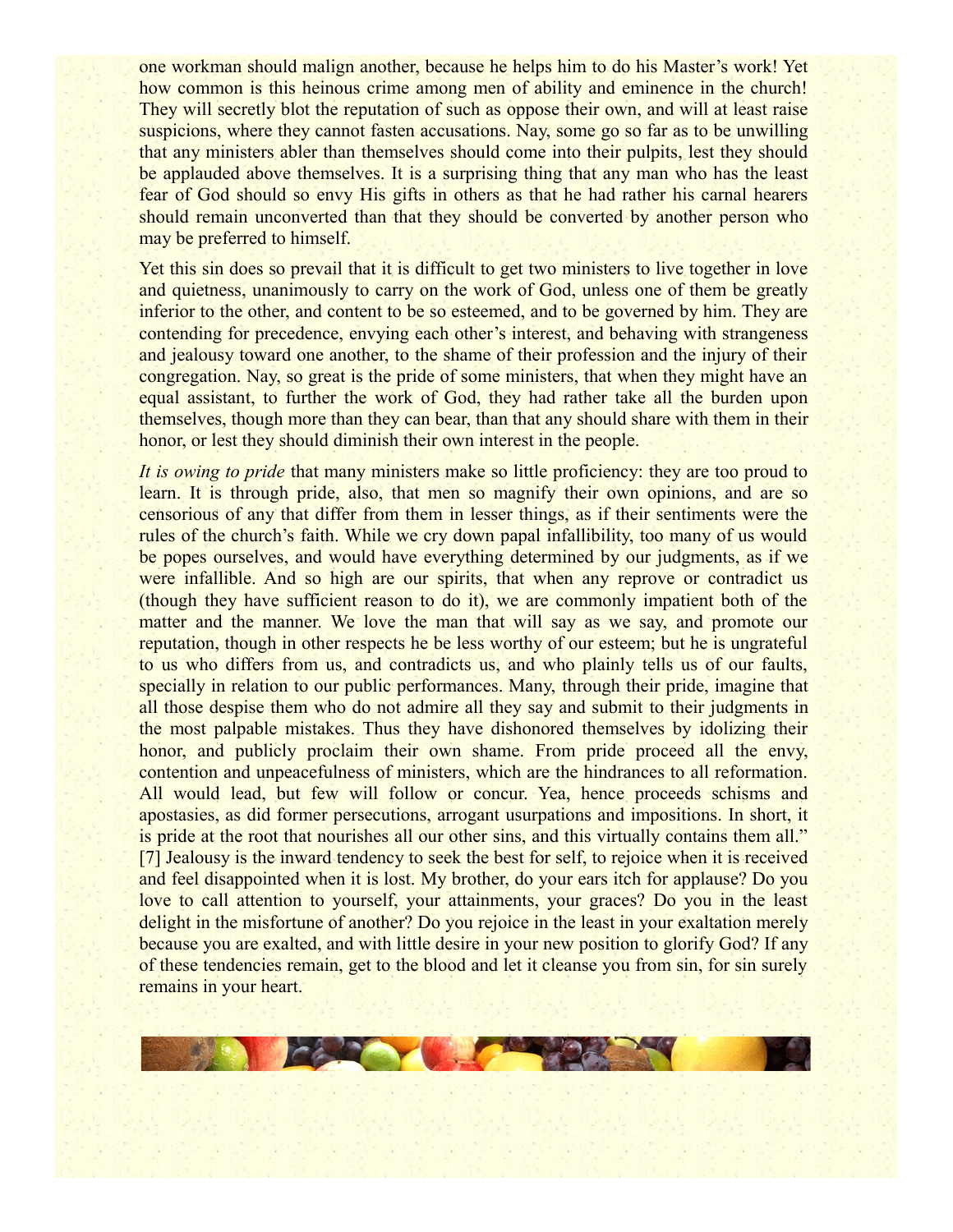### 27. PRIDE

Pride is defined as, "Unreasonable conceit of one's own superiority, whether as to talents, wealth, beauty, accomplishments, rank, office, or other distinction, with correspondingly contemptuous feeling toward others; *inordinate self-esteem*." -- Standard Dictionary. (inordinate = excessive, disproportionate, immoderate, undue, unwarranted) Its various manifestations are called by different names, as arrogance, haughtiness, conceit, selfconceit, vainglory, vanity, and egotism; but all these spring from the one root – sin.

Pride is a sly, deceitful element, and its presence is not easily detected, especially by the person whose breast it infests. Like the hypocrite, it will cover itself with a robe of selfrighteousness and lull the soul to sleep in the cradle of carnal security. With great pretensions of humility it will attempt to hide its deformities, and with an air of indifference it will seek for the praise and applause of men.

The Wise Man says that "pride goeth before destruction, and an haughty spirit before a fall." It caused the fall of the angels of heaven, and is the treacherous thing which has ruined, not only single individuals, but has also made shipwreck of churches and destroyed whole nations. When men shall vaunt themselves and say, "Peace and safety," then "sudden destruction" shall overtake them.

In his description of his trip through hell, Dante represents one of the lost souls as rising from the infernal tomb and haughtily asking him from what family he came. This is a good illustration of the despicable character of pride, which still glories amid despair, and boasts of honors which vanish as a bubble on the wave.

While such extreme manifestations of pride are not consistent with saving grace, yet the root – sin, whose nature is still the same, remains in the justified soul to haunt and tantalize by its unholy movements. As is the case with other forms of sin, it is a difficult matter to draw the exact line at which the movings of pride cease to be simply the promptings of uncleanness within and advance to actual sin. But let it be remembered that when the element of pride is willfully yielded to, at that moment actual sin is committed. Hence, pride can exist in the saved heart only as a principle which sends forth its unholy suggestions. When this principle is fostered and obeyed, sin is committed and grace departs.

Like a giant octopus, pride has many arms, diverse from one another, but all springing from the one unholy head.

1. Over-confidence in one's own opinions and manner of doing things is a sign of pride.

The person in whose heart this tendency lodges finds it hard to view his own labors with modesty, and to esteem others better than himself. It is hard for him to receive instruction, especially on subjects which he has already "mastered." Quite often, in order to humble such persons and thus keep them out of hell, God is forced to cause all their plans to fail and to "bring to naught the wisdom of the wise." That person who is overconfident, and hence conceited as to his abilities and knowledge, is more apt than others to be indiscreet in his ways and conversation as well as in his statements of doctrine.

2. A tendency to refuse to listen and give proper weight to the opinions of others is a sign of remaining pride. Some extremists are inclined to think that it is wrong and a sign of a bad heart to submit their doctrines and teachings to the judgment of others, but such thoughts are not agreeable with the actions of Paul, for, after he had been preaching for a number of years he went up to Jerusalem, before the council of the other apostles, that they might pass judgment on his doctrines and manner of work, "lest he should run in vain." The only possible method to argue a question with an opponent and keep the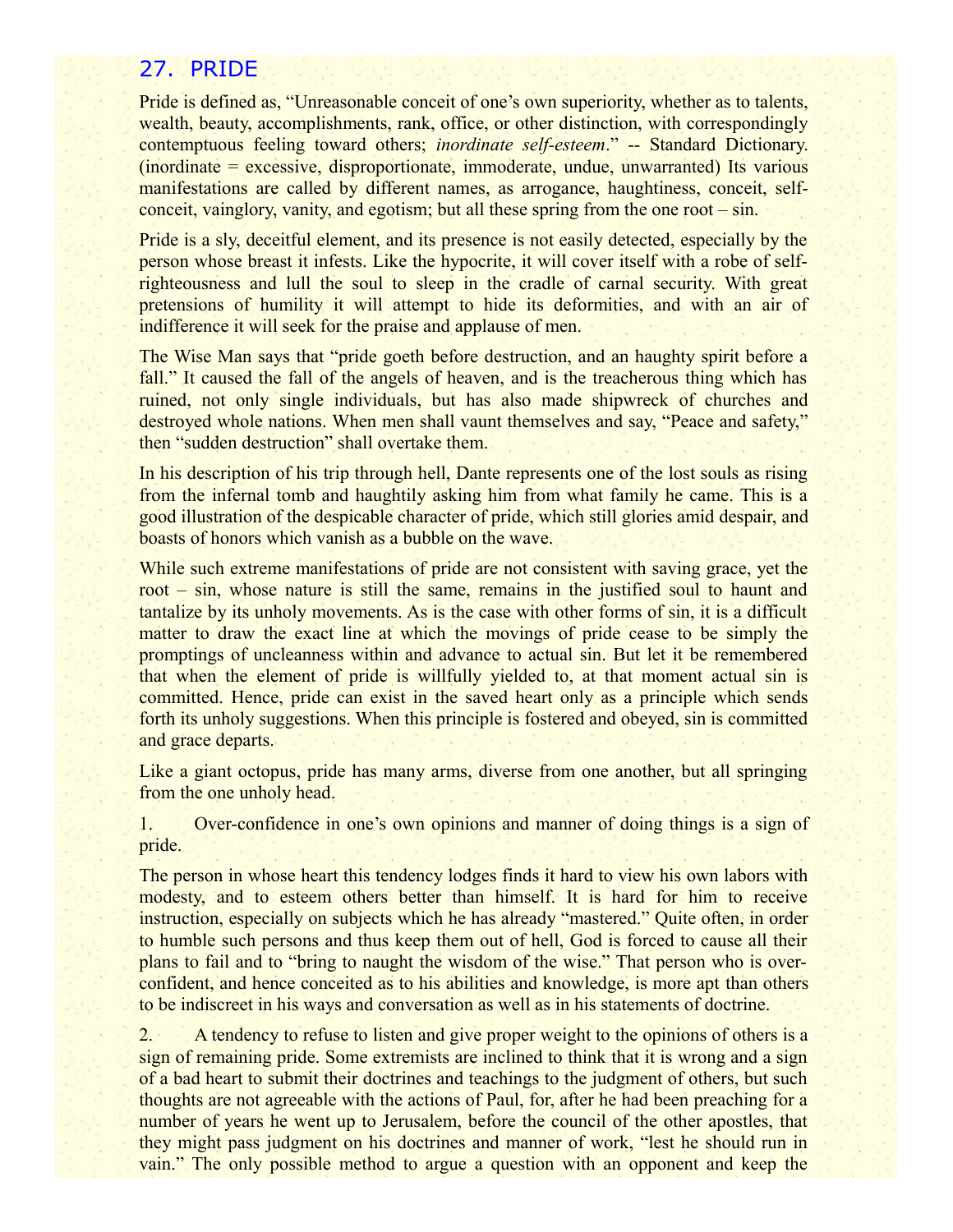sweetness of Christ withal is to always give due credit to his arguments and concede all you can. If you can begin by conceding that he is right in some particulars, you have, in a manner, disarmed him, and from very courtesy he must do the same by you, and thus quite often you have gained the battle without fighting. To be sure this plan will not always succeed, for there are many "unreasonable men." If you will not see the good in your opponent's arguments, no matter how insignificant that good may be, you are in danger. If you fear to give your opponent every advantage consistent with the least degree of truth, you either have a weak cause to support or you are not properly qualified to argue a right one. If you desire to beat him at every turn for the sake of beating or that you may secretly glory in his defeat, you need to be delivered. (Note. -- These points apply in arguing with reasonable men who are open to conviction, but shun the "leaven" doctrines – of modern heresies as you would the plague. Pass by, have no companionship "with the unfruitful works of darkness, but rather reprove them.")

3. Another manifestation of pride is contention. The Bible says, "Only by pride cometh contention" Contention is tenacity in holding to one's own point and just as tenaciously opposing the opinions of the other party. Sometimes this tendency is manifested when there is nothing to be gained. And even if great issues are at stake it is a mistake to lose or even dull your grace by being unduly contentious. Even if you are right in the stand you take, your excitableness will prove to your opponent that you are wrong. It is a tendency of unsanctified human nature that the more closely they are cornered and the more thoroughly they are convinced against their wills, the louder they will declare their doctrines and shout the victory. By this very shouting they are liable to discomfit or at least disgust and thus silence their adversaries. When this is done they run off and boast of their success in silencing an adversary. Be careful, my brother, or by your very spirit you will give your opponent reason to think that you belong to that unreasonable class. Your arguments may be never so good, but your contentious, excitable spirit overthrows all the good you might otherwise do. A humble spirit speaks much louder than fine spun arguments.

4. Another manifestation of pride is unwillingness to take reproof. A positive refusal to take reproof is inconsistent with grace. "He that hateth reproof is brutish." It must be confessed that it is rather humbling to personal pride to be sharply reproved by some person who is in every way inferior to the one he reproves. But grace will enable one, in spite of wounded tendencies to pride, to take the reproof even under those circumstances.

Some are constantly asking their brethren to reprove them if anything is wrong in their lives; but every one knows that the reproof, no matter how much it is deserved nor how gently it is given, will not be received as whole-heartedly as it should be. Even if you do imagine that your life is so immaculate that no man can see anything in you to reprove, if you cannot take reproof gracefully, do not be constantly inviting it; and if you do invite it, and it comes, thank yourself and pass on. We once knew a man who often asked the brethren to point out his failures, but as sure as such a thing was done he would sulk around for days, then suddenly appear again and testify to being saved and sanctified. What do you think of his experience?

5. Flinging back or resenting reproof or correction is a sign of pride. It is possible to conceive of a person who, through zeal for the truth and a misunderstanding of the circumstances, will reprove one unjustly and even more severely than is called for and yet keep a clean heart; but it is not possible for the person who is thus wrongfully reproved to resent or retaliate and be clean.

Resentment and retaliation are always carnal.

Opposition to reproof has reached such a stage that this ancient but wholesome means of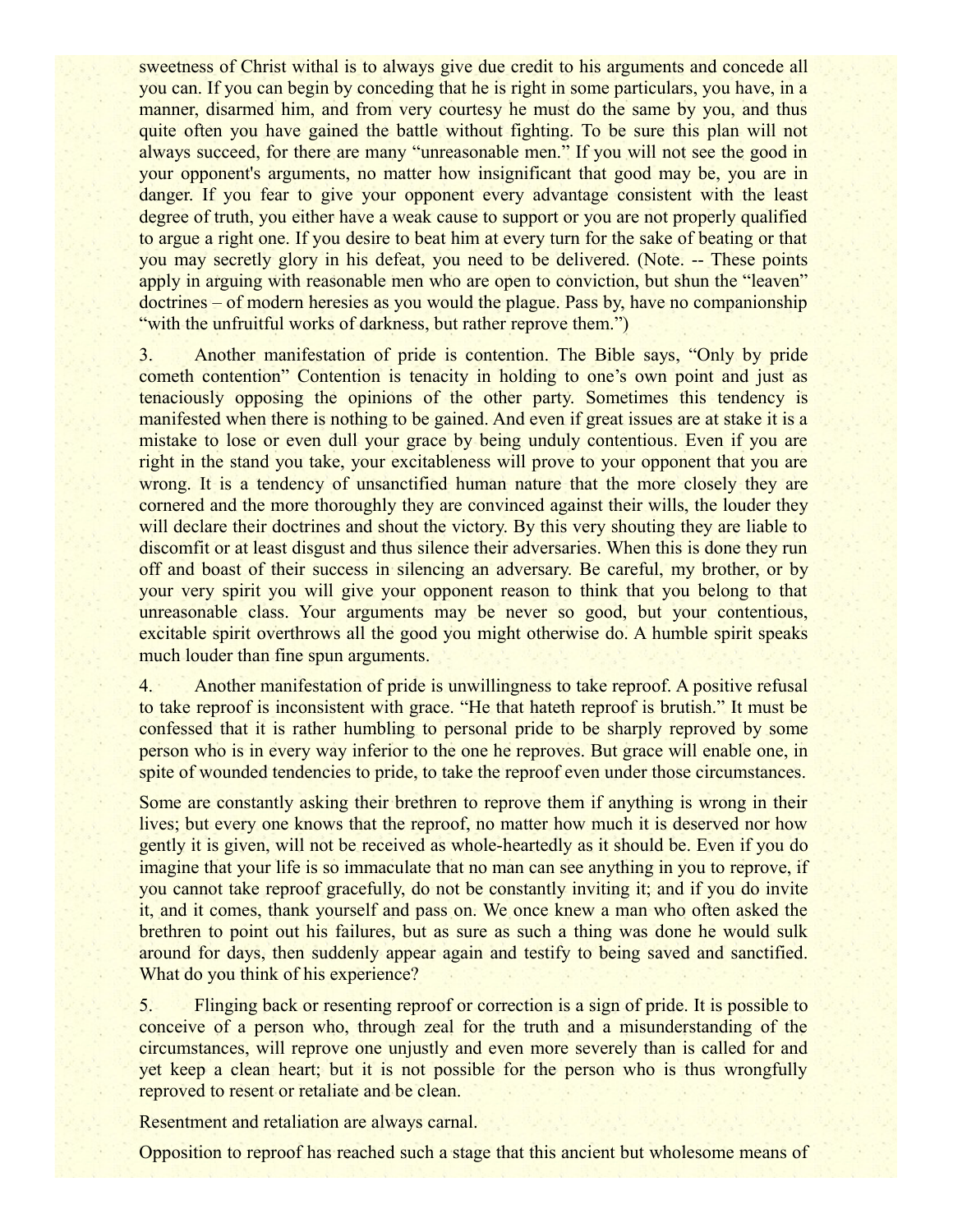grace has almost gone into oblivion. Even among professed holiness people it is a rare thing, and when it is given it is quite generally resented in one way or another. Such a condition of affairs can only result from the continued indwelling of that principle of pride and conceit which dislikes to be humbled, and which, in order to prove its own innocence, or to in a measure palliate (lessen the severity without curing) its sinfulness, will resent reproof by attempting to show that the instrument which God uses in pointing out its failures is wrong, too. Though you may succeed in proving all others wrong, yet this fact does not wash away one taint of the inherent pollution of your soul. It only deepens and strengthens the vile stain.

6. Vaunting one's self and trying to reach to or beyond the measure of others is a sign of remaining pride. Jesus told us that if we would be great we must be servants of all. The psalmist says, "Thy gentleness hath made me great." Humility does not fear to be set aside or to be trampled under foot, for it realizes its innocence and knows that some time, over there if not here, it will be vindicated. On the other hand, pride would consume much breath in explaining and establishing its innocence and "lofty character." Not that it is always wrong to explain but where explanations are required by love of self and not by love of God it would be better to remain misunderstood. We are only just so great, and there are greater in the world. Let others have their place. If we occupy ours well, we shall not lose our reward.

7. Pride, as a principle, manifests its presence by an inward tendency or leaning toward those things or in favor of those indulgences which, if obeyed, will gratify a feeling of self-satisfaction, or cause one to seem great in his own eyes or receive the praise of those who are wont to flatter. This tendency is seen in an inward clinging to or reaching out after gaudy dress, fine houses or furniture, or pompous appearances on any line. Yielding is sin, but the tendency exists with grace.

These are a few, and only a few, of the multitudinous manifestations of the treacherous element of pride. If one thing, even the least inclination, remains in your heart, do not be content till it is cast hence. For, be assured, that if this vile but showy tendency gets the upper hand of your grace and you become "lifted up with pride," you cannot escape the inevitable result and will "fall into the condemnation of the devil."



### 28. COMPROMISE

Many claimants of holiness testify that in their justified experience they attended theaters, dances, wore jewelry and worldly attire, belonged to secret societies, used tobacco, and some go so far as to say that they sometimes swore, were dishonest, etc. Allow a query: If such a life is compatible with the favor of God, which a justified man most surely possesses, what is the dividing line between a sinner and a Christian? If the average church member is converted, surely conversion is a small matter.

These things cannot be consistent with the favor of God; but, on the contrary, conversion will separate a man from actual sin. The Christian indeed does not go to the sinful world for satisfaction, he finds that in God; a real Christian does not attend the theater, the card party; he does not play at useless games, for he does all to the glory of God. No woman, or man either, who is virtuous at heart, let alone converted, will dance, as such unclean revelings with the opposite sex are blasting to virtue and are absolutely unmixable with grace. A Christian will not belong to oath-bound societies, for the Bible commands him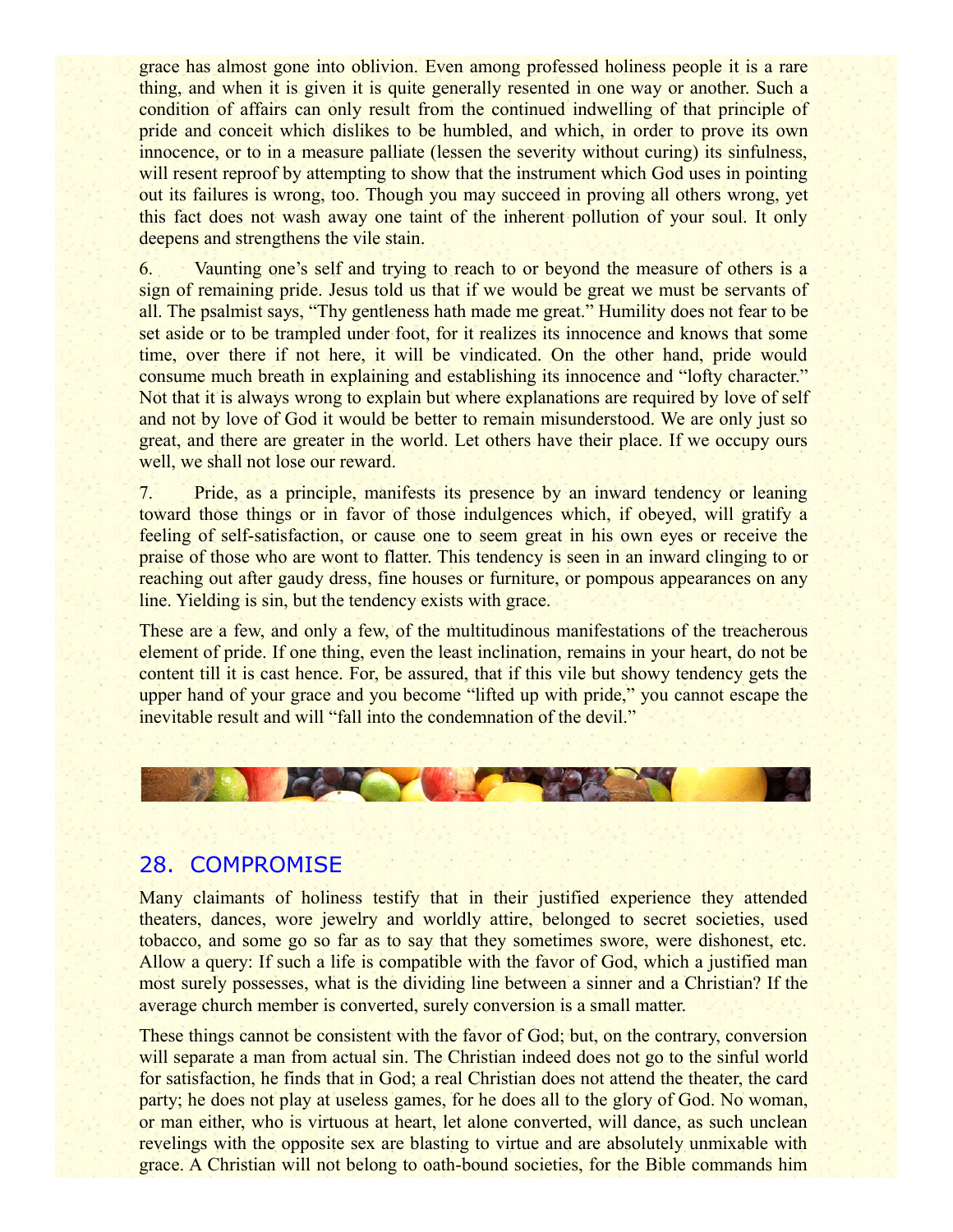to come out from the world, and to have no fellowship with the unfruitful works of darkness. A Christian will not dress worldly, for the command is to adorn ourselves with modest apparel. A Christian is a peculiar person, zealous of good works; he keeps himself unspotted from the world; he does not touch the unclean thing; he is God's child, His peculiar treasure, a royal diadem in the hands of his God. Time-serving, truckling to the ungodly world, softening God's truth to please the unholy throng, is inconsistent with the least degree of grace. It is not necessary to lower the standard of justification to make room for the experience of holiness; such procedure is tampering with things too high for us. If the life is free from worldliness there is still abundance of room for the experience of holiness in ridding the soul of the remaining tendencies to evil.

A saved person does not compromise with sin, but, up to the degree of his light, it can be said of him as it was said of Jesus, "He is undefiled and separate from sinners." It cannot be denied that some are better instructed, and, as a consequence, -- are more rigid in their separation, but willful compromise is inconsistent and cannot exist with saving grace.

The only line on which compromise can exist with justifying grace is as a carnal element of the soul. It is steadfastly resisted but acknowledged to exist. If it is in the heart of a preacher there is liable to be a struggle on his part to keep from the faults of others who

"Smooth down the stubborn text to ears polite, And snugly tuck damnation out of sight."

But by grace he thunders against sin in every form; if he does not, he yields to an unclean heart and loses grace.

Compromise in a Christian's heart will cause him, when others are yielding and putting on worldly attire, to wonder why he cannot do the same. The sister may cast a wishful look at the gaudy display in the window, but this inclination is quickly resisted and she truly says, "I do not care for such things." Grace is the stronger element and causes her to hate worldliness, even while nature asserts its love of display.

While these tendencies exist in the justified soul, the sanctified heart is so thoroughly delivered that it quickly repels the least suggestion of worldliness and does so without the least inclination favorable to the evil. The difference is not in the fact that the justified soul knowingly compromises, for he does not, but in the fact that the wicked principle of which we have been speaking remains in his heart, which, if he yielded to its demands, would cause him to strike an agreement with sin. But the entirely sanctified soul is delivered from even this involuntary principle.



### 29. IMPATIENCE

It is a common thing for professed Christians to become impatient, and to excuse their shortcomings by declaring that it is impossible to be delivered from this noisy principle. A certain author in writing of inbred sin as manifested in a converted person, says, "But a sudden temptation comes to him, and he flies into a passion; has lost his temper. What does he do now? A great many get discouraged at this point, doubt their conversion, and are led to believe, after all, there is nothing in religion, and give it up ... But there are some who are not discouraged from the Christian life even by a breakdown like this," etc. Whatever the writer's meaning may be, to say the least, his statements are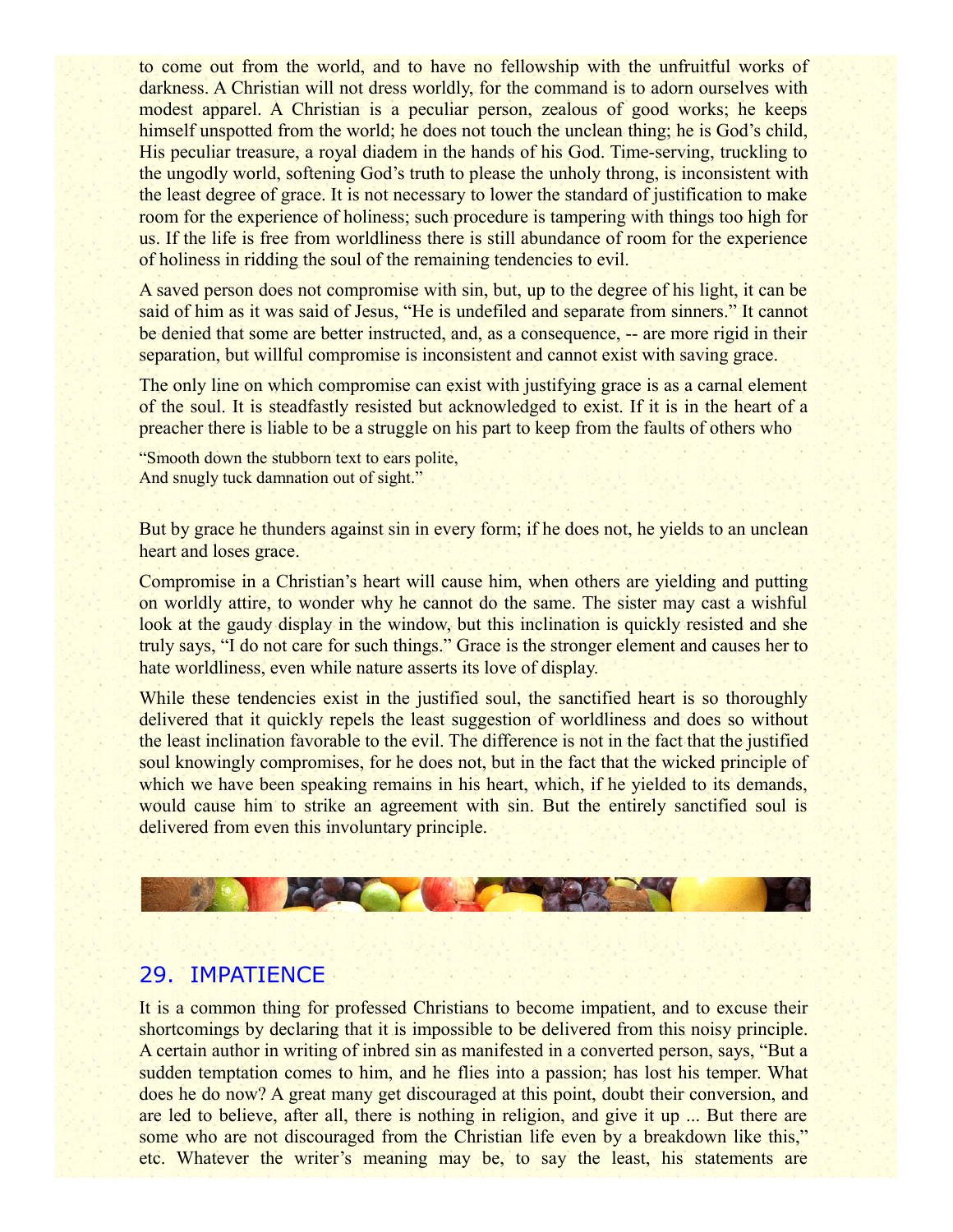misleading. Christians do not get angry. Church members may and often do. When any person thus yields to the impatience of his soul he backslides and needs to be reclaimed. Many holiness evangelists, so called, teach that it takes the experience of holiness to give one the victory over anger, but they are mistaken; regeneration will do this. A justified man is a patient man. No matter how severe the trials may be, so long as he retains his grace he does not lose his patience.

Did you ever hear any one testify something like this? "Before I was sanctified I would get out of patience, I would kick the dog, beat the cow, and storm around the house until the family almost dreaded to see me coming home; but when I was sanctified all this was changed, and I do not get out of patience now." Many honest persons mistake this latter experience for holiness, when in reality it is only regeneration.

Justified persons do not get out of patience, sanctified persons do not feel impatient; justified persons are saved from yielding to an evil temper, while sanctified persons are saved from the principle, which, if yielded to, would cause them to lose their patience.

The element of impatience manifests its presence in the justified soul when the wishes or rights of the person are crossed, his word disputed, some insulting remark thrown out, or amid any of the numerous trying, provoking circumstances of everyday life.

The children do not behave as they should, they actually seem to be "possessed;" it is blue Monday; for the second time the clothes line has broken and the clothes are in the mud. Right in the midst of all the trouble your unsaved husband comes home, and, manlike, scolds because dinner is not ready. You feel something rising in your heart which, if you should yield to it, would cause you to say harsh, bitter words, but if you keep the real blessing of God you do not say them, but hold your peace, crush down the feeling within, and go meekly about your duties. The principle is there, its presence causes a twinge of pain, and the joy you had in your private devotions is gone; as soon as possible you rush to your closet and with tears entreat the Lord for His help and the deliverance you now feel that you so much need.

The Christian carpenter is at his work; everything is going wrong; for the second time the teamster has mixed orders and has not brought the very thing you need; to crown it all, a small boy gathers up one of your choicest tools and deliberately slashes the edge against a nail, then runs off tauntingly as only an ill-mannered, small boy knows how to do. You are liable to feel an "old man's bone" [8] arise in your heart, just a little more provocation and you would feel like tying that insulting boy in a knot, but you do not yield. If you do yield, your grace is gone and repentance is in order.

Some one tells tales on you or insults you to your face; you feel a principle that would resent such treatment and cause you to give back as "good" as you received, but you resist this feeling, and instead of impatient words you speak kindly and could easily kneel anywhere and pray for him. Harbored resentment is unknown, impatient flings are a thing of the past, and unkindness is a foreigner to your life. You feel the evils within, but give them no place in your life.

Your life is such that if the family were all like you, your home would be a paradise. Love would constantly dwell there, contention would cease, for Christ would reign supreme.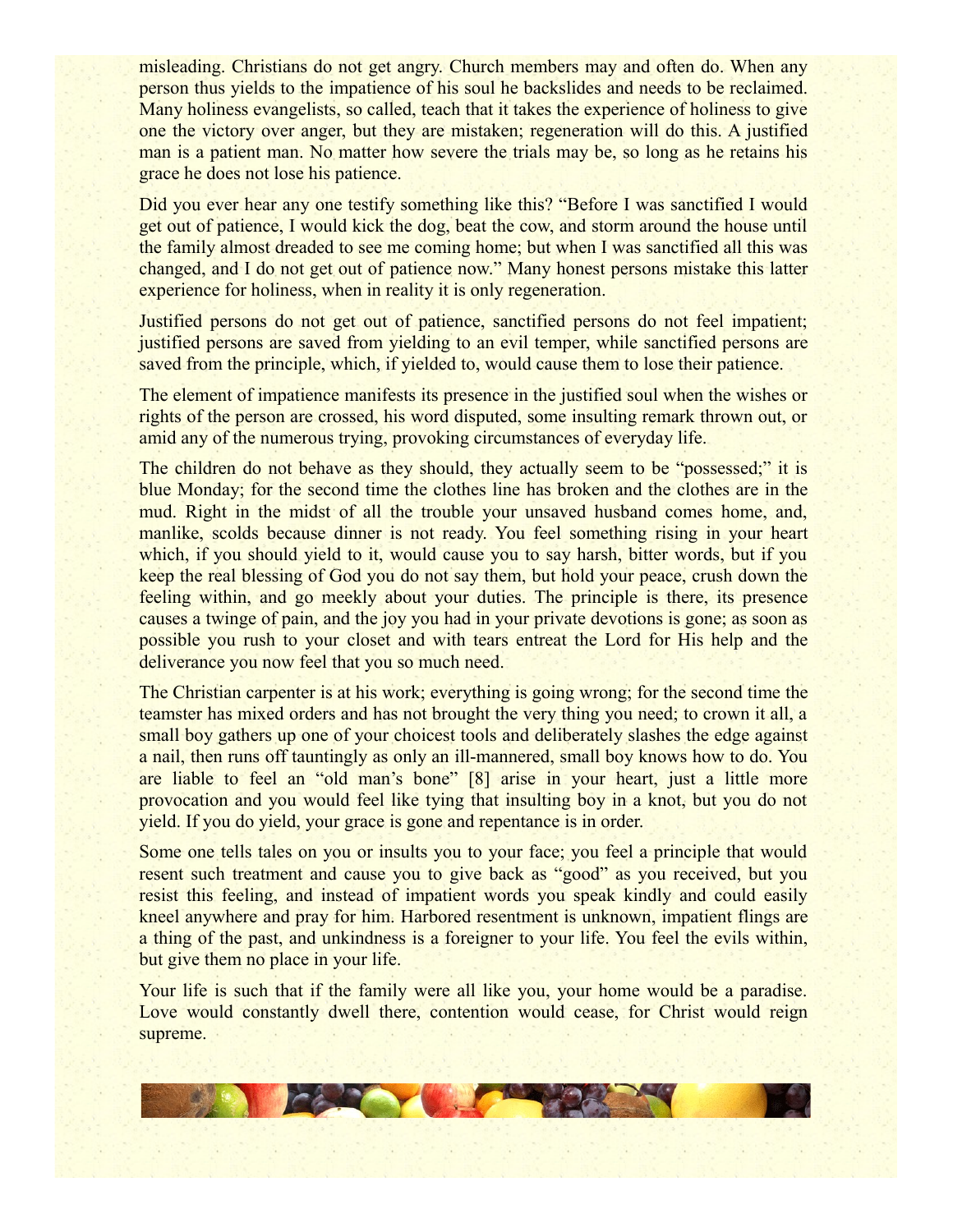### 30. THE NECESSITY OF DEATH

In all ages the principle of evil has been pitted against the principle of good; the flesh has lusted against the Spirit and the Spirit against the flesh, because they are contrary the one to the other. This war will continue until virtue shall triumph and enter into eternal joy, "where the wicked cease from troubling and the weary are at rest," and until the wicked and their folly shall be 'turned into hell" with "all the nations that forget God." Carnality is the fruitful source of all that is wretched in man, and all that is sinful in the world. Ever since it established itself in the hearts of our first parents and caused them to doubt God and to partake of the forbidden tree, it has been breeding riot and misery in every place.

*Carnality is Cain*, ever lifting up his murderous hand against the holy Abel, because its own works are evil and its brother's good. May it be cast out from among men, a vagabond forever, and may every one that sees it slay it by the help of the Spirit of God!

*Carnality is the Sodomites, who cannot tolerate the presence of one just Lot, but it shall* be consumed by the fire of divine hatred for sin.

*Carnality is Ishmael*, son of the bond woman, who persecuted Isaac, son of the free woman, until God commanded Abraham to cast out the bond woman and her son. So He commands you.

*Carnality is Achan*, who stole the Babylonish garment and the wedge of gold and hid them in the midst of his tent, and by his wickedness caused the undoing of the armies of the Lord until Joshua commanded that he, with his family, should be stoned to death and then piled the stones over them as a memorial and a warning.

*Carnality is Korah, Dathan and Abiram*, who were jealous of the power of Moses, and the earth opened its mouth and swallowed them and their followers.

*Carnality is Nadab and Abihu*, who offered strange fire before the Lord. Be careful that your prayers are not polluted as were theirs or you may share in their reward.

*Carnality is Delilah*, holding in her lap the head of Samson, and by her lecherous fawning deceiving him into evil, and robbing him of his power.

*Carnality is Absalom*, standing in the gate, and by his deceitful wiles stealing the hearts of Israel from their rightful king. May Joab (Joab means, Voluntary – our wills) decree its death and may it be driven through with the javelin of the HOLY Spirit!

*Carnality is Judas*, while professing to be the friend and follower of grace, sopping in the same dish, yet plotting its sale and crucifixion, selling the Lord for thirty pieces of silver, and betraying Him with a hypocritical kiss.

*Carnality is Simon the sorcerer*, attempting to buy the gifts of the Holy Ghost that it may use them for unholy purposes.

*Carnality is the strong man armed*, that must be cast out of the palace before the rightful Master can dwell secure.

*Carnality is the unholy leaven of the Scribes and Pharisees*, which taints the pure doctrines of grace. God commands that the old leaven shall be purged out.

*Carnality is a vicious robber or murderer*, which is kept from further depredations by bolts, bars, prison walls or death.

*Carnality is an infectious disease*, which must be guarded against like small-pox or yellow fever.

*Carnality is a den of serpents*, delighting in the filth and slime of pride, jealousy, lust, deceit, envy, anger and every vile passion.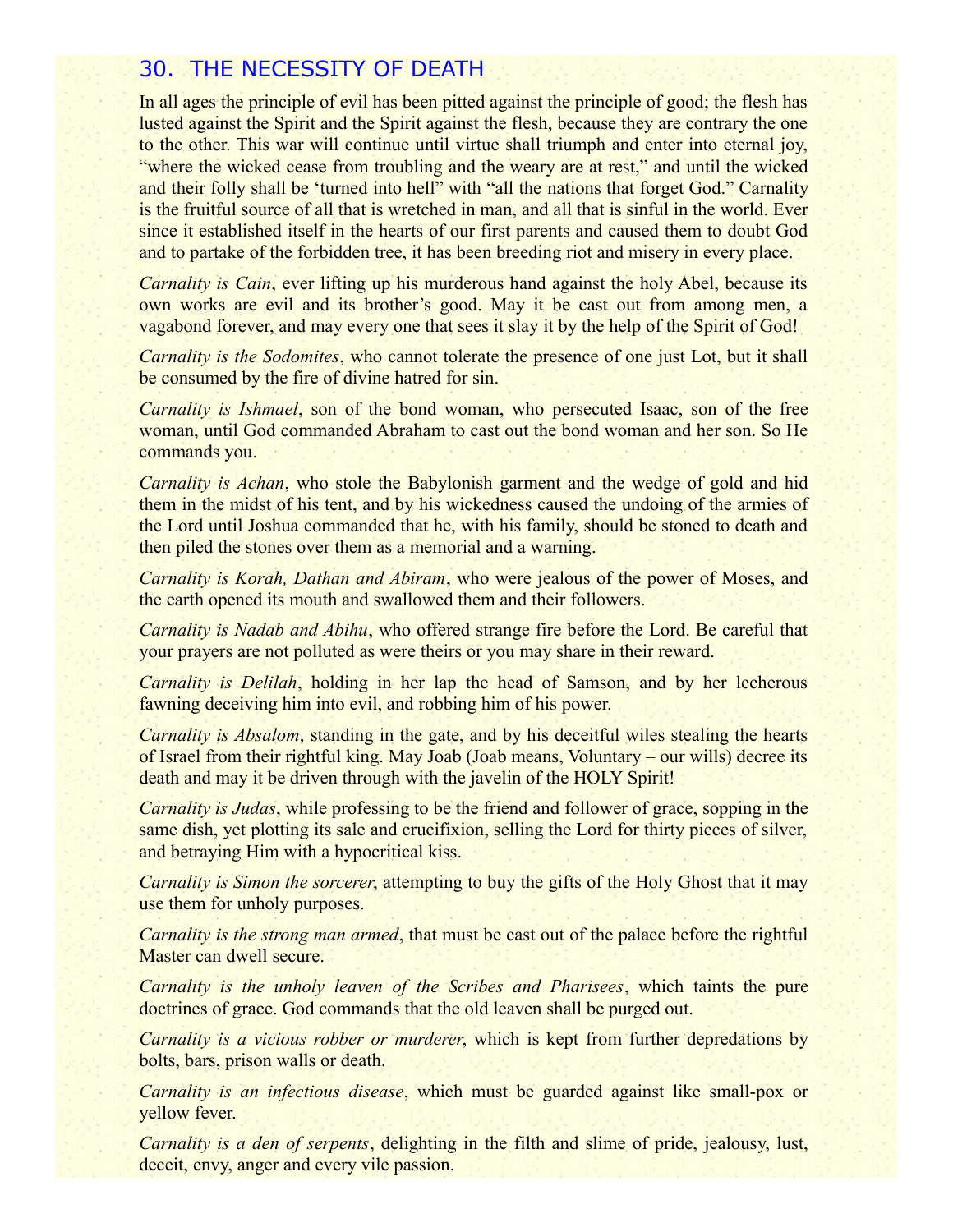It is the agglomeration of

"All, yea, all, that devils make,

All for which lost sinners quake,"

the guilty, trembling Agag of the soul, the only remedy for whose vileness is for our Samuel to hew him to pieces before the Lord.

In these days of softness and self-indulgence anything is preferable to death. The cry is for an easier route, a sort of chloroform route, in which the seeker can go to sleep and awake in Canaan, or spread his wings and fly over Jordan. The flesh revolts from its destruction. No matter how much the seeker for holiness desires to be clean, the dissolution of the self-life is necessarily accompanied with pain. Life is sweet. Men die hard. In like manner the carnal mind refuses to die till it is forced to the cross.

No wonder when the nature and extent of the plague is known! Deep are the wounds sin has made. Dark strata of ugly pollution oppose the deep searchings of the Spirit, determined to prevent or at least to hinder the workings of grace. The heart shrinks back from the light, and, like our guilty parents, seeks cover. But as the piercing light penetrates the soul, one after another of the vile tendencies are brought forth and shown up, to some extent, in the light that God sees them.

Then the soul sees how pride has woven itself in every act, in the gestures of the body, the movements of the hands, in the words, actions and thoughts; and how that in the most holy duties and most sacred moments, spiritual pride has flaunted itself in the face of God.

It sees how jealousy has scanned other men's successes depreciatingly, and even robbed God of the glory due unto His name. How envy would put down all others and place itself in every desirable position, climb the hill of God, tear Christ from His throne and appropriate divine honors.

It beholds impatience as the root from which springs murder; left to itself it would again drag Christ to the cross, pierce His hands and feet, and cry out in the judgment hall, "Away with Him! Crucify Him!"

Lust is beheld as the same principle that populates the house of ill repute, and ravishes innocent virtue, saturating the being with its slimy breath.

All these, and more, are seen, peering out through the eyes, listening at the ears, rolling from the tongue, moving in the hands and feet, clinging to the heart, sapping at what vitality the soul may have, warped and woven through and through the soul, and, in spite of strong cries and tears for deliverance, a tenacious clinging to life, an unwillingness to submit to death.

From the earliest dawn of childhood these principles governed the life, more or less regulated by education or selfish self-restraint. It makes little difference to the devil how much self-restraint is used if the corrupt nature is not bound by grace.

After regeneration, although corrupt nature is held in check by grace, yet the heart beholds its enemy as

"Full of vile corrupting lust, Pride and envy, hatred, jealousy aflame; Avarice and love of praise, Fear and anger, dreadful maze, Carnal mind which man has tried in vain to tame." As he views the fact that these principles have hindered him and kept him from mounting into God as he should have done, so blind to the Spirit's leadings and deaf to His voice, he is constrained to say in fact, if not in words: